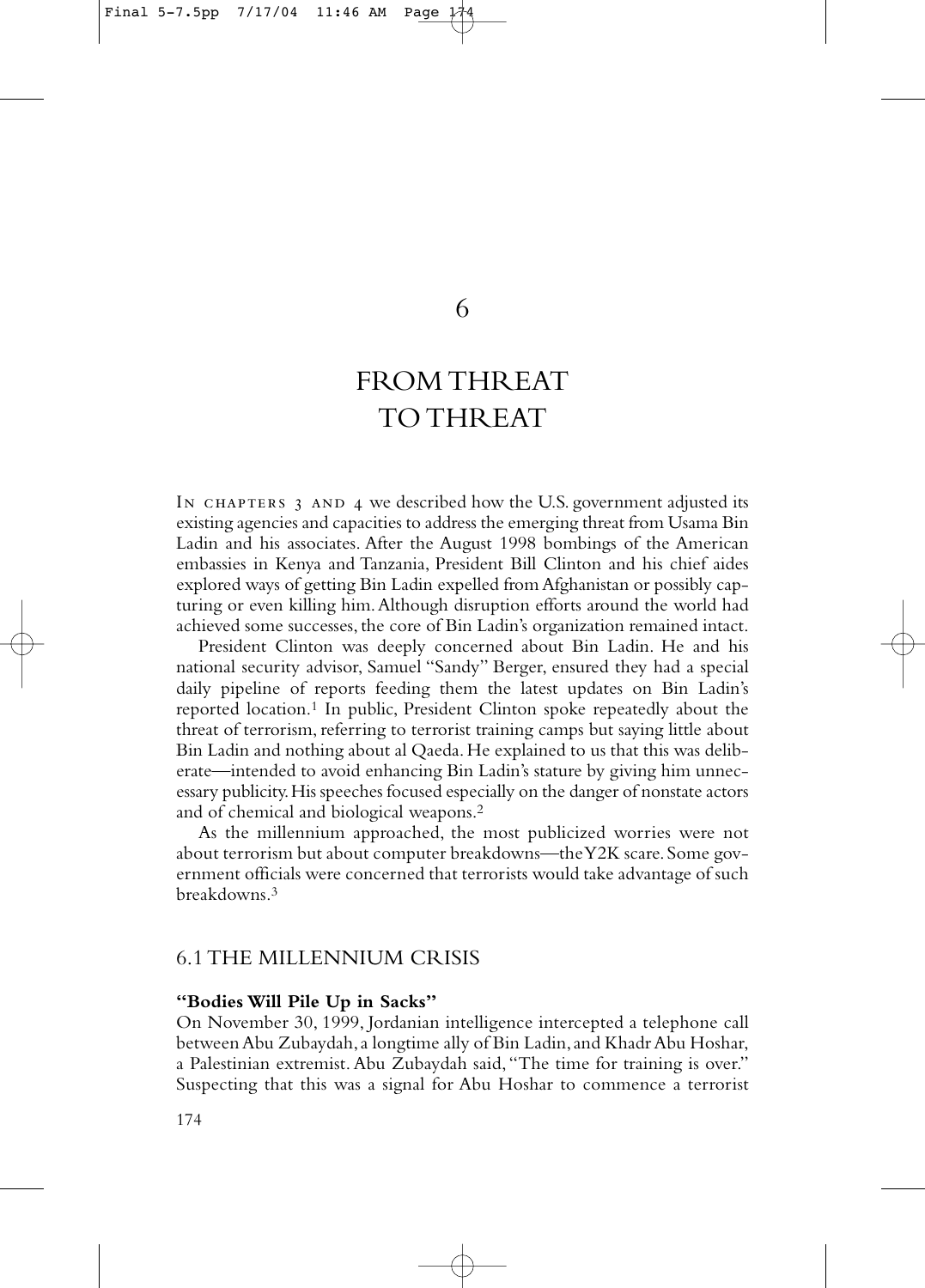operation, Jordanian police arrested Abu Hoshar and 15 others and informed Washington.4

One of the 16, Raed Hijazi, had been born in California to Palestinian parents; after spending his childhood in the Middle East, he had returned to northern California, taken refuge in extremist Islamist beliefs, and then made his way to Abu Zubaydah's Khaldan camp in Afghanistan, where he learned the fundamentals of guerrilla warfare. He and his younger brother had been recruited by Abu Hoshar into a loosely knit plot to attack Jewish and American targets in Jordan.5

After late 1996, when Abu Hoshar was arrested and jailed, Hijazi moved back to the United States, worked as a cabdriver in Boston, and sent money back to his fellow plotters.After Abu Hoshar's release, Hijazi shuttled between Boston and Jordan gathering money and supplies. With Abu Hoshar, he recruited in Turkey and Syria as well as Jordan; with Abu Zubaydah's assistance, Abu Hoshar sent these recruits to Afghanistan for training.6

In late 1998, Hijazi and Abu Hoshar had settled on a plan.They would first attack four targets: the SAS Radisson Hotel in downtown Amman, the border crossings from Jordan into Israel, and two Christian holy sites, at a time when all these locations were likely to be thronged with American and other tourists. Next, they would target a local airport and other religious and cultural sites. Hijazi and Abu Hoshar cased the intended targets and sent reports to Abu Zubaydah, who approved their plan. Finally, back in Amman from Boston, Hijazi gradually accumulated bomb-making materials, including sulfuric acid and 5,200 pounds of nitric acid, which were then stored in an enormous subbasement dug by the plotters over a period of two months underneath a rented house.7

In early 1999, Hijazi and Abu Hoshar contacted Khalil Deek, an American citizen and an associate of Abu Zubaydah who lived in Peshawar, Pakistan, and who, with Afghanistan-based extremists, had created an electronic version of a terrorist manual, the *Encyclopedia of Jihad*.They obtained a CD-ROM of this encyclopedia from Deek.<sup>8</sup> In June, with help from Deek, Abu Hoshar arranged with Abu Zubaydah for Hijazi and three others to go to Afghanistan for added training in handling explosives.In late November 1999,Hijazi reportedly swore before Abu Zubaydah the *bayat* to Bin Ladin, committing himself to do anything Bin Ladin ordered. He then departed for Jordan and was at a waypoint in Syria when Abu Zubaydah sent Abu Hoshar the message that prompted Jordanian authorities to roll up the whole cell.9

After the arrests of Abu Hoshar and 15 others, the Jordanians tracked Deek to Peshawar, persuaded Pakistan to extradite him, and added him to their catch. Searches in Amman found the rented house and,among other things,71 drums of acids, several forged Saudi passports, detonators, and Deek's *Encyclopedia*. Six of the accomplices were sentenced to death. In custody, Hijazi's younger brother said that the group's motto had been "The season is coming, and bodies will pile up in sacks."10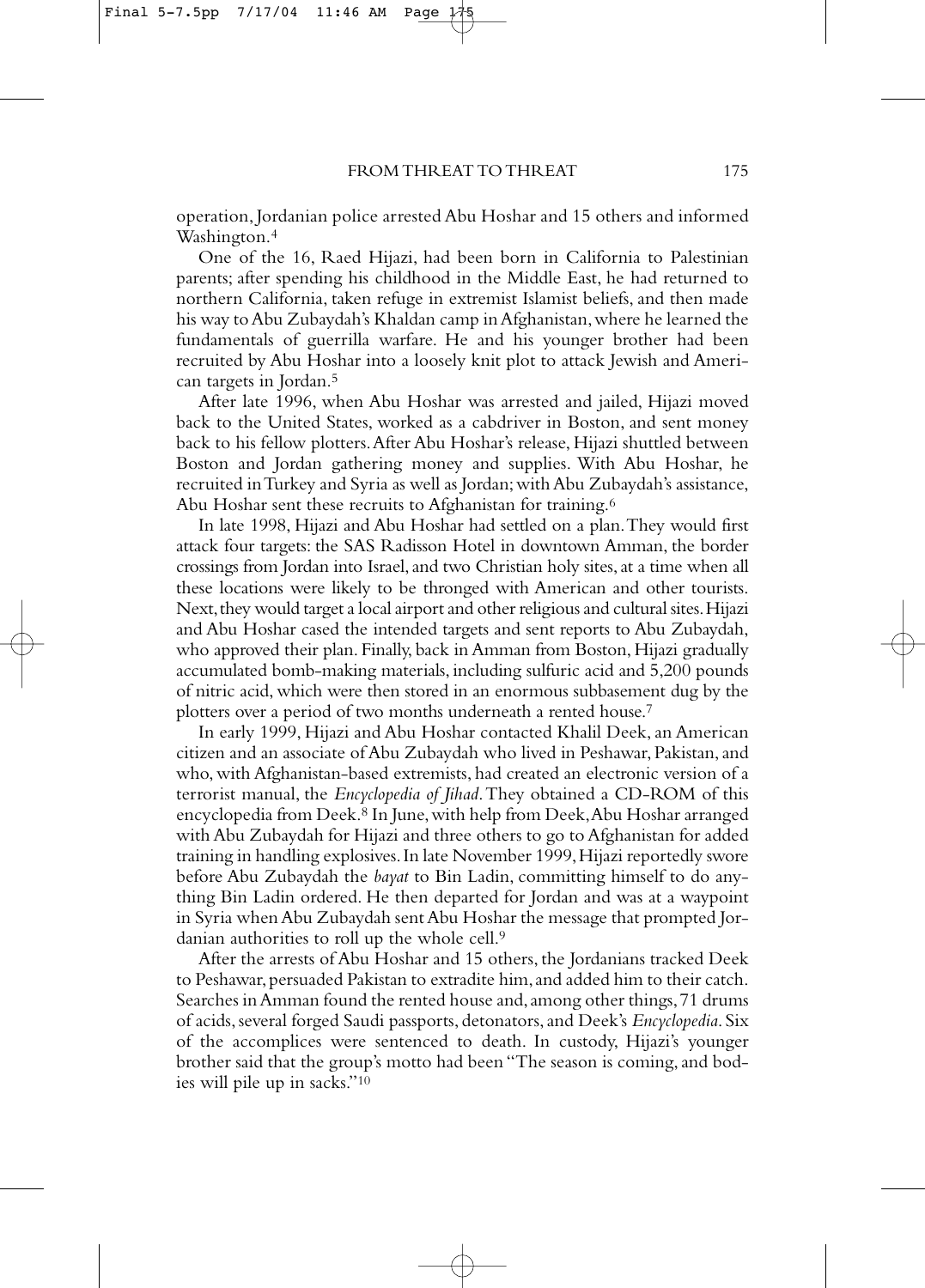#### **Diplomacy and Disruption**

On December 4, as news came in about the discoveries in Jordan, National Security Council (NSC) Counterterrorism Coordinator Richard Clarke wrote Berger,"If George's [Tenet's] story about a planned series of UBL attacks at the Millennium is true, we will need to make some decisions NOW." He told us he held several conversations with President Clinton during the crisis. He suggested threatening reprisals against the Taliban in Afghanistan in the event of any attacks on U.S. interests, anywhere, by Bin Ladin. He further proposed to Berger that a strike be made during the last week of 1999 against al Qaeda camps in Afghanistan—a proposal not adopted.<sup>11</sup>

Warned by the CIA that the disrupted Jordanian plot was probably part of a larger series of attacks intended for the millennium, some possibly involving chemical weapons, the Principals Committee met on the night of December 8 and decided to task Clarke's Counterterrorism Security Group (CSG) to develop plans to deter and disrupt al Qaeda plots.12

Michael Sheehan, the State Department member of the CSG, communicated warnings to the Taliban that they would be held responsible for future al Qaeda attacks."Mike was not diplomatic," Clarke reported to Berger.With virtually no evidence of a Taliban response, a new approach was made to Pakistan.13 General Anthony Zinni, the commander of Central Command (CENTCOM), was designated as the President's special envoy and sent to ask General Musharraf to "take whatever action you deem necessary to resolve the Bin Laden problem at the earliest possible time." But Zinni came back emptyhanded. As Ambassador William Milam reported from Islamabad, Musharraf was "unwilling to take the political heat at home."14

The CIA worked hard with foreign security services to detain or at least keep an eye on suspected Bin Ladin associates.Tenet spoke to 20 of his foreign counterparts.Disruption and arrest operations were mounted against terrorists in eight countries.<sup>15</sup> In mid-December, President Clinton signed a Memorandum of Notification (MON) giving the CIA broader authority to use foreign proxies to detain Bin Ladin lieutenants,without having to transfer them to U.S. custody.The authority was to capture, not kill, though lethal force might be used if necessary.16Tenet would later send a message to all CIA personnel overseas, saying,"The threat could not be more real. . . . Do whatever is necessary to disrupt UBL's plans. . . .The American people are counting on you and me to take every appropriate step to protect them during this period."The State Department issued a worldwide threat advisory to its posts overseas.<sup>17</sup>

Then, on December 14, an Algerian jihadist was caught bringing a load of explosives into the United States.

#### **Ressam's Arrest**

Ahmed Ressam, 23, had illegally immigrated to Canada in 1994. Using a falsified passport and a bogus story about persecution in Algeria, Ressam entered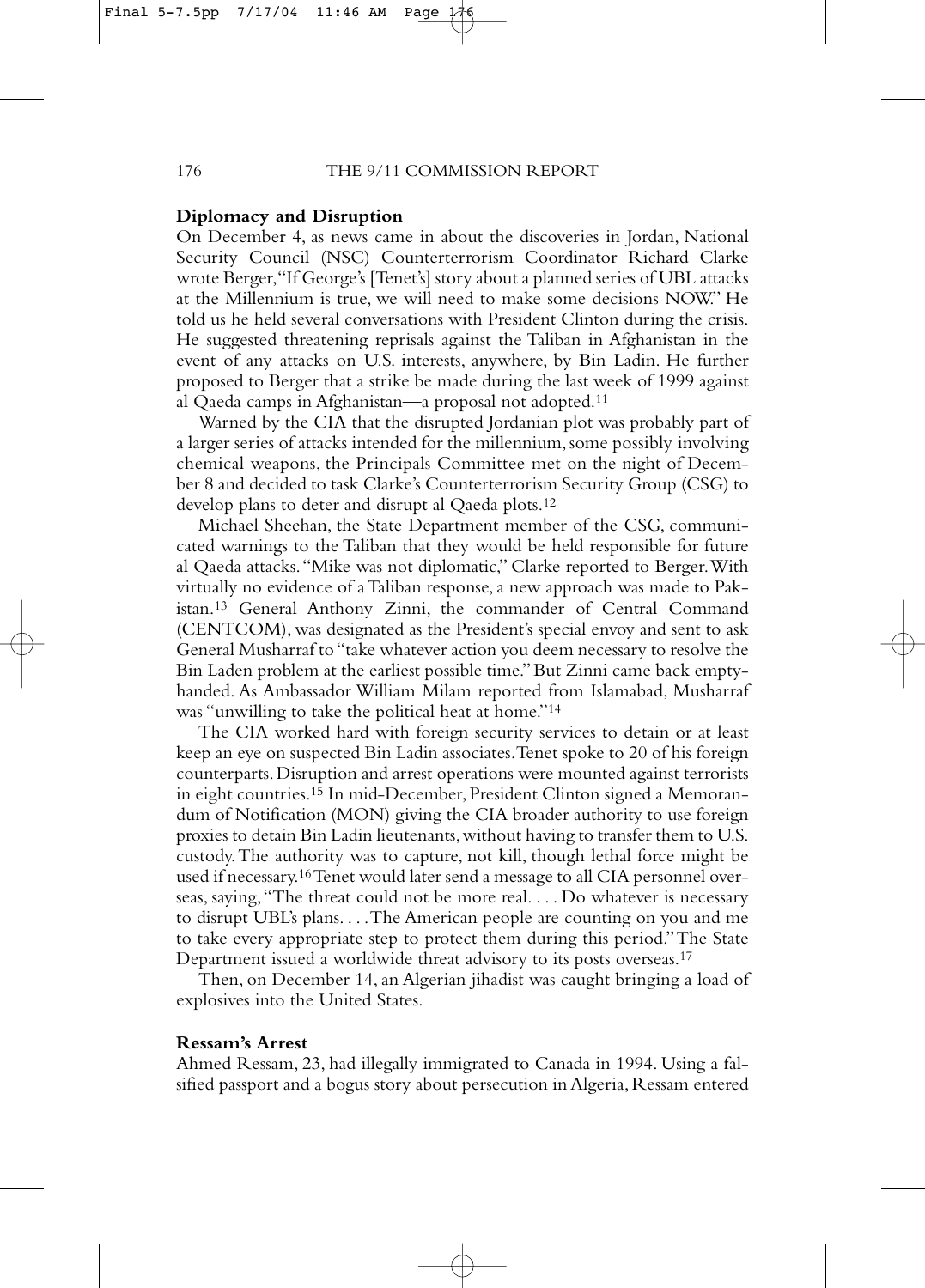Montreal and claimed political asylum. For the next few years he supported himself with petty crime. Recruited by an alumnus of Abu Zubaydah's Khaldan camp, Ressam trained in Afghanistan in 1998, learning, among other things, how to place cyanide near the air intake of a building to achieve maximum lethality at minimum personal risk. Having joined other Algerians in planning a possible attack on a U.S.airport or consulate,Ressam left Afghanistan in early 1999 carrying precursor chemicals for explosives disguised in toiletry bottles, a notebook containing bomb assembly instructions, and \$12,000. Back in Canada, he went about procuring weapons, chemicals, and false papers.18

In early summer 1999, having learned that not all of his colleagues could get the travel documents to enter Canada, Ressam decided to carry out the plan alone. By the end of the summer he had chosen three Los Angeles–area airports as potential targets, ultimately fixing on Los Angeles International (LAX) as the largest and easiest to operate in surreptitiously.He bought or stole chemicals and equipment for his bomb, obtaining advice from three Algerian friends, all of whom were wanted by authorities in France for their roles in past terrorist attacks there. Ressam also acquired new confederates. He promised to help a New York–based partner,Abdelghani Meskini, get training in Afghanistan if Meskini would help him maneuver in the United States.19

In December 1999, Ressam began his final preparations. He called an Afghanistan-based facilitator to inquire into whether Bin Ladin wanted to take credit for the attack, but he did not get a reply. He spent a week in Vancouver preparing the explosive components with a close friend.The chemicals were so caustic that the men kept their windows open, despite the freezing temperatures outside, and sucked on cough drops to soothe their irritated throats.20 While in Vancouver, Ressam also rented a Chrysler sedan for his travel into the United States, and packed the explosives in the trunk's spare tire well.21

On December 14, 1999, Ressam drove his rental car onto the ferry from Victoria, Canada, to Port Angeles, Washington. Ressam planned to drive to Seattle and meet Meskini, with whom he would travel to Los Angeles and case

#### **A Case Study in Terrorist Travel**

Following a familiar terrorist pattern, Ressam and his associates used fraudulent passports and immigration fraud to travel.In Ressam's case,this involved flying from France to Montreal using a photo-substituted French passport under a false name. Under questioning, Ressam admitted the passport was fraudulent and claimed political asylum. He was released pending a hearing, which he failed to attend. His political asylum claim was denied. He was arrested again, released again, and given another hearing date.Again, he did not show. He was arrested four times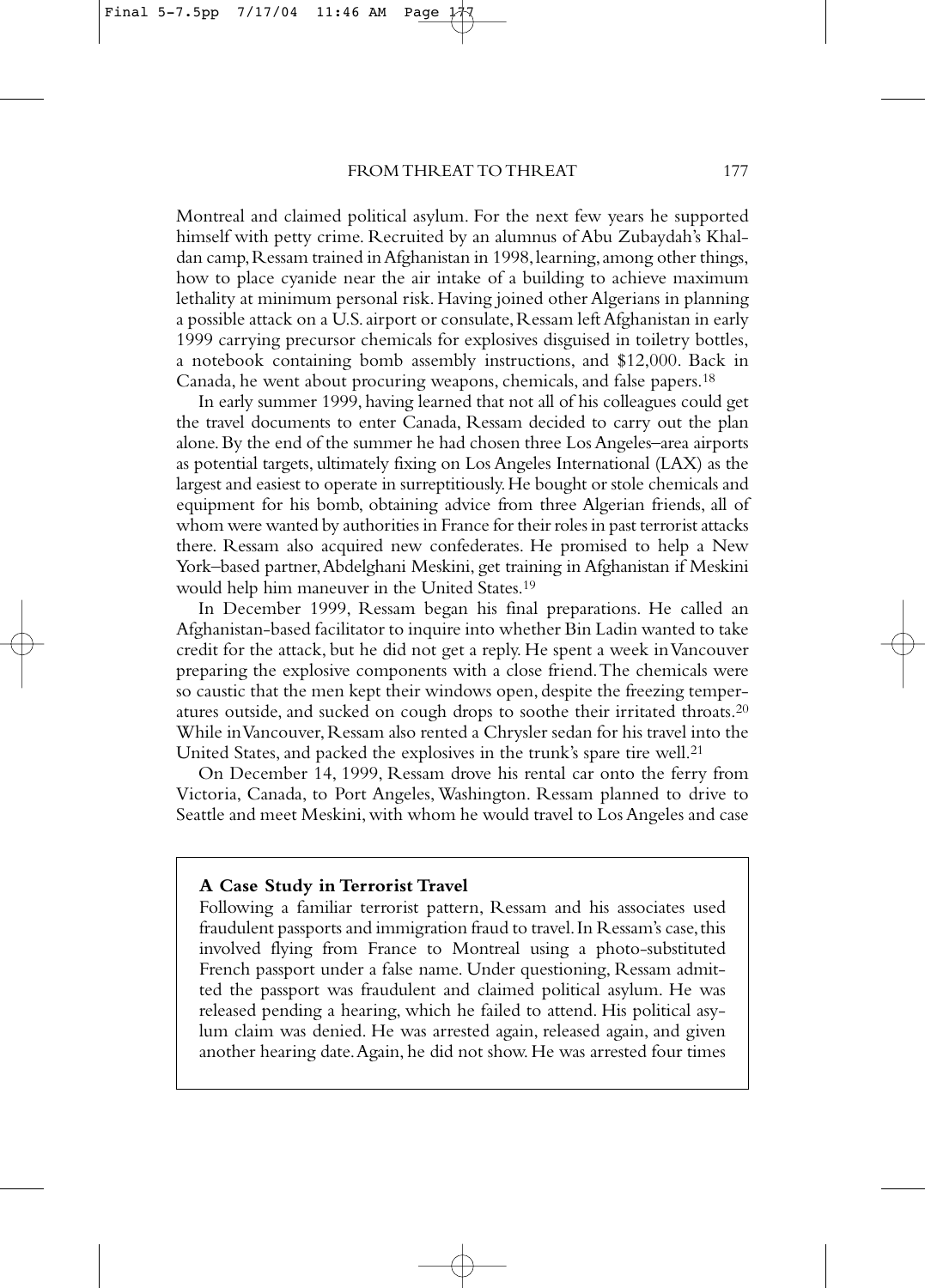for thievery, usually from tourists, but was neither jailed nor deported. He also supported himself by selling stolen documents to a friend who was a document broker for Islamist terrorists.22

Ressam eventually obtained a genuine Canadian passport through a document vendor who stole a blank baptismal certificate from a Catholic church.With this document he was able to obtain a Canadian passport under the name of Benni Antoine Noris.This enabled him to travel to Pakistan, and from there to Afghanistan for his training, and then return to Canada. Impressed,Abu Zubaydah asked Ressam to get more genuine Canadian passports and to send them to him for other terrorists to use.23

Another conspirator, Abdelghani Meskini, used a stolen identity to travel to Seattle on December 11, 1999, at the request of Mokhtar Haouari, another conspirator. Haouari provided fraudulent passports and visas to assist Ressam and Meskini's planned getaway from the United States to Algeria, Pakistan, and Afghanistan.24 One of Meskini's associates,Abdel Hakim Tizegha,also filed a claim for political asylum.He was released pending a hearing, which was adjourned and rescheduled five times. His claim was finally denied two years after his initial filing. His attorney appealed the decision,and Tizegha was allowed to remain in the country pending the appeal. Nine months later, his attorney notified the court that he could not locate his client.A warrant of deportation was issued.25

LAX.They planned to detonate the bomb on or around January 1, 2000. At the Immigration and Naturalization Service (INS) preinspection station in Victoria, Ressam presented officials with his genuine but fraudulently obtained Canadian passport, from which he had torn the Afghanistan entry and exit stamps.The INS agent on duty ran the passport through a variety of databases but, since it was not in Ressam's name, he did not pick up the pending Canadian arrest warrants. After a cursory examination of Ressam's car, the INS agents allowed Ressam to board the ferry.26

Late in the afternoon of December 14, Ressam arrived in Port Angeles. He waited for all the other cars to depart the ferry, assuming (incorrectly) that the last car off would draw less scrutiny. Customs officers assigned to the port, noticing Ressam's nervousness, referred him to secondary inspection.When asked for additional identification, Ressam handed the Customs agent a Price Costco membership card in the same false name as his passport.As that agent began an initial pat-down, Ressam panicked and tried to run away.27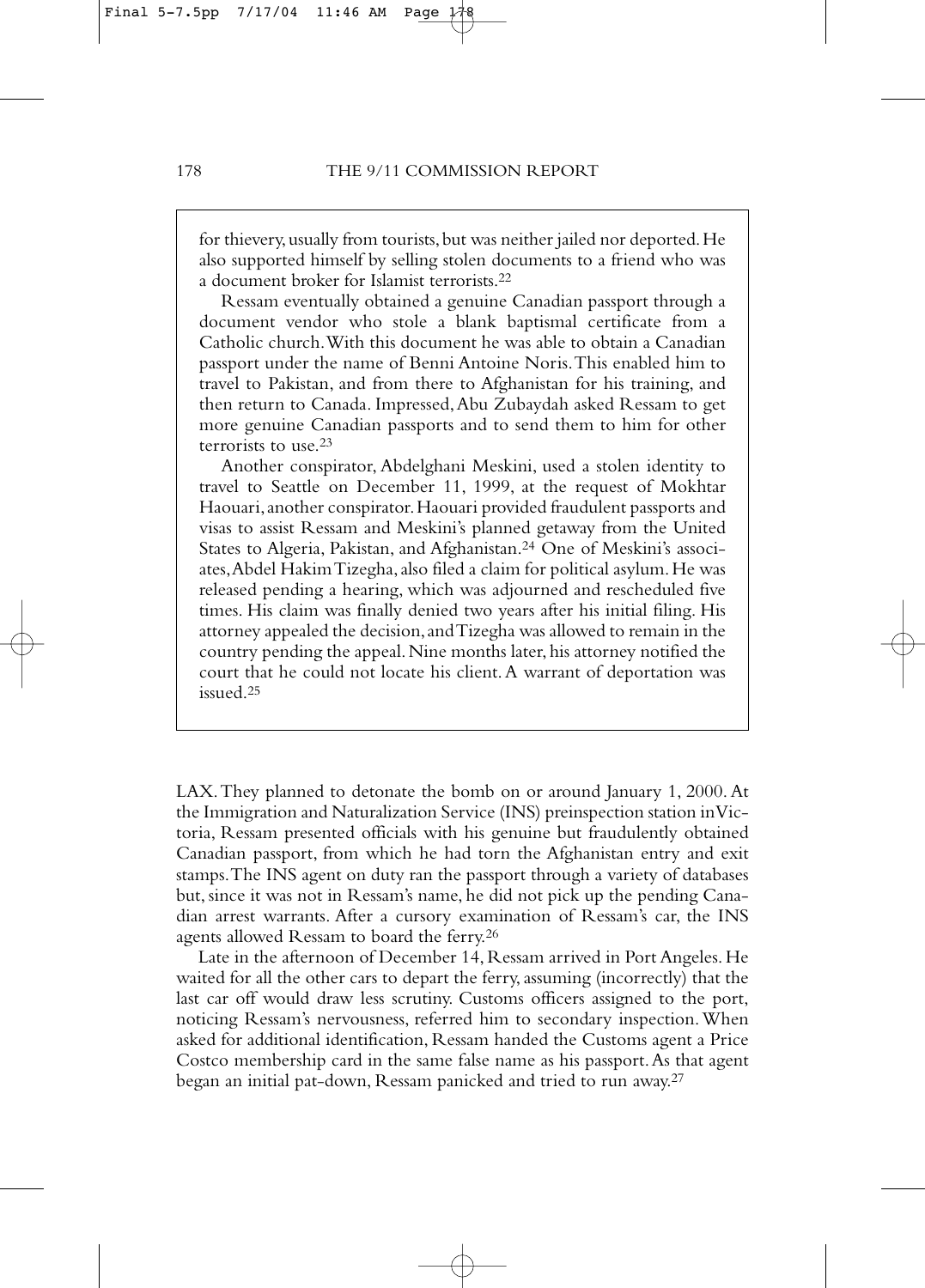Inspectors examining Ressam's rental car found the explosives concealed in the spare tire well, but at first they assumed the white powder and viscous liquid were drug-related—until an inspector pried apart and identified one of the four timing devices concealed within black boxes. Ressam was placed under arrest. Investigators guessed his target was in Seattle.They did not learn about the Los Angeles airport planning until they reexamined evidence seized in Montreal in 2000; they obtained further details when Ressam began cooperating in May 2001.28

## **Emergency Cooperation**

After the disruption of the plot in Amman, it had not escaped notice in Washington that Hijazi had lived in California and driven a cab in Boston and that Deek was a naturalized U.S. citizen who, as Berger reminded President Clinton, had been in touch with extremists in the United States as well as abroad.<sup>29</sup> Before Ressam's arrest, Berger saw no need to raise a public alarm at home although the FBI put all field offices on alert.30

Now, following Ressam's arrest, the FBI asked for an unprecedented number of special wiretaps.Both Berger and Tenet told us that their impression was that more Foreign Intelligence Surveillance Act (FISA) wiretap requests were processed during the millennium alert than ever before.31

The next day, writing about Ressam's arrest and links to a cell in Montreal, Berger informed the President that the FBI would advise police in the United States to step up activities but would still try to avoid undue public alarm by stressing that the government had no specific information about planned attacks.32

At a December 22 meeting of the Small Group of principals, FBI Director Louis Freeh briefed officials from the NSC staff, CIA, and Justice on wiretaps and investigations inside the United States, including a Brooklyn entity tied to the Ressam arrest, a seemingly unreliable foreign report of possible attacks on seven U.S. cities, two Algerians detained on the Canadian border, and searches in Montreal related to a jihadist cell.The Justice Department released a statement on the alert the same day.33

Clarke's staff warned,"*Foreign terrorist sleeper cells are present in the US and attacks in the US are likely*."34 Clarke asked Berger to try to make sure that the domestic agencies remained alert."Is there a threat to civilian aircraft?"he wrote.Clarke also asked the principals in late December to discuss a foreign security service report about a Bin Ladin plan to put bombs on transatlantic flights.<sup>35</sup>

The CSG met daily.Berger said that the principals met constantly.36 Later, when asked what made her decide to ask Ressam to step out of his vehicle, Diana Dean, a Customs inspector who referred Ressam to secondary inspection, testified that it was her "training and experience."37 It appears that the heightened sense of alert at the national level played no role in Ressam's detention.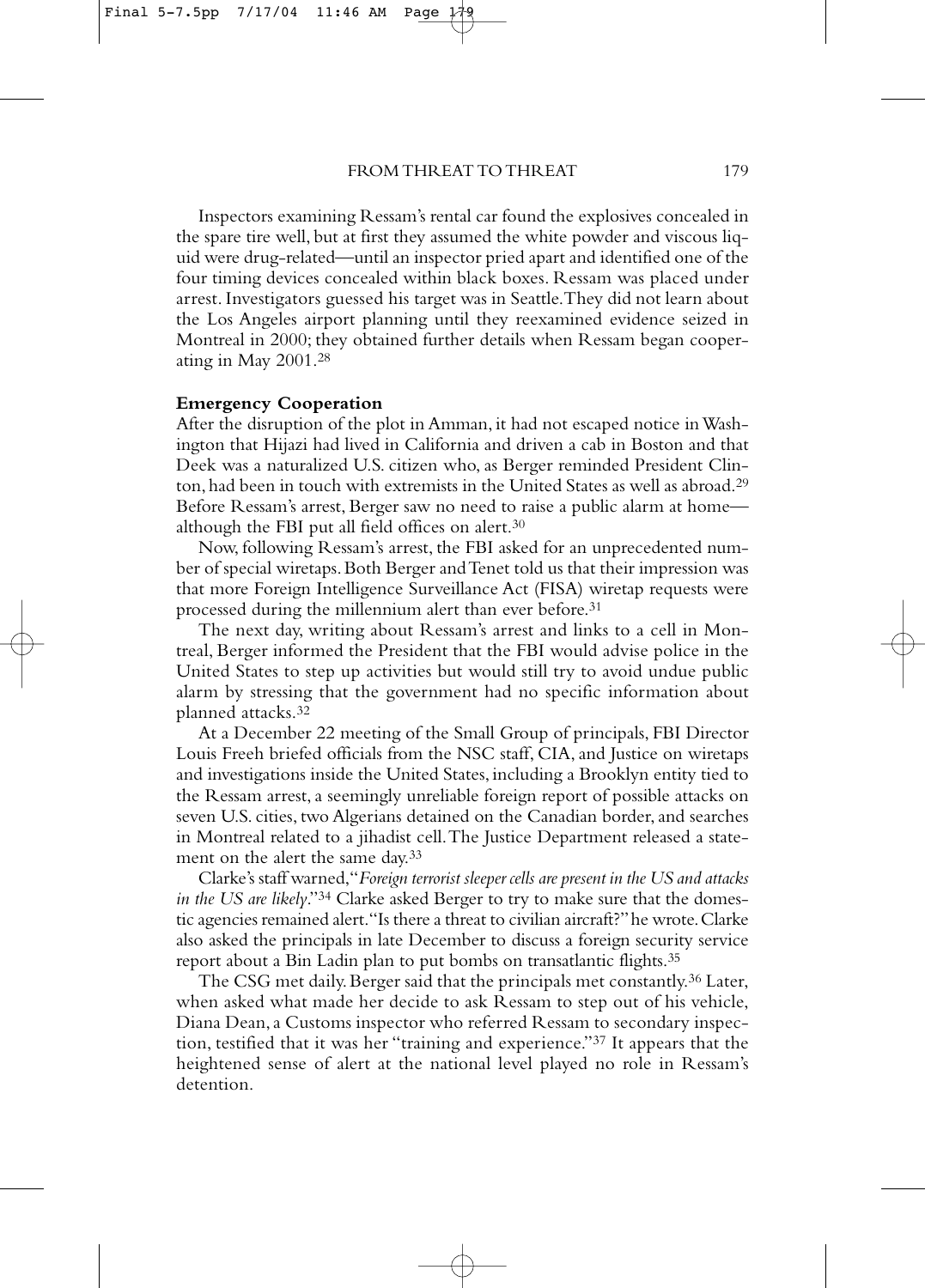There was a mounting sense of public alarm.The earlier Jordanian arrests had been covered in the press, and Ressam's arrest was featured on network evening news broadcasts throughout the Christmas season.38

The FBI was more communicative during the millennium crisis than it had ever been. The senior FBI official for counterterrorism, Dale Watson, was a regular member of the CSG, and Clarke had good relations both with him and with some of the FBI agents handling al Qaeda–related investigations, including John O'Neill in New York.As a rule,however,neither Watson nor these agents brought much information to the group.The FBI simply did not produce the kind of intelligence reports that other agencies routinely wrote and disseminated.As law enforcement officers, Bureau agents tended to write up only witness interviews. Written case analysis usually occurred only in memoranda to supervisors requesting authority to initiate or expand an investigation.39

But during the millennium alert, with its direct links into the United States from Hijazi, Deek, and Ressam, FBI officials were briefing in person about ongoing investigations, not relying on the dissemination of written reports. Berger told us that it was hard for FBI officials to hold back information in front of a cabinet-rank group.After the alert, according to Berger and members of the NSC staff, the FBI returned to its normal practice of withholding written reports and saying little about investigations or witness interviews, taking the position that any information related to pending investigations might be presented to a grand jury and hence could not be disclosed under thenprevailing federal law.40

The terrorist plots that were broken up at the end of 1999 display the variety of operations that might be attributed, however indirectly, to al Qaeda. The Jordanian cell was a loose affiliate; we now know that it sought approval and training from Afghanistan, and at least one key member swore loyalty to Bin Ladin. But the cell's plans and preparations were autonomous. Ressam's ties to al Qaeda were even looser.Though he had been recruited, trained, and prepared in a network affiliated with the organization and its allies, Ressam's own plans were, nonetheless, essentially independent.

Al Qaeda, and Bin Ladin himself, did have at least one operation of their very own in mind for the millennium period. In chapter 5 we introduced an al Qaeda operative named Nashiri.Working with Bin Ladin, he was developing a plan to attack a ship near Yemen. On January 3, an attempt was made to attack a U.S. warship in Aden, the USS *The Sullivans*.The attempt failed when the small boat, overloaded with explosives, sank.The operatives salvaged their equipment without the attempt becoming known, and they put off their plans for another day.

Al Qaeda's "planes operation" was also coming along. In January 2000, the United States caught a glimpse of its preparations.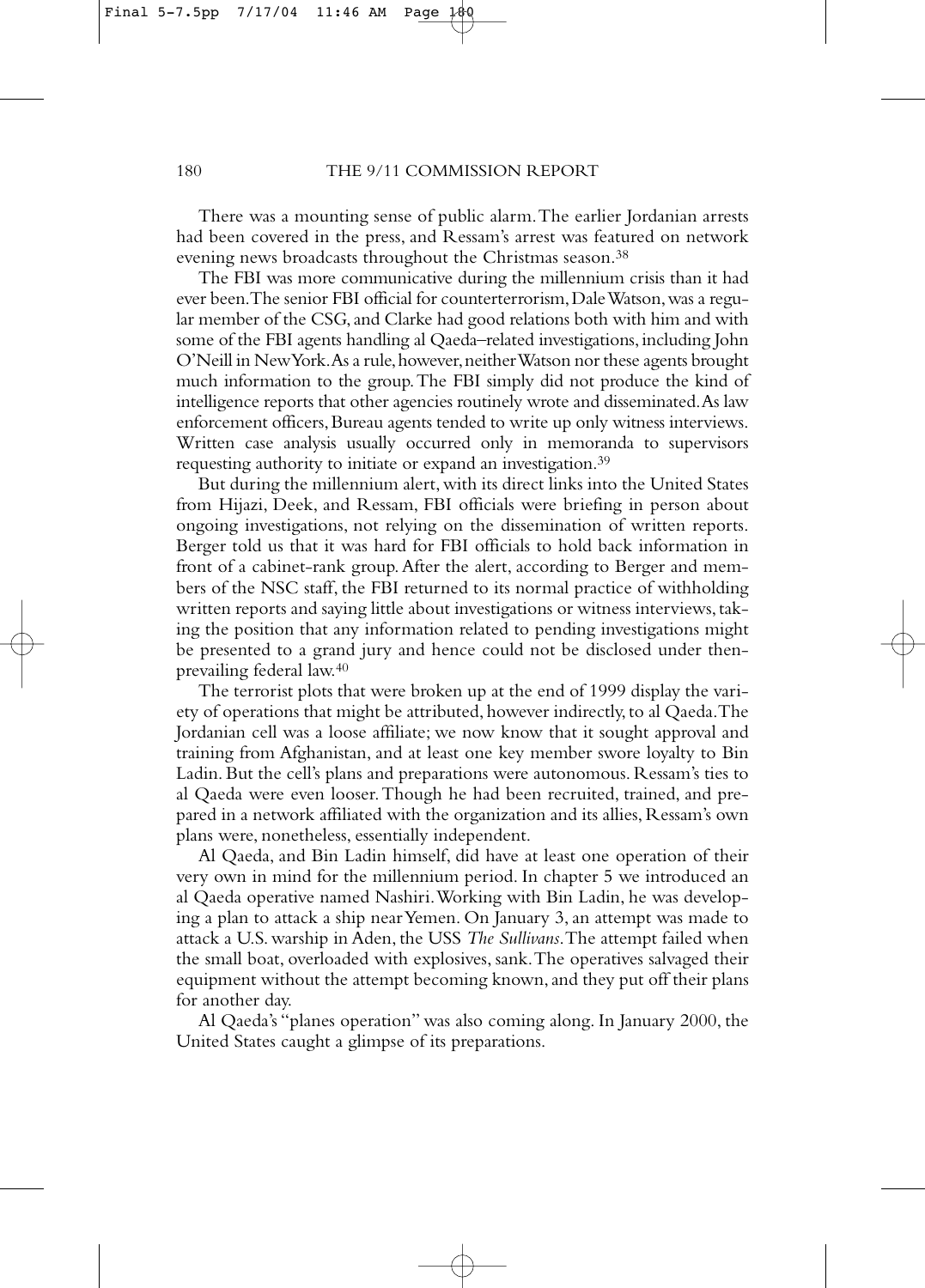## **A Lost Trail in Southeast Asia**

In late 1999, the National Security Agency (NSA) analyzed communications associated with a suspected terrorist facility in the Middle East, indicating that several members of "an operational cadre" were planning to travel to Kuala Lumpur in early January 2000. Initially, only the first names of three were known—"Nawaf,""Salem,"and "Khalid."NSA analysts surmised correctly that Salem was Nawaf's younger brother. Seeing links not only with al Qaeda but specifically with the 1998 embassy bombings, a CIA desk officer guessed that "something more nefarious [was] afoot."41

In chapter 5,we discussed the dispatch of two operatives to the United States for their part in the planes operation—Nawaf al Hazmi and Khalid al Mihdhar.Two more, Khallad and Abu Bara, went to Southeast Asia to case flights for the part of the operation that was supposed to unfold there.<sup>42</sup> All made their way to Southeast Asia from Afghanistan and Pakistan, except for Mihdhar, who traveled from Yemen.43

Though Nawaf's trail was temporarily lost, the CIA soon identified "Khalid" as Khalid al Mihdhar.44 He was located leaving Yemen and tracked until he arrived in Kuala Lumpur on January 5, 2000.<sup>45</sup> Other Arabs, unidentified at the time, were watched as they gathered with him in the Malaysian capital.<sup>46</sup>

On January 8, the surveillance teams reported that three of the Arabs had suddenly left Kuala Lumpur on a short flight to Bangkok.<sup>47</sup> They identified one as Mihdhar. They later learned that one of his companions was named Alhazmi, although it was not yet known that he was "Nawaf."The only identifier available for the third person was part of a name—Salahsae.48 In Bangkok,CIA officers received the information too late to track the three men as they came in, and the travelers disappeared into the streets of Bangkok.49

The Counterterrorist Center (CTC) had briefed the CIA leadership on the gathering in Kuala Lumpur,and the information had been passed on to Berger and the NSC staff and to Director Freeh and others at the FBI (though the FBI noted that the CIA had the lead and would let the FBI know if a domestic angle arose). The head of the Bin Ladin unit kept providing updates, unaware at first even that the Arabs had left Kuala Lumpur, let alone that their trail had been lost in Bangkok.50When this bad news arrived, the names were put on a Thai watchlist so that Thai authorities could inform the United States if any of them departed from Thailand.51

Several weeks later, CIA officers in Kuala Lumpur prodded colleagues in Bangkok for additional information regarding the three travelers.52 In early March 2000, Bangkok reported that Nawaf al Hazmi, now identified for the first time with his full name, had departed on January 15 on a United Airlines flight to Los Angeles. As for Khalid al Mihdhar, there was no report of his departure even though he had accompanied Hazmi on the United flight to Los Angeles.53 No one outside of the Counterterrorist Center was told any of this. The CIA did not try to register Mihdhar or Hazmi with the State Department's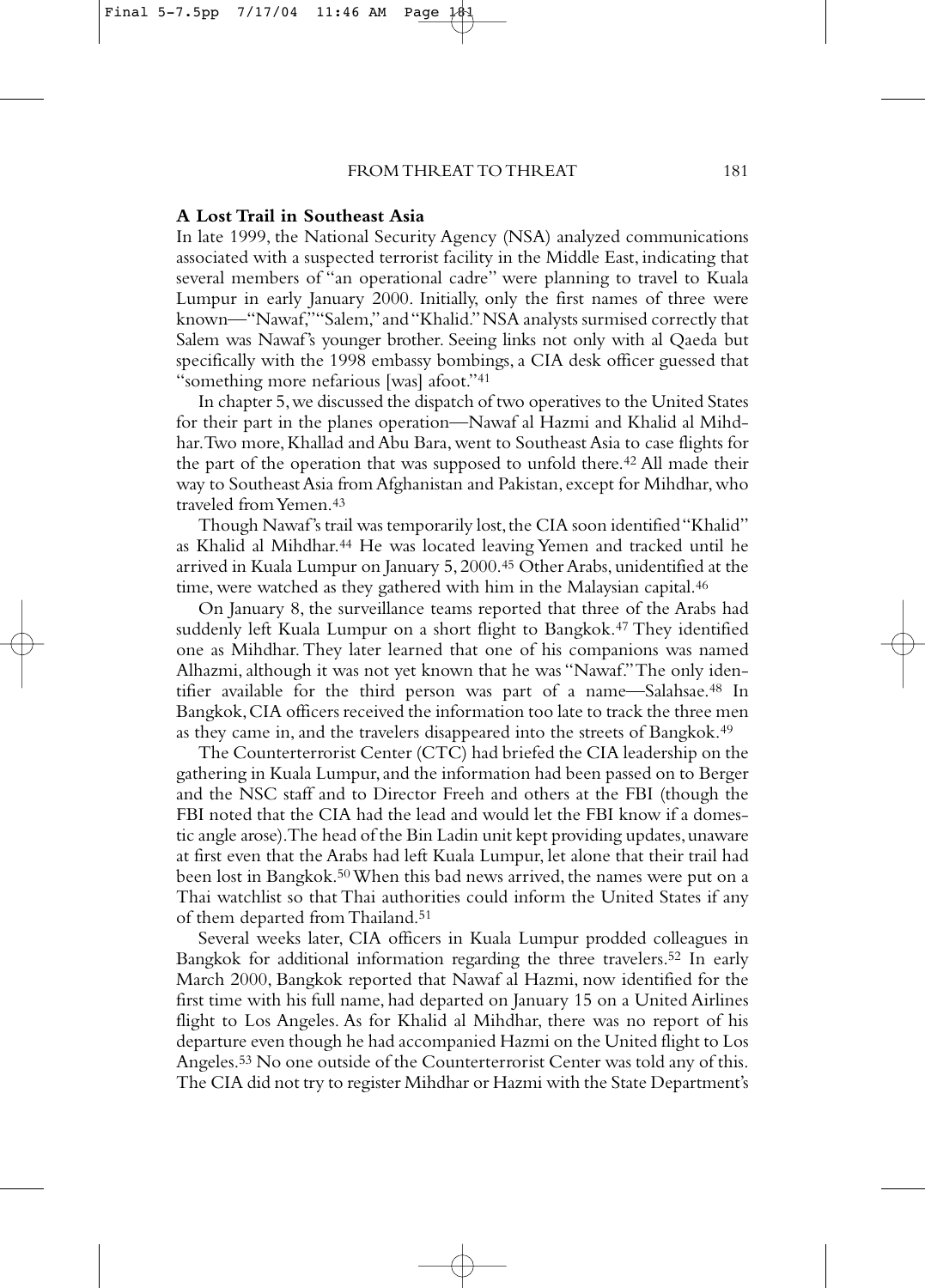TIPOFF watchlist—either in January,when word arrived of Mihdhar's visa,or in March, when word came that Hazmi, too, had had a U.S. visa and a ticket to Los Angeles.54

None of this information—about Mihdhar's U.S. visa or Hazmi's travel to the United States—went to the FBI, and nothing more was done to track any of the three until January 2001, when the investigation of another bombing, that of the USS *Cole*, reignited interest in Khallad.We will return to that story in chapter 8.

# 6.2 POST-CRISIS REFLECTION:AGENDA FOR 2000

After the millennium alert, elements of the U.S. government reviewed their performance.The CIA's leadership was told that while a number of plots had been disrupted, the millennium might be only the "kick-off" for a period of extended attacks.<sup>55</sup> Clarke wrote Berger on January 11, 2000, that the CIA, the FBI, Justice, and the NSC staff had come to two main conclusions. First, U.S. disruption efforts thus far had "not put too much of a dent"in Bin Ladin's network. If the United States wanted to "roll back" the threat, disruption would have to proceed at "a markedly different tempo." Second, "sleeper cells" and "a variety of terrorist groups" had turned up at home.<sup>56</sup> As one of Clarke's staff noted, only a "chance discovery" by U.S. Customs had prevented a possible attack.57 Berger gave his approval for the NSC staff to commence an "afteraction review," anticipating new budget requests. He also asked DCI Tenet to review the CIA's counterterrorism strategy and come up with a plan for "where we go from here."58

The NSC staff advised Berger that the United States had only been "nibbling at the edges" of Bin Ladin's network and that more terror attacks were a question not of "if" but rather of "when" and "where."<sup>59</sup>The Principals Committee met on March 10, 2000, to review possible new moves.The principals ended up agreeing that the government should take three major steps. First, more money should go to the CIA to accelerate its efforts to "seriously attrit" al Qaeda. Second, there should be a crackdown on foreign terrorist organizations in the United States. Third, immigration law enforcement should be strengthened, and the INS should tighten controls on the Canadian border (including stepping up U.S.-Canada cooperation).The principals endorsed the proposed programs; some, like expanding the number of Joint Terrorism Task Forces, moved forward, and others, like creating a centralized translation unit for domestic intelligence intercepts in Arabic and other languages, did not.<sup>60</sup>

#### **Pressing Pakistan**

While this process moved along, diplomacy continued its rounds. Direct pressure on the Taliban had proved unsuccessful. As one NSC staff note put it,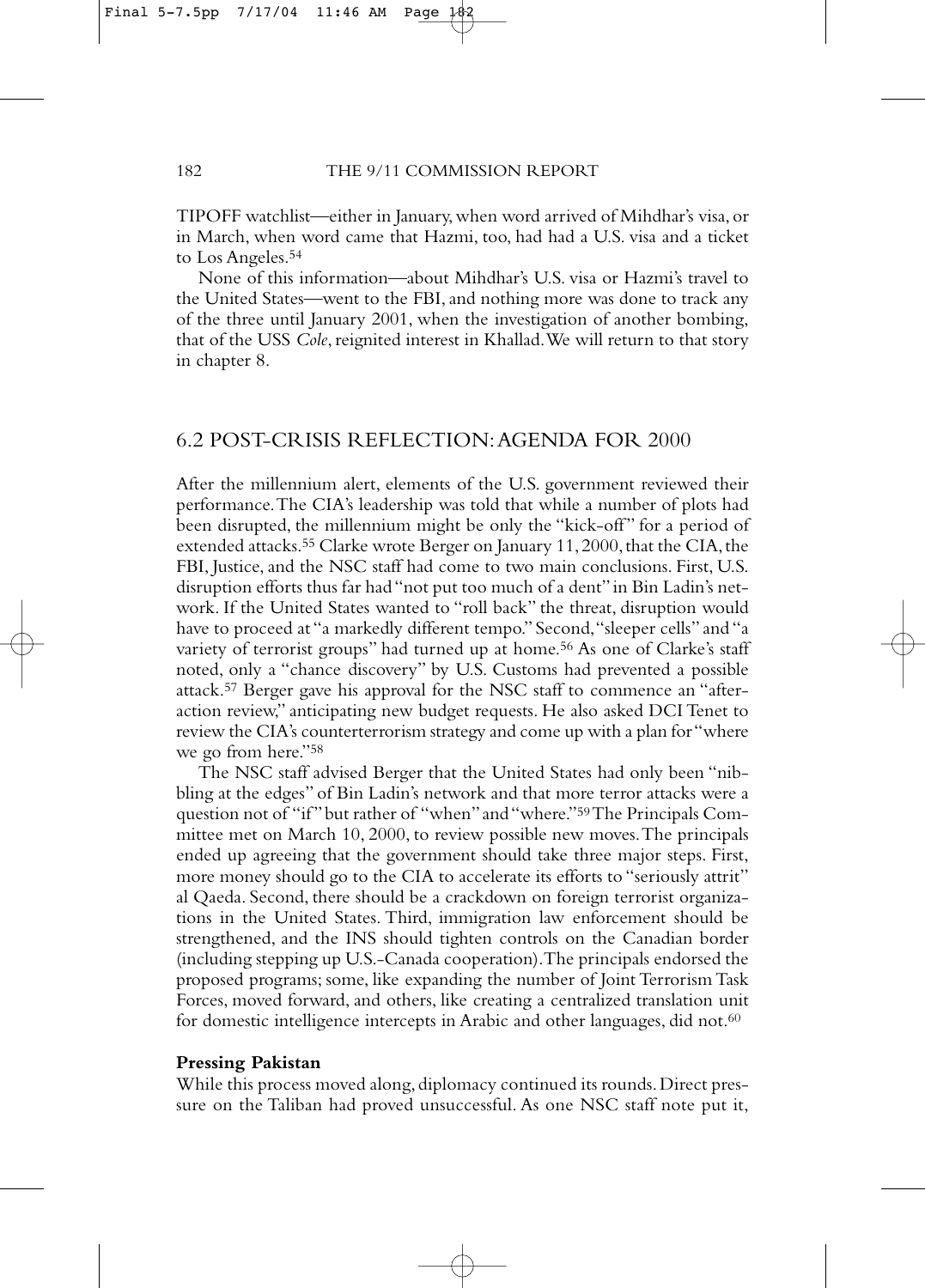"Under the Taliban,Afghanistan is not so much a state sponsor of terrorism as it is a state sponsored by terrorists."<sup>61</sup> In early 2000, the United States began a high-level effort to persuade Pakistan to use its influence over the Taliban.

In January 2000, Assistant Secretary of State Karl Inderfurth and the State Department's counterterrorism coordinator, Michael Sheehan, met with General Musharraf in Islamabad, dangling before him the possibility of a presidential visit in March as a reward for Pakistani cooperation. Such a visit was coveted by Musharraf,partly as a sign of his government's legitimacy.He told the two envoys that he would meet with Mullah Omar and press him on Bin Ladin.They left, however, reporting to Washington that Pakistan was unlikely in fact to do anything,"given what it sees as the benefits of Taliban control of Afghanistan."62

President Clinton was scheduled to travel to India.The State Department felt that he should not visit India without also visiting Pakistan.The Secret Service and the CIA,however,warned in the strongest terms that visiting Pakistan would risk the President's life. Counterterrorism officials also argued that Pakistan had not done enough to merit a presidential visit. But President Clinton insisted on including Pakistan in the itinerary for his trip to South Asia.63 His one-day stopover on March 25, 2000, was the first time a U.S. president had been there since 1969. At his meeting with Musharraf and others, President Clinton concentrated on tensions between Pakistan and India and the dangers of nuclear proliferation,but also discussed Bin Ladin.President Clinton told us that when he pulled Musharraf aside for a brief, one-on-one meeting, he pleaded with the general for help regarding Bin Ladin."I offered him the moon when I went to see him, in terms of better relations with the United States, if he'd help us get Bin Ladin and deal with another issue or two."64

The U.S. effort continued. Early in May, President Clinton urged Musharraf to carry through on his promise to visit Afghanistan and press Mullah Omar to expel Bin Ladin.65 At the end of the month, Under Secretary of State Thomas Pickering followed up with a trip to the region.66 In June, DCI Tenet traveled to Pakistan with the same general message.<sup>67</sup> By September, the United States was becoming openly critical of Pakistan for supporting a Taliban military offensive aimed at completing the conquest of Afghanistan.<sup>68</sup>

In December, taking a step proposed by the State Department some months earlier, the United States led a campaign for new UN sanctions, which resulted in UN Security Council Resolution 1333, again calling for Bin Ladin's expulsion and forbidding any country to provide the Taliban with arms or military assistance.69 This, too, had little if any effect. The Taliban did not expel Bin Ladin. Pakistani arms continued to flow across the border.

Secretary of State Madeleine Albright told us, "We did not have a strong hand to play with the Pakistanis. Because of the sanctions required by U.S. law, we had few carrots to offer."70 Congress had blocked most economic and military aid to Pakistan because of that country's nuclear arms program and Musharraf's coup. Sheehan was critical of Musharraf, telling us that the Pakistani leader "blew a chance to remake Pakistan."71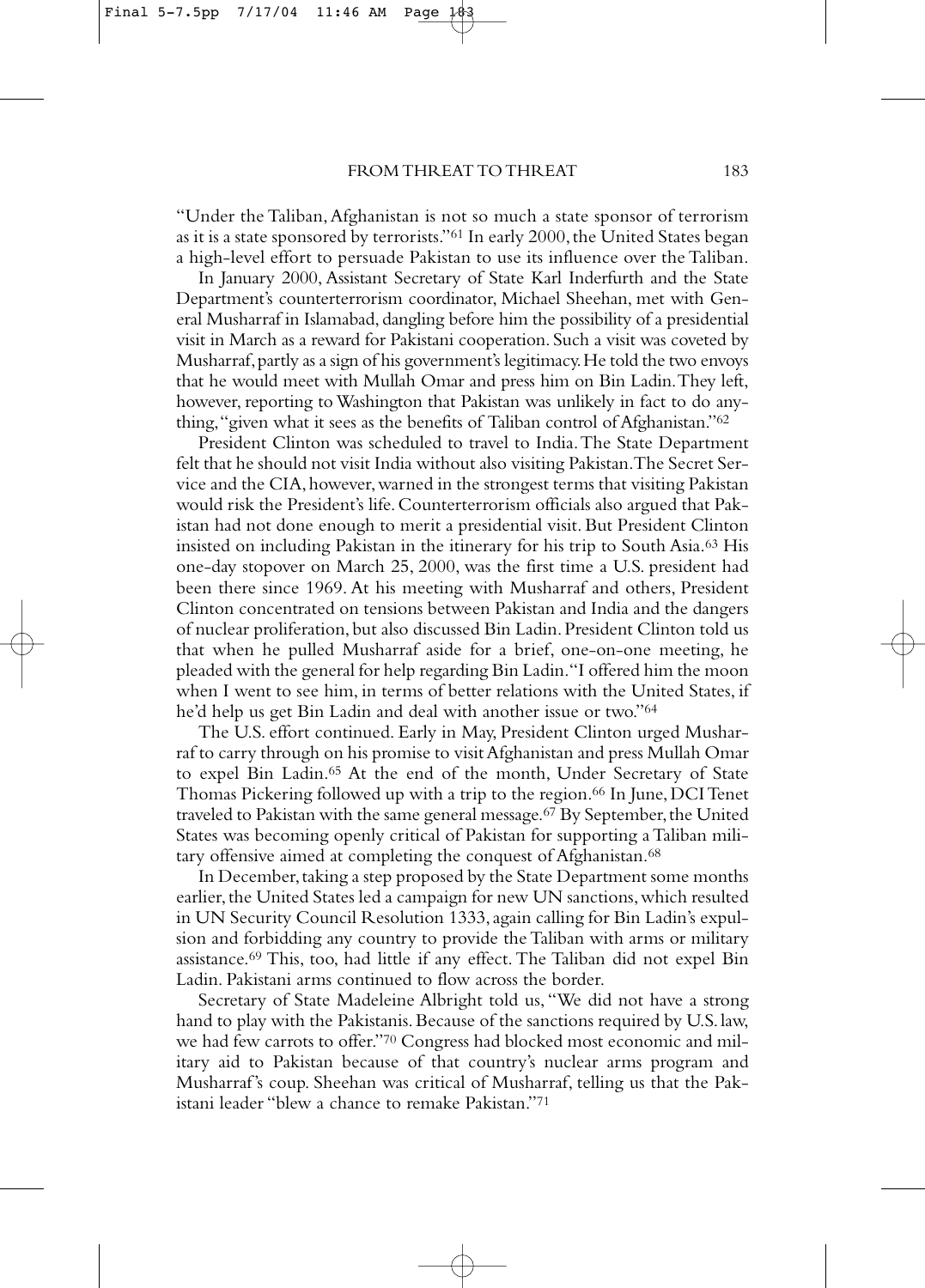#### **Building New Capabilities:The CIA**

The after-action review had treated the CIA as the lead agency for any offensive against al Qaeda, and the principals, at their March 10 meeting, had endorsed strengthening the CIA's capability for that role. To the CTC, that meant proceeding with "the Plan," which it had put forward half a year earlier—hiring and training more case officers and building up the capabilities of foreign security services that provided intelligence via liaison. On occasion, as in Jordan in December 1999, these liaison services took direct action against al Qaeda cells.72

In the CTC and higher up, the CIA's managers believed that they desperately needed funds just to continue their current counterterrorism effort, for they reckoned that the millennium alert had already used up all of the Center's funds for the current fiscal year; the Bin Ladin unit had spent 140 percent of its allocation.Tenet told us he met with Berger to discuss funding for counterterrorism just two days after the principals' meeting.73

While Clarke strongly favored giving the CIA more money for counterterrorism, he differed sharply with the CIA's managers about where it should come from.They insisted that the CIA had been shortchanged ever since the end of the Cold War.Their ability to perform any mission, counterterrorism included, they argued, depended on preserving what they had, restoring what they had lost since the beginning of the 1990s, and building from there—with across-the-board recruitment and training of new case officers, and the reopening of closed stations.To finance the counterterrorism effort,Tenet had gone to congressional leaders after the 1998 embassy bombings and persuaded them to give the CIA a special supplemental appropriation. Now, in the aftermath of the millennium alert,Tenet wanted a boost in overall funds for the CIA *and* another supplemental appropriation specifically for counterterrorism.74

To Clarke, this seemed evidence that the CIA's leadership did not give sufficient priority to the battle against Bin Ladin and al Qaeda.He told us that James Pavitt, the head of the CIA's Directorate of Operations, "said if there's going to be money spent on going after Bin Ladin, it should be given to him. . . . My view was that he had had a lot of money to do it and a long time to do it, and I didn't want to put more good money after bad."75The CIA had a very different attitude:Pavitt told us that while the CIA's Bin Ladin unit did "extraordinary and commendable work," his chief of station in London "was just as much part of the al Qaeda struggle as an officer sitting in [the Bin Ladin unit]."76

The dispute had large managerial implications, for Clarke had found allies in the Office of Management and Budget (OMB).They had supplied him with the figures he used to argue that CIA spending on counterterrorism from its baseline budget had shown almost no increase.77

Berger met twice with Tenet in April to try to resolve the dispute. The Deputies Committee met later in the month to review fiscal year 2000 and 2001 budget priorities and offsets for the CIA and other agencies. In the end,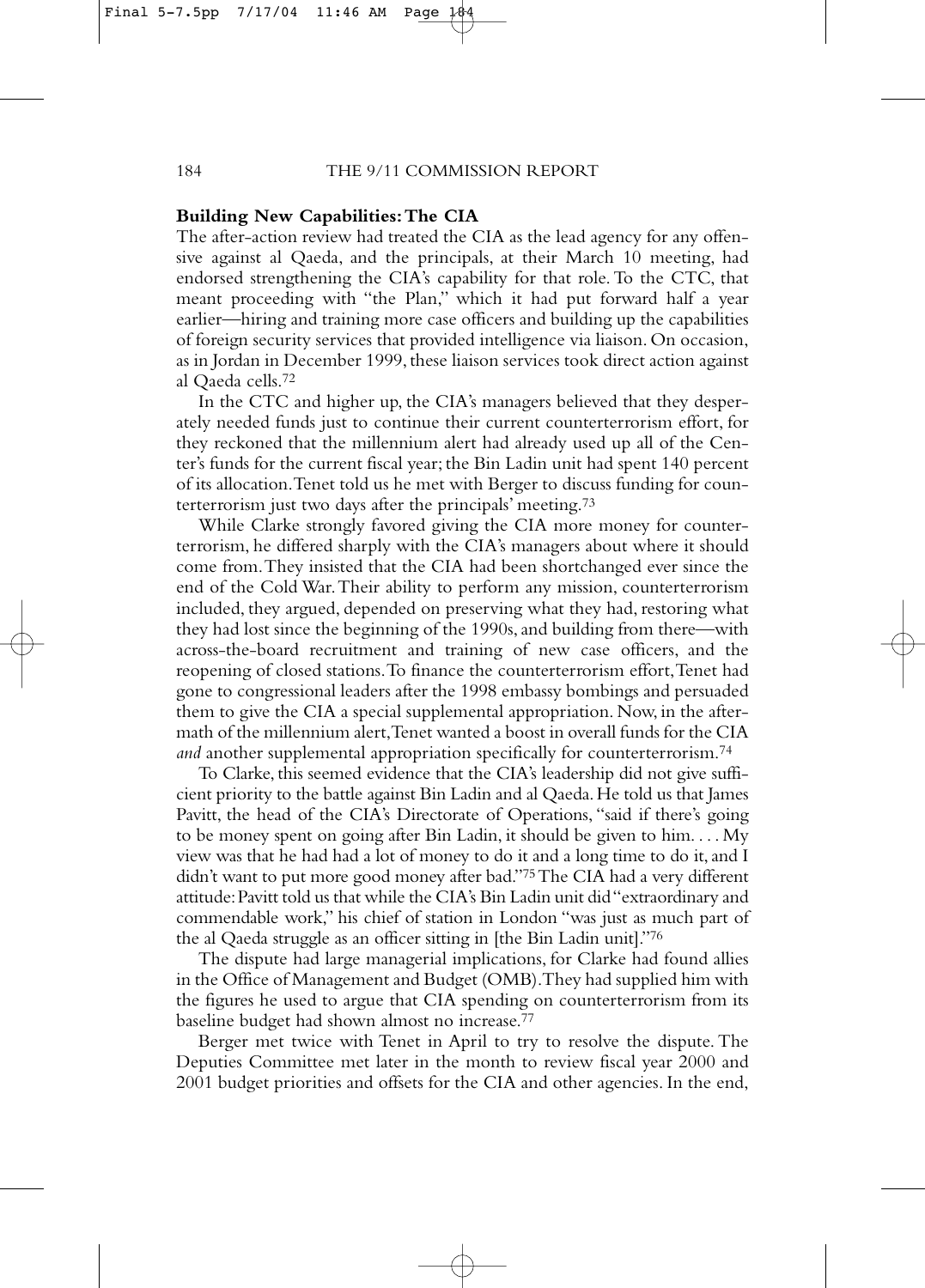Tenet obtained a modest supplemental appropriation, which funded counterterrorism without requiring much reprogramming of baseline funds. But the CIA still believed that it remained underfunded for counterterrorism.78

#### **Terrorist Financing**

The second major point on which the principals had agreed on March 10 was the need to crack down on terrorist organizations and curtail their fund-raising.

The embassy bombings of 1998 had focused attention on al Qaeda's finances. One result had been the creation of an NSC-led interagency committee on terrorist financing. On its recommendation, the President had designated Bin Ladin and al Qaeda as subject to sanctions under the International Emergency Economic Powers Act.This gave the Treasury Department's Office of Foreign Assets Control (OFAC) the ability to search for and freeze any Bin Ladin or al Qaeda assets that reached the U.S.financial system.But since OFAC had little information to go on, few funds were frozen.79

In July 1999, the President applied the same designation to the Taliban for harboring Bin Ladin. Here, OFAC had more success. It blocked more than \$34 million in Taliban assets held in U.S. banks.Another \$215 million in gold and \$2 million in demand deposits, all belonging to the Afghan central bank and held by the Federal Reserve Bank of New York, were also frozen.<sup>80</sup> After October 1999, when the State Department formally designated al Qaeda a "foreign terrorist organization," it became the duty of U.S. banks to block its transactions and seize its funds.<sup>81</sup> Neither this designation nor UN sanctions had much additional practical effect; the sanctions were easily circumvented, and there were no multilateral mechanisms to ensure that other countries' financial systems were not used as conduits for terrorist funding.<sup>82</sup>

Attacking the funds of an institution, even the Taliban, was easier than finding and seizing the funds of a clandestine worldwide organization like al Qaeda. Although the CIA's Bin Ladin unit had originally been inspired by the idea of studying terrorist financial links, few personnel assigned to it had any experience in financial investigations. Any terrorist-financing intelligence appeared to have been collected collaterally, as a consequence of gathering other intelligence.This attitude may have stemmed in large part from the chief of this unit, who did not believe that simply following the money from point A to point B revealed much about the terrorists' plans and intentions. As a result, the CIA placed little emphasis on terrorist financing.83

Nevertheless, the CIA obtained a general understanding of how al Qaeda raised money. It knew relatively early, for example, about the loose affiliation of financial institutions, businesses, and wealthy individuals who supported extremist Islamic activities.<sup>84</sup> Much of the early reporting on al Qaeda's financial situation and its structure came from Jamal Ahmed al Fadl, whom we have mentioned earlier in the report.85 After the 1998 embassy bombings, the U.S. government tried to develop a clearer picture of Bin Ladin's finances.A U.S.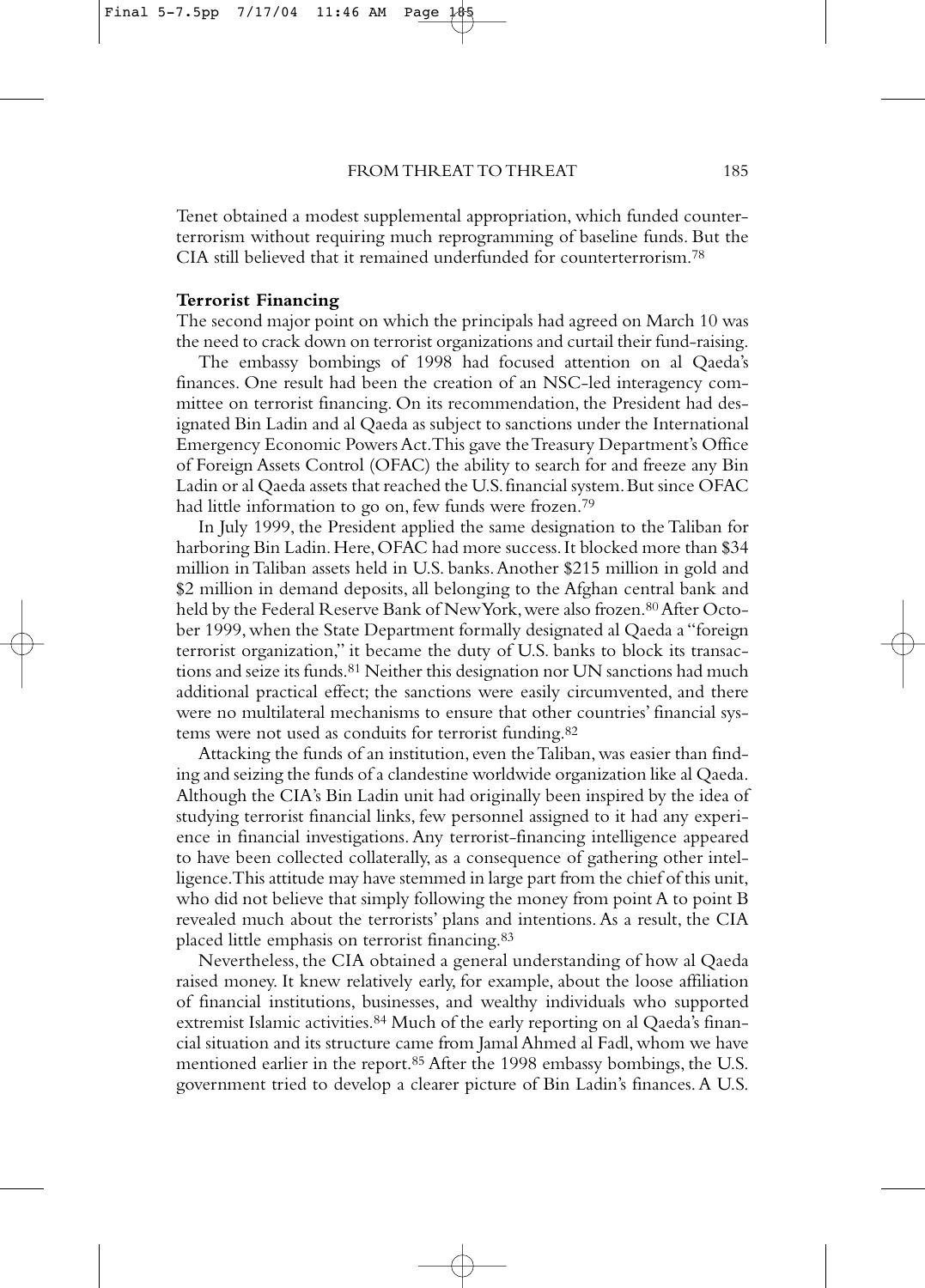interagency group traveled to Saudi Arabia twice, in 1999 and 2000, to get information from the Saudis about their understanding of those finances.The group eventually concluded that the oft-repeated assertion that Bin Ladin was funding al Qaeda from his personal fortune was in fact not true.

The officials developed a new theory: al Qaeda was getting its money elsewhere, and the United States needed to focus on other sources of funding, such as charities, wealthy donors, and financial facilitators. Ultimately, although the intelligence community devoted more resources to the issue and produced somewhat more intelligence,<sup>86</sup> it remained difficult to distinguish al Qaeda's financial transactions among the vast sums moving in the international financial system.The CIA was not able to find or disrupt al Qaeda's money flows.87

The NSC staff thought that one possible solution to these weaknesses in the intelligence community was to create an all-source terrorist-financing intelligence analysis center. Clarke pushed for the funding of such a center at Treasury, but neither Treasury nor the CIA was willing to commit the resources.<sup>88</sup>

Within the United States, various FBI field offices gathered intelligence on organizations suspected of raising funds for al Qaeda or other terrorist groups. By 9/11, FBI agents understood that there were extremist organizations operating within the United States supporting a global jihadist movement and with substantial connections to al Qaeda.The FBI operated a web of informants, conducted electronic surveillance, and had opened significant investigations in a number of field offices, including New York, Chicago, Detroit, San Diego, and Minneapolis. On a national level, however, the FBI never used the information to gain a systematic or strategic understanding of the nature and extent of al Qaeda fundraising.89

Treasury regulators, as well as U.S. financial institutions, were generally focused on finding and deterring or disrupting the vast flows of U.S. currency generated by drug trafficking and high-level international fraud. Large-scale scandals, such as the use of the Bank of New York by Russian money launderers to move millions of dollars out of Russia, captured the attention of the Department of the Treasury and of Congress.<sup>90</sup> Before 9/11, Treasury did not consider terrorist financing important enough to mention in its national strategy for money laundering.91

#### **Border Security**

The third point on which the principals had agreed on March 10 was the need for attention to America's porous borders and the weak enforcement of immigration laws. Drawing on ideas from government officials, Clarke's working group developed a menu of proposals to bolster border security. Some reworked or reiterated previous presidential directives.92They included

• creating an interagency center to target illegal entry and human traffickers;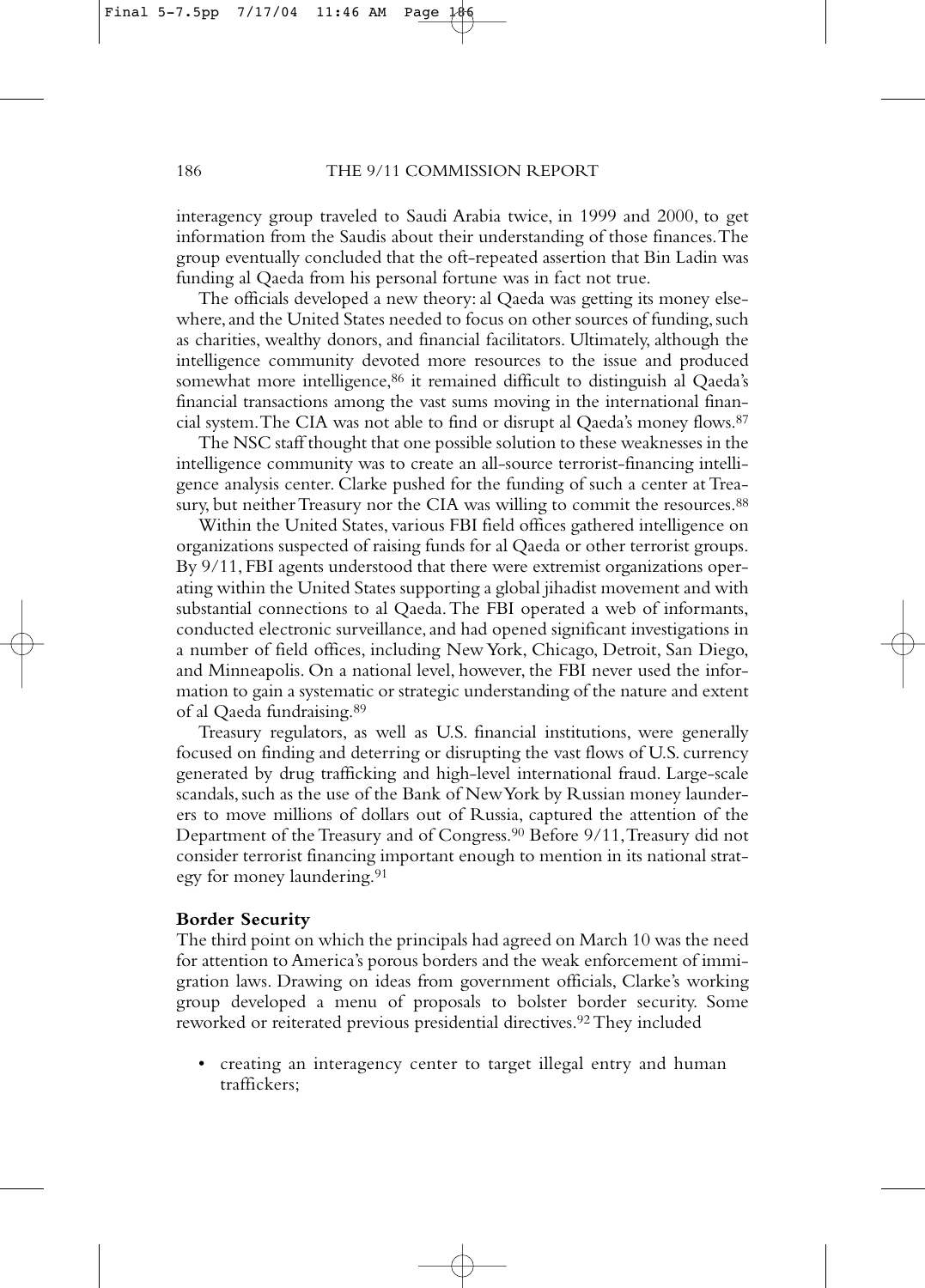- imposing tighter controls on student visas;<sup>93</sup>
- taking legal action to prevent terrorists from coming into the United States and to remove those already here, detaining them while awaiting removal proceedings;94
- further increasing the number of immigration agents to FBI Joint Terrorism Task Forces to help investigate immigration charges against individuals suspected of terrorism;95
- activating a special court to enable the use of classified evidence in immigration-related national security cases;<sup>96</sup> and
- both implementing new security measures for U.S. passports and working with the United Nations and foreign governments to raise global security standards for travel documents.97

Clarke's working group compiled new proposals as well, such as

- undertaking a Joint Perimeter Defense program with Canada to establish cooperative intelligence and law enforcement programs, leading to joint operations based on shared visa and immigration data and joint border patrols;
- staffing land border crossings 24/7 and equipping them with video cameras, physical barriers, and means to detect weapons of mass destruction (WMD); and
- addressing the problem of migrants—possibly including terrorists who destroy their travel documents so they cannot be returned to their countries of origin.98

These proposals were praiseworthy in principle. In practice, however, they required action by weak, chronically underfunded executive agencies and powerful congressional committees, which were more responsive to well-organized interest groups than to executive branch interagency committees. The changes sought by the principals in March 2000 were only beginning to occur before 9/11.

## **"Afghan Eyes"**

In early March 2000,when President Clinton received an update on U.S.covert action efforts against Bin Ladin,he wrote in the memo's margin that the United States could surely do better.Military officers in the Joint Staff told us that they shared this sense of frustration. Clarke used the President's comment to push the CSG to brainstorm new ideas, including aid to the Northern Alliance.<sup>99</sup>

Back in December 1999, Northern Alliance leader Ahmed Shah Massoud had offered to stage a rocket attack against Bin Ladin's Derunta training complex.Officers at the CIA had worried that giving him a green light might cross the line into violation of the assassination ban. Hence, Massoud was told not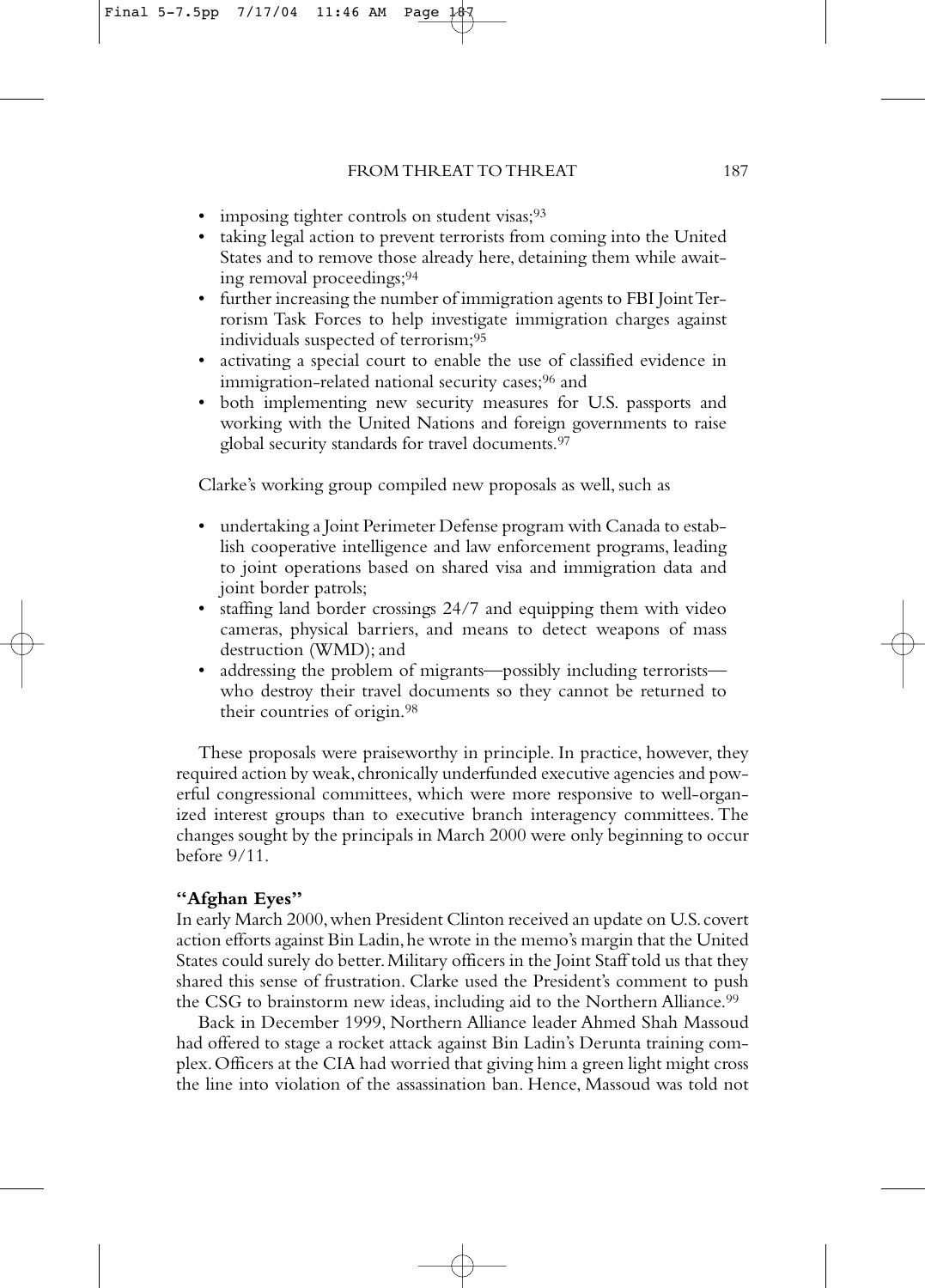to take any such action without explicit U.S. authorization.100 In the spring of 2000, after the CIA had sent out officers to explore possible closer relationships with both the Uzbeks and the Northern Alliance, discussions took place in Washington between U.S. officials and delegates sent by Massoud.101

The Americans agreed that Massoud should get some modest technical help so he could work on U.S. priorities—collecting intelligence on and possibly acting against al Qaeda.But Massoud wanted the United States both to become his ally in trying to overthrow the Taliban and to recognize that they were fighting common enemies. Clarke and Cofer Black, the head of the Counterterrorist Center, wanted to take this next step. Proposals to help the Northern Alliance had been debated in the U.S. government since 1999 and, as we mentioned in chapter 4, the U.S. government as a whole had been wary of endorsing them, largely because of the Northern Alliance's checkered history, its limited base of popular support in Afghanistan, and Pakistan's objections.102

CIA officials also began pressing proposals to use their ties with the Northern Alliance to get American agents on the ground in Afghanistan for an extended period, setting up their own base for covert intelligence collection and activity in the Panjshir Valley and lessening reliance on foreign proxies."There's no substitute for face-to-face," one officer told us.103 But the CIA's institutional capacity for such direct action was weak, especially if it was not working jointly with the U.S. military. The idea was turned down as too risky.104

In the meantime, the CIA continued to work with its tribal assets in southern Afghanistan. In early August, the tribals reported an attempt to ambush Bin Ladin's convoy as he traveled on the road between Kabul and Kandahar city their first such reported interdiction attempt in more than a year and a half. But it was not a success. According to the tribals' own account, when they approached one of the vehicles, they quickly determined that women and children were inside and called off the ambush. Conveying this information to the NSC staff, the CIA noted that they had no independent corroboration for this incident, but that the tribals had acted within the terms of the CIA's authorities in Afghanistan.105

In 2000, plans continued to be developed for potential military operations in Afghanistan. Navy vessels that could launch missiles into Afghanistan were still on call in the north Arabian Sea.106 In the summer, the military refined its list of strikes and Special Operations possibilities to a set of 13 options within the Operation Infinite Resolve plan.107 Yet planning efforts continued to be limited by the same operational and policy concerns encountered in 1998 and 1999. Although the intelligence community sometimes knew where Bin Ladin was, it had been unable to provide intelligence considered sufficiently reliable to launch a strike.Above all, the United States did not have American eyes on the target.As one military officer put it, we had our hand on the door, but we couldn't open the door and walk in.108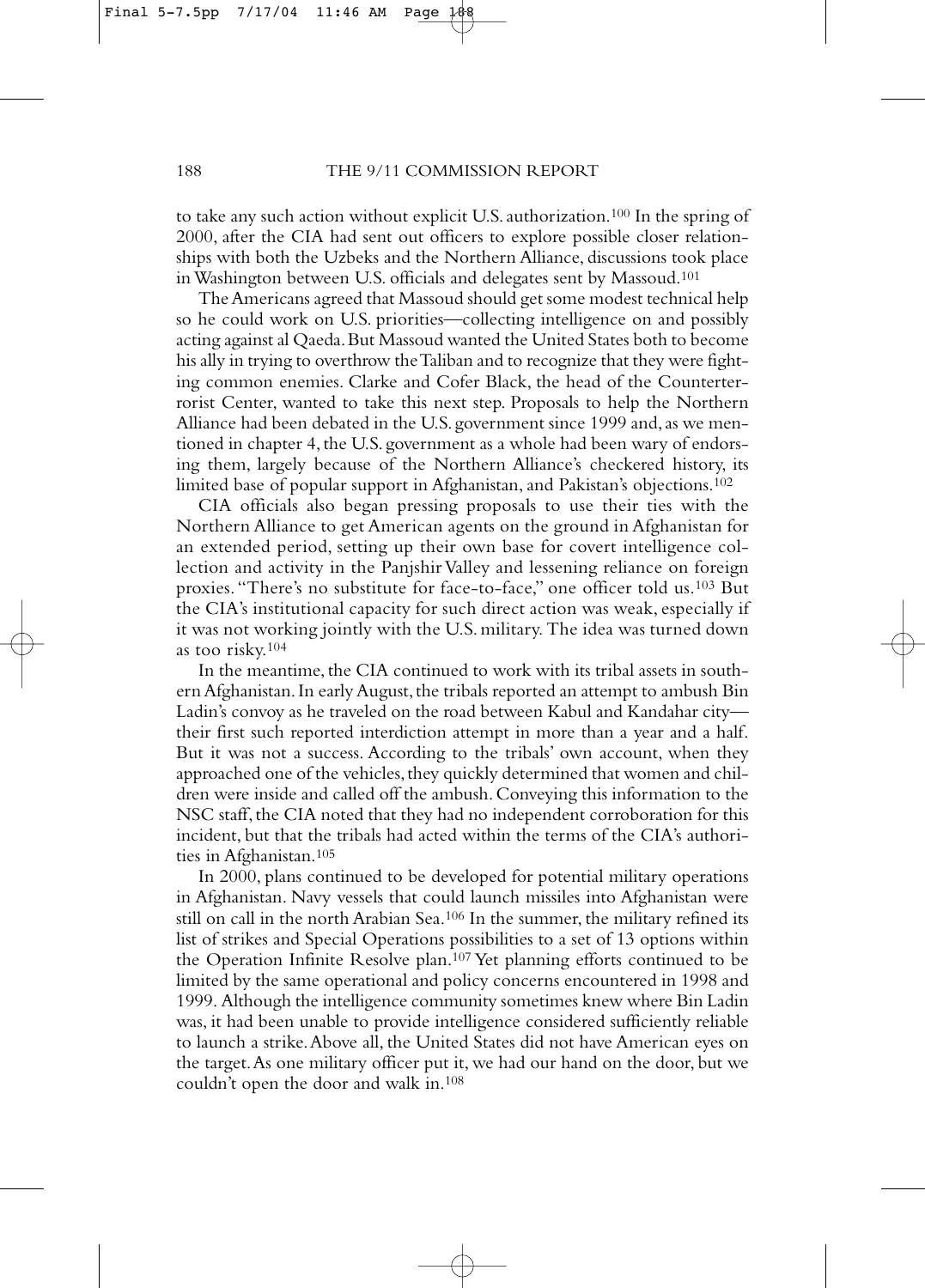At some point during this period, President Clinton expressed his frustration with the lack of military options to take out Bin Ladin and the al Qaeda leadership, remarking to General Hugh Shelton, "You know, it would scare the shit out of al-Qaeda if suddenly a bunch of black ninjas rappelled out of helicopters into the middle of their camp."<sup>109</sup> Although Shelton told the Commission he did not remember the statement,President Clinton recalled this remark as "one of the many things I said." The President added, however, that he realized nothing would be accomplished if he lashed out in anger. Secretary of Defense William Cohen thought that the President might have been making a hypothetical statement. Regardless, he said, the question remained how to get the "ninjas" into and out of the theater of operations.110 As discussed in chapter 4, plans of this kind were never carried out before 9/11.

In late 1999 or early 2000, the Joint Staff's director of operations, Vice Admiral Scott Fry, directed his chief information operations officer, Brigadier General Scott Gration,to develop innovative ways to get better intelligence on Bin Ladin's whereabouts. Gration and his team worked on a number of different ideas aimed at getting reliable American eyes on Bin Ladin in a way that would reduce the lag time between sighting and striking.111

One option was to use a small, unmanned U.S.Air Force drone called the Predator, which could survey the territory below and send back video footage. Another option—eventually dismissed as impractical—was to place a powerful long-range telescope on a mountain within range of one of Bin Ladin's training camps. Both proposals were discussed with General Shelton, the chairman of the Joint Chiefs of Staff,and then briefed to Clarke's office at the White House as the CSG was searching for new ideas. In the spring of 2000, Clarke brought in the CIA's assistant director for collection, Charles Allen, to work together with Fry on a joint CIA-Pentagon effort that Clarke dubbed "Afghan Eyes."112After much argument between the CIA and the Defense Department about who should pay for the program, the White House eventually imposed a cost-sharing agreement.The CIA agreed to pay for Predator operations as a 60-day "proof of concept" trial run.113

The Small Group backed Afghan Eyes at the end of June 2000.By mid-July, testing was completed and the equipment was ready, but legal issues were still being ironed out.114 By August 11, the principals had agreed to deploy the Predator.<sup>115</sup>The NSC staff considered how to use the information the drones would be relaying from Afghanistan. Clarke's deputy, Roger Cressey, wrote to Berger that emergency CSG and Principals Committee meetings might be needed to act on video coming in from the Predator if it proved able to lock in Bin Ladin's location. In the memo's margin, Berger wrote that before considering action,"I will want more than verified location: we will need, at least, data on pattern of movements to provide some assurance he will remain in place." President Clinton was kept up to date.116

On September 7, the Predator flew for the first time over Afghanistan. When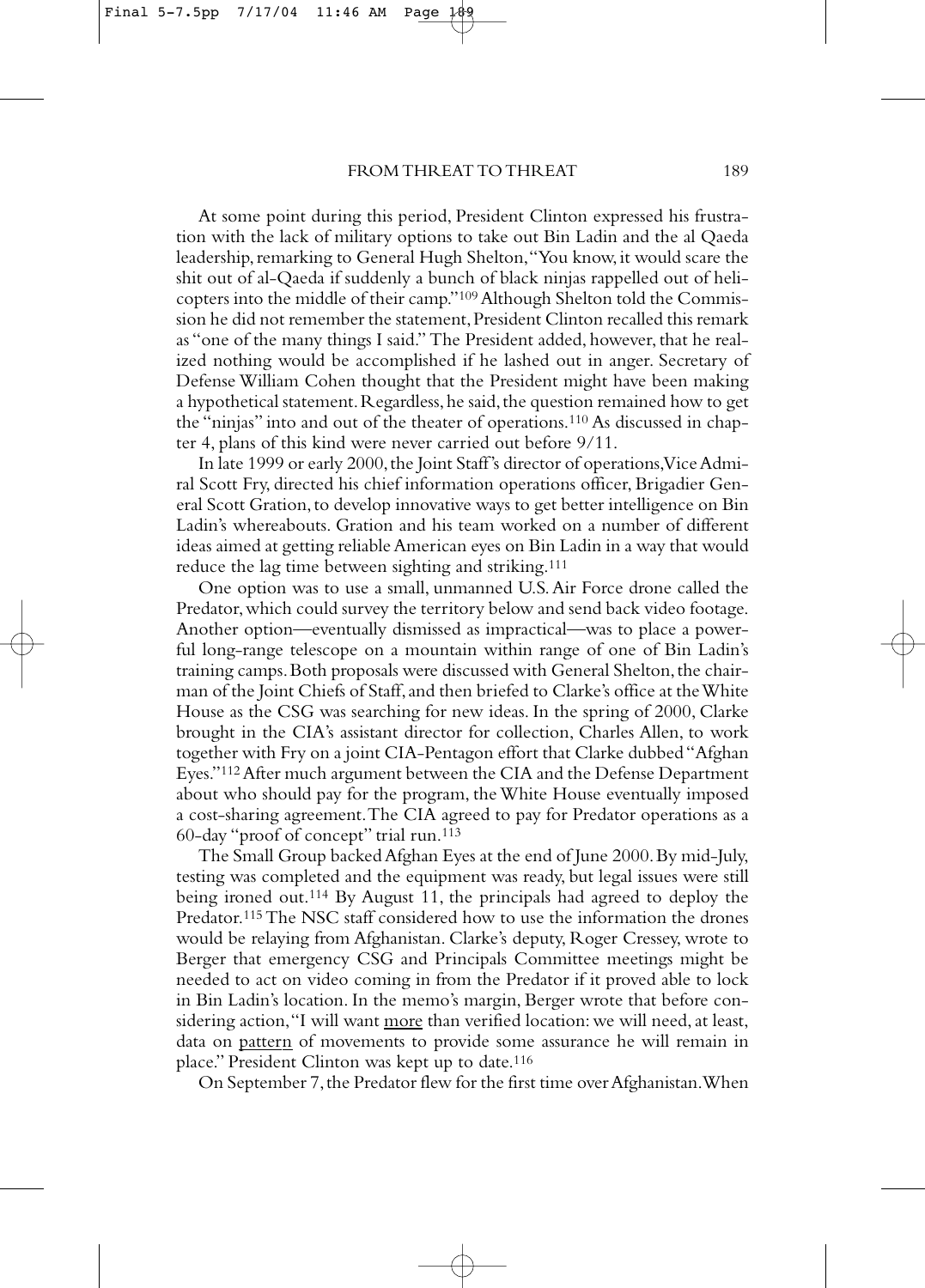Clarke saw video taken during the trial flight, he described the imagery to Berger as "truly astonishing,"and he argued immediately for more flights seeking to find Bin Ladin and target him for cruise missile or air attack.Even if Bin Ladin were not found, Clarke said, Predator missions might identify additional worthwhile targets, such as other al Qaeda leaders or stocks of chemical or biological weapons.117

Clarke was not alone in his enthusiasm. He had backing from Cofer Black and Charles Allen at the CIA.Ten out of 15 trial missions of the Predator over Afghanistan were rated successful. On the first flight, a Predator saw a security detail around a tall man in a white robe at Bin Ladin's Tarnak Farms compound outside Kandahar.After a second sighting of the "man in white" at the compound on September 28, intelligence community analysts determined that he was probably Bin Ladin.118

During at least one trial mission, the Taliban spotted the Predator and scrambled MiG fighters to try, without success, to intercept it. Berger worried that a Predator might be shot down, and warned Clarke that a shootdown would be a "bonanza" for Bin Ladin and the Taliban.119

Still, Clarke was optimistic about Predator—as well as progress with disruptions of al Qaeda cells elsewhere. Berger was more cautious, praising the NSC staff 's performance but observing that this was no time for complacency. "Unfortunately," he wrote, "the light at the end of the tunnel is another tunnel."120

## 6.3 THE ATTACK ON THE USS *COLE*

Early in chapter 5 we introduced, along with Khalid Sheikh Mohammed,two other men who became operational coordinators for al Qaeda: Khallad and Nashiri. As we explained, both were involved during 1998 and 1999 in preparing to attack a ship off the coast of Yemen with a boatload of explosives.They had originally targeted a commercial vessel, specifically an oil tanker, but Bin Ladin urged them to look for a U.S. warship instead. In January 2000, their team had attempted to attack a warship in the port of Aden, but the attempt failed when the suicide boat sank. More than nine months later, on October 12, 2000, al Qaeda operatives in a small boat laden with explosives attacked a U.S. Navy destroyer, the USS *Cole*.The blast ripped a hole in the side of the *Cole*, killing 17 members of the ship's crew and wounding at least 40.121

The plot, we now know, was a full-fledged al Qaeda operation, supervised directly by Bin Ladin. He chose the target and location of the attack, selected the suicide operatives, and provided the money needed to purchase explosives and equipment. Nashiri was the field commander and managed the operation in Yemen. Khallad helped in Yemen until he was arrested in a case of mistaken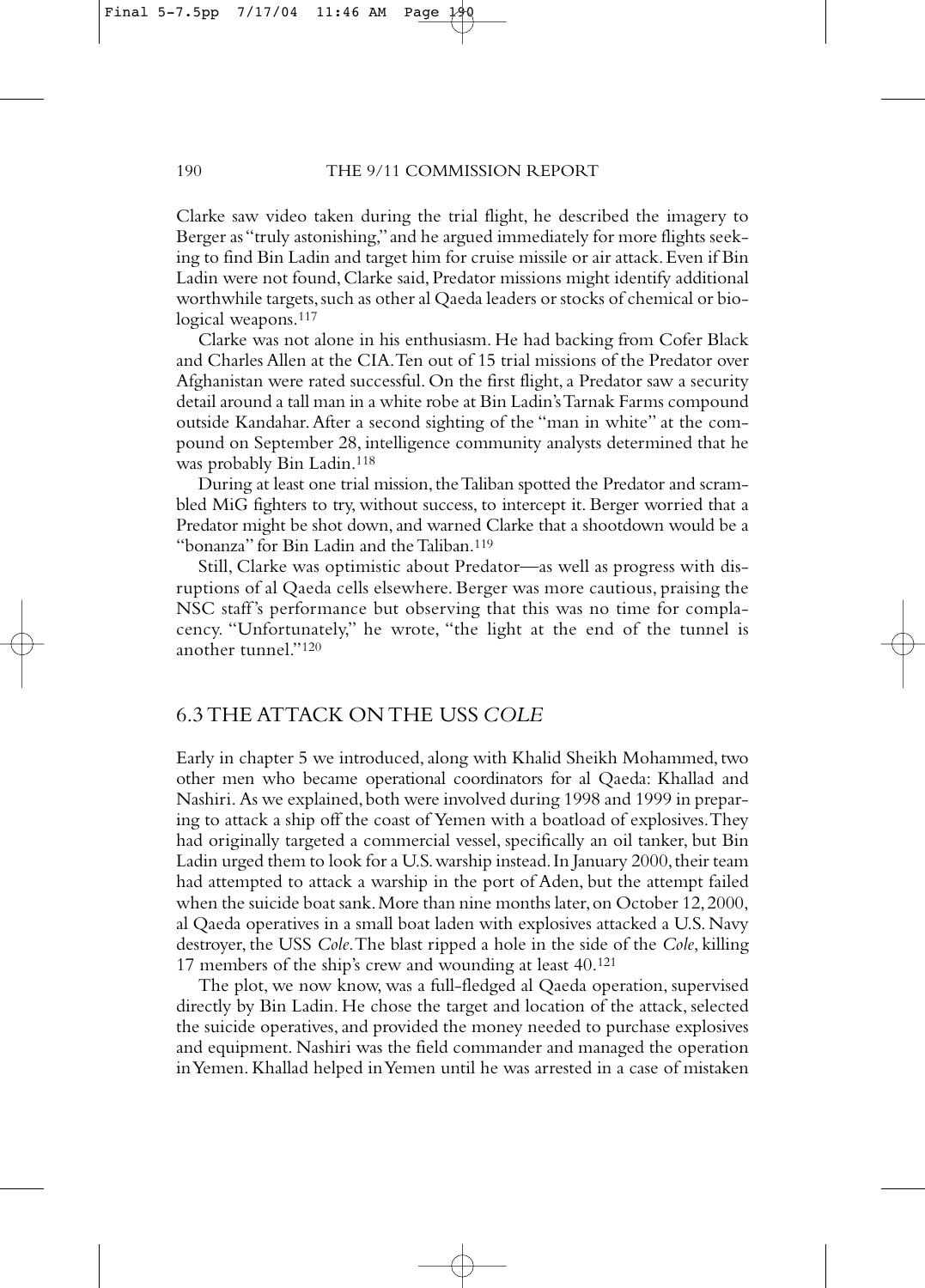identity and freed with Bin Ladin's help, as we also mentioned earlier. Local al Qaeda coordinators included Jamal al Badawi and Fahd al Quso, who was supposed to film the attack from a nearby apartment.The two suicide operatives chosen were Hassan al Khamri and Ibrahim al Thawar, also known as Nibras.Nibras and Quso delivered money to Khallad in Bangkok during Khallad's January 2000 trip to Kuala Lumpur and Bangkok.122

In September 2000, Bin Ladin reportedly told Nashiri that he wanted to replace Khamri and Nibras. Nashiri was angry and disagreed, telling others he would go to Afghanistan and explain to Bin Ladin that the new operatives were already trained and ready to conduct the attack. Prior to departing, Nashiri gave Nibras and Khamri instructions to execute the attack on the next U.S.warship that entered the port of Aden.123

While Nashiri was in Afghanistan, Nibras and Khamri saw their chance. They piloted the explosives-laden boat alongside the USS *Cole*, made friendly gestures to crew members,and detonated the bomb.Quso did not arrive at the apartment in time to film the attack.124

Back in Afghanistan, Bin Ladin anticipated U.S. military retaliation. He ordered the evacuation of al Qaeda's Kandahar airport compound and fled first to the desert area near Kabul, then to Khowst and Jalalabad, and eventually back to Kandahar. In Kandahar, he rotated between five to six residences, spending one night at each residence. In addition, he sent his senior advisor, Mohammed Atef, to a different part of Kandahar and his deputy, Ayman al Zawahiri, to Kabul so that all three could not be killed in one attack.125

There was no American strike. In February 2001, a source reported that an individual whom he identified as the big instructor (probably a reference to Bin Ladin) complained frequently that the United States had not yet attacked. According to the source, Bin Ladin wanted the United States to attack, and if it did not he would launch something bigger.126

The attack on the USS *Cole* galvanized al Qaeda's recruitment efforts. Following the attack, Bin Ladin instructed the media committee, then headed by Khalid Sheikh Mohammed, to produce a propaganda video that included a reenactment of the attack along with images of the al Qaeda training camps and training methods; it also highlighted Muslim suffering in Palestine, Kashmir, Indonesia, and Chechnya. Al Qaeda's image was very important to Bin Ladin, and the video was widely disseminated. Portions were aired on Al Jazeera, CNN, and other television outlets. It was also disseminated among many young men in Saudi Arabia and Yemen, and caused many extremists to travel to Afghanistan for training and jihad.Al Qaeda members considered the video an effective tool in their struggle for preeminence among other Islamist and jihadist movements.127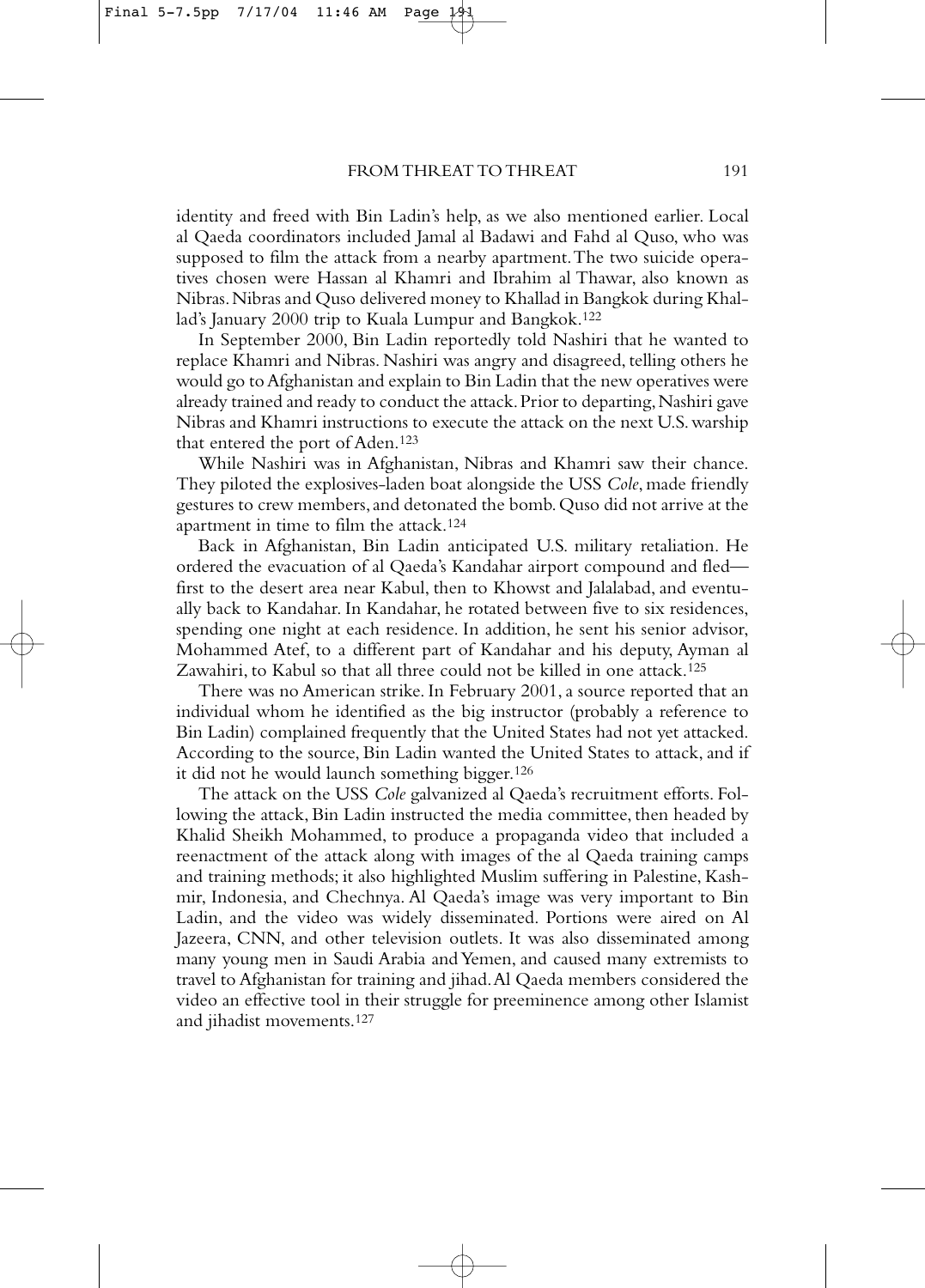#### **Investigating the Attack**

Teams from the FBI, the Naval Criminal Investigative Service, and the CIA were immediately sent to Yemen to investigate the attack.With difficulty, Barbara Bodine, the U.S. ambassador to Yemen, tried to persuade the Yemeni government to accept these visitors and allow them to carry arms, though the Yemenis balked at letting Americans openly carry long guns (rifles, shotguns, automatic weapons). Meanwhile, Bodine and the leader of the FBI team, John O'Neill, clashed repeatedly—to the point that after O'Neill had been rotated out of Yemen but wanted to return, Bodine refused the request. Despite the initial tension, the Yemeni and American investigations proceeded. Within a few weeks, the outline of the story began to emerge.128

On the day of the *Cole* attack, a list of suspects was assembled that included al Qaeda's affiliate Egyptian Islamic Jihad. U.S. counterterrorism officials told us they immediately assumed that al Qaeda was responsible.But as Deputy DCI John McLaughlin explained to us, it was not enough for the attack to smell, look, and taste like an al Qaeda operation.To make a case, the CIA needed not just a guess but a link to someone known to be an al Qaeda operative.129

Within the first weeks after the attack, the Yemenis found and arrested both Badawi and Quso, but did not let the FBI team participate in the interrogations. The CIA described initial Yemeni support after the *Cole* as "slow and inadequate." President Clinton, Secretary Albright, and DCI Tenet all intervened to help. Because the information was secondhand, the U.S. team could not make its own assessment of its reliability.130

On November 11, the Yemenis provided the FBI with new information from the interrogations of Badawi and Quso, including descriptions of individuals from whom the detainees had received operational direction. One of them was Khallad, who was described as having lost his leg.The detainees said that Khallad helped direct the *Cole* operation from Afghanistan or Pakistan.The Yemenis (correctly) judged that the man described as Khallad was Tawfiq bin Attash.131

An FBI special agent recognized the name Khallad and connected this news with information from an important al Qaeda source who had been meeting regularly with CIA and FBI officers.The source had called Khallad Bin Ladin's "run boy," and described him as having lost one leg in an explosives accident at a training camp a few years earlier.To confirm the identification, the FBI agent asked the Yemenis for their photo of Khallad.The Yemenis provided the photo on November 22, reaffirming their view that Khallad had been an intermediary between the plotters and Bin Ladin. (In a meeting with U.S. officials a few weeks later, on December 16, the source identified Khallad from the Yemeni photograph.)<sup>132</sup>

U.S. intelligence agencies had already connected Khallad to al Qaeda terrorist operations, including the 1998 embassy bombings. By this time the Yeme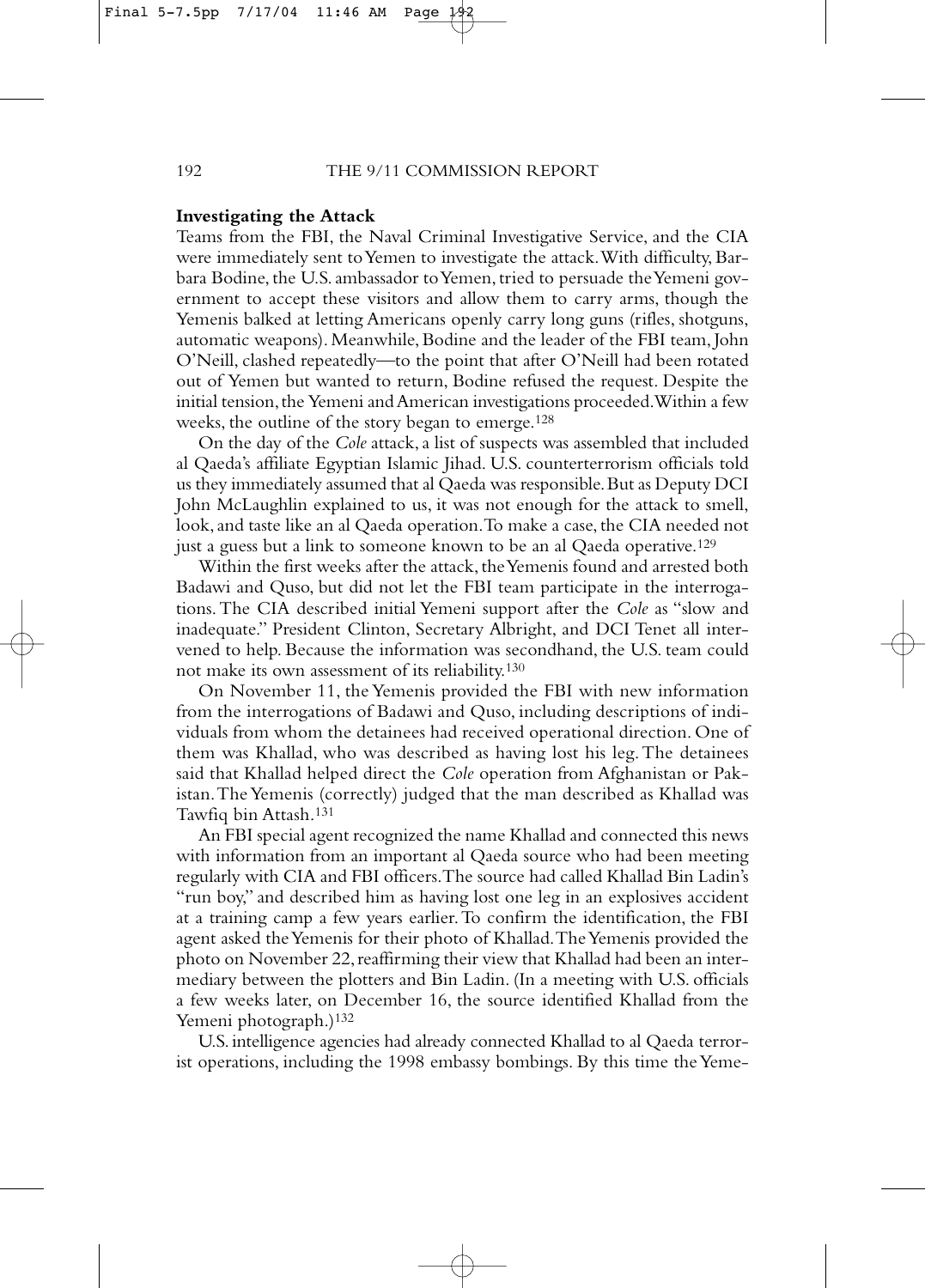nis also had identified Nashiri, whose links to al Qaeda and the 1998 embassy bombings were even more well-known.133

In other words, the Yemenis provided strong evidence connecting the *Cole* attack to al Qaeda during the second half of November, identifying individual operatives whom the United States knew were part of al Qaeda. During December the United States was able to corroborate this evidence. But the United States did not have evidence about Bin Ladin's personal involvement in the attacks until Nashiri and Khallad were captured in 2002 and 2003.

#### **Considering a Response**

The *Cole* attack prompted renewed consideration of what could be done about al Qaeda. According to Clarke, Berger upbraided DCI Tenet so sharply after the *Cole* attack—repeatedly demanding to know why the United States had to put up with such attacks—that Tenet walked out of a meeting of the principals.134

The CIA got some additional covert action authorities, adding several other individuals to the coverage of the July 1999 Memorandum of Notification that allowed the United States to develop capture operations against al Qaeda leaders in a variety of places and circumstances. Tenet developed additional options,such as strengthening relationships with the Northern Alliance and the Uzbeks and slowing recent al Qaeda–related activities in Lebanon.135

On the diplomatic track, Berger agreed on October 30, 2000, to let the State Department make another approach to Taliban Deputy Foreign Minister Abdul Jalil about expelling Bin Ladin.The national security advisor ordered that the U.S.message "be stern and foreboding."This warning was similar to those issued in 1998 and 1999. Meanwhile, the administration was working with Russia on new UN sanctions against Mullah Omar's regime.136

President Clinton told us that before he could launch further attacks on al Qaeda in Afghanistan,or deliver an ultimatum to the Taliban threatening strikes if they did not immediately expel Bin Ladin, the CIA or the FBI had to be sure enough that they would "be willing to stand up in public and say, we believe that he [Bin Ladin] did this." He said he was very frustrated that he could not get a definitive enough answer to do something about the *Cole* attack.137 Similarly, Berger recalled that to go to war, a president needs to be able to say that his senior intelligence and law enforcement officers have concluded who is responsible.He recalled that the intelligence agencies had strong suspicions,but had reached "no conclusion by the time we left office that it was al Qaeda."<sup>138</sup>

Our only sources for what intelligence officials thought at the time are what they said in informal briefings. Soon after the *Cole* attack and for the remainder of the Clinton administration, analysts stopped distributing written reports about who was responsible.The topic was obviously sensitive, and both Ambassador Bodine in Yemen and CIA analysts in Washington presumed that the government did not want reports circulating around the agencies that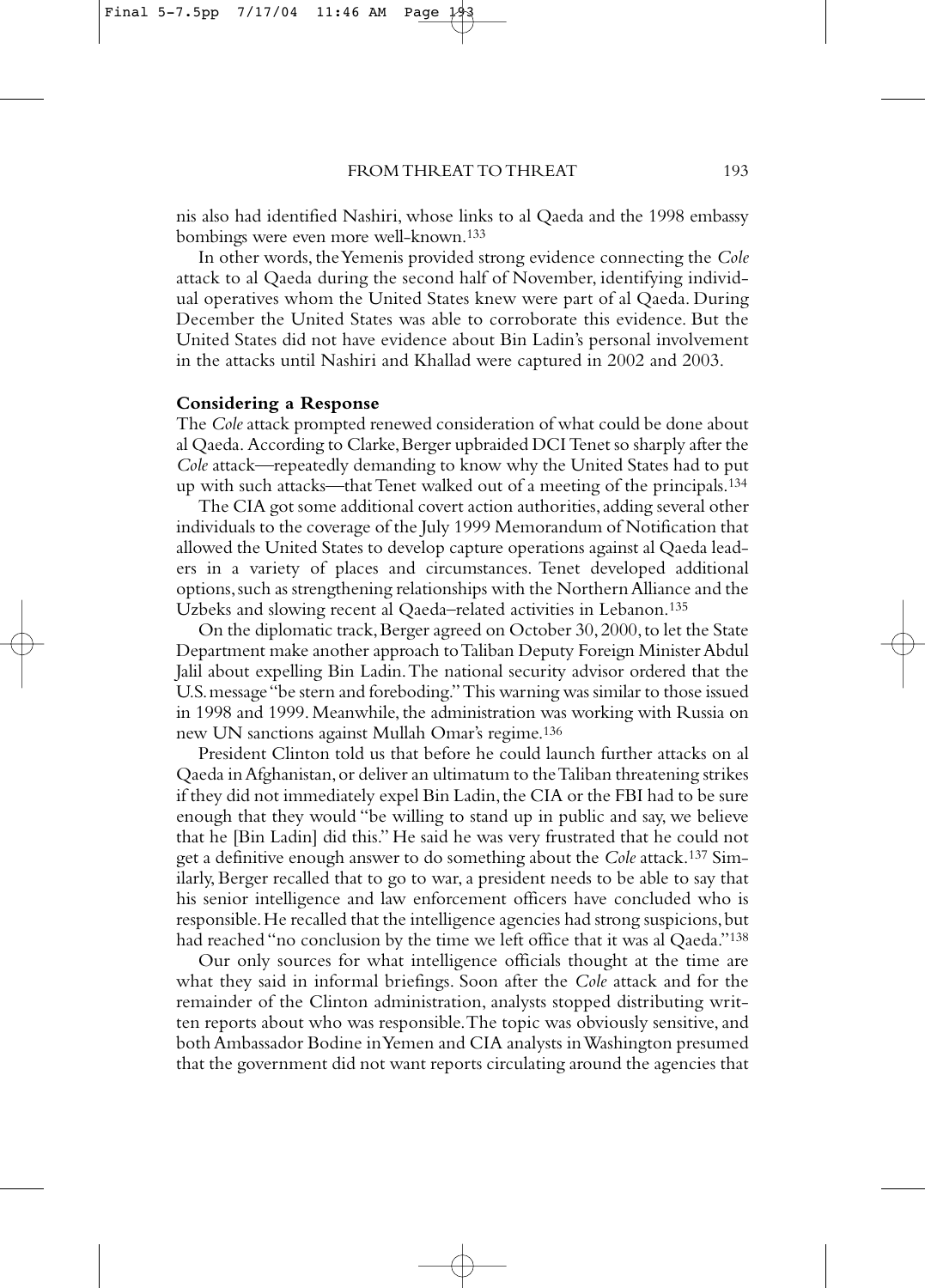might become public,impeding law enforcement actions or backing the President into a corner.139

Instead the White House and other principals relied on informal updates as more evidence came in.Though Clarke worried that the CIA might be equivocating in assigning responsibility to al Qaeda, he wrote Berger on November 7 that the analysts had described their case by saying that "it has web feet, flies, and quacks."On November 10, CIA analysts briefed the Small Group of principals on their preliminary findings that the attack was carried out by a cell of Yemeni residents with some ties to the transnational mujahideen network. According to the briefing, these residents likely had some support from al Qaeda. But the information on outside sponsorship, support, and direction of the operation was inconclusive.The next day,Berger and Clarke told President Clinton that while the investigation was continuing, it was becoming increasingly clear that al Qaeda had planned and directed the bombing.140

In mid-November, as the evidence of al Qaeda involvement mounted, Berger asked General Shelton to reevaluate military plans to act quickly against Bin Ladin. General Shelton tasked General Tommy Franks, the new commander of CENTCOM, to look again at the options. Shelton wanted to demonstrate that the military was imaginative and knowledgeable enough to move on an array of options, and to show the complexity of the operations. He briefed Berger on the "Infinite Resolve" strike options developed since 1998, which the Joint Staff and CENTCOM had refined during the summer into a list of 13 possibilities or combinations. CENTCOM added a new "phased campaign" concept for wider-ranging strikes, including attacks against the Taliban. For the first time, these strikes envisioned an air campaign against Afghanistan of indefinite duration. Military planners did not include contingency planning for an invasion of Afghanistan. The concept was briefed to Deputy National Security Advisor Donald Kerrick on December 20, and to other officials.141

On November 25, Berger and Clarke wrote President Clinton that although the FBI and CIA investigations had not reached a formal conclusion,they believed the investigations would soon conclude that the attack had been carried out by a large cell whose senior members belonged to al Qaeda. Most of those involved had trained in Bin Ladin–operated camps in Afghanistan, Berger continued. So far, Bin Ladin had not been tied personally to the attack and nobody had heard him directly order it, but two intelligence reports suggested that he was involved. When discussing possible responses, though, Berger referred to the premise—al Qaeda responsibility as an "unproven assumption."142

In the same November 25 memo, Berger informed President Clinton about a closely held idea: a last-chance ultimatum for the Taliban. Clarke was developing the idea with specific demands: immediate extradition of Bin Ladin and his lieutenants to a legitimate government for trial, observable closure of all ter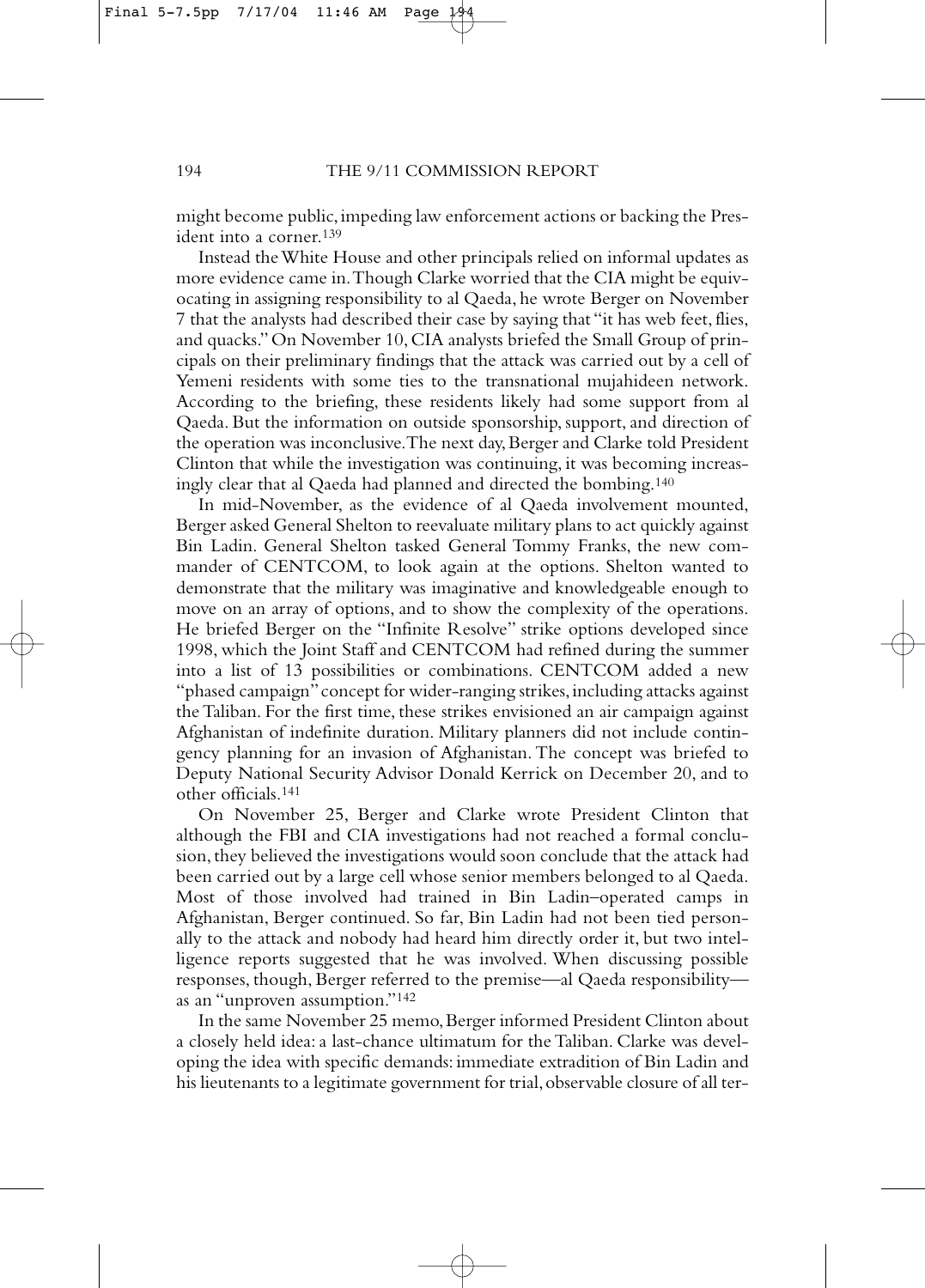rorist facilities in Afghanistan, and expulsion of all terrorists from Afghanistan within 90 days. Noncompliance would mean U.S."force directed at the Taliban itself" and U.S. efforts to ensure that the Taliban would never defeat the Northern Alliance. No such ultimatum was issued.143

Nearly a month later, on December 21, the CIA made another presentation to the Small Group of principals on the investigative team's findings.The CIA's briefing slides said that their "preliminary judgment" was that Bin Ladin's al Qaeda group "supported the attack" on the *Cole*, based on strong circumstantial evidence tying key perpetrators of the attack to al Qaeda.The CIA listed the key suspects, including Nashiri. In addition, the CIA detailed the timeline of the operation, from the mid-1999 preparations, to the failed attack on the USS *The Sullivans* on January 3, 2000, through a meeting held by the operatives the day before the attack.144

The slides said that so far the CIA had "no definitive answer on [the] crucial question of outside direction of the attack—how and by whom."The CIA noted that the Yemenis claimed that Khallad helped direct the operation from Afghanistan or Pakistan, possibly as Bin Ladin's intermediary, but that it had not seen the Yemeni evidence. However, the CIA knew from both human sources and signals intelligence that Khallad was tied to al Qaeda.The prepared briefing concluded that while some reporting about al Qaeda's role might have merit, those reports offered few specifics. Intelligence gave some ambiguous indicators of al Qaeda direction of the attack.145

This, President Clinton and Berger told us, was not the conclusion they needed in order to go to war or deliver an ultimatum to the Taliban threatening war.The election and change of power was not the issue, President Clinton added.There was enough time. If the agencies had given him a definitive answer, he said, he would have sought a UN Security Council ultimatum and given the Taliban one, two, or three days before taking further action against both al Qaeda and the Taliban. But he did not think it would be responsible for a president to launch an invasion of another country just based on a "preliminary judgment."146

Other advisers have echoed this concern. Some of Secretary Albright's advisers warned her at the time to be sure the evidence conclusively linked Bin Ladin to the *Cole* before considering any response, especially a military one, because such action might inflame the Islamic world and increase support for the Taliban. Defense Secretary Cohen told us it would not have been prudent to risk killing civilians based only on an assumption that al Qaeda was responsible. General Shelton added that there was an outstanding question as to who was responsible and what the targets were.147

Clarke recalled that while the Pentagon and the State Department had reservations about retaliation, the issue never came to a head because the FBI and the CIA never reached a firm conclusion. He thought they were "holding back." He said he did not know why, but his impression was that Tenet and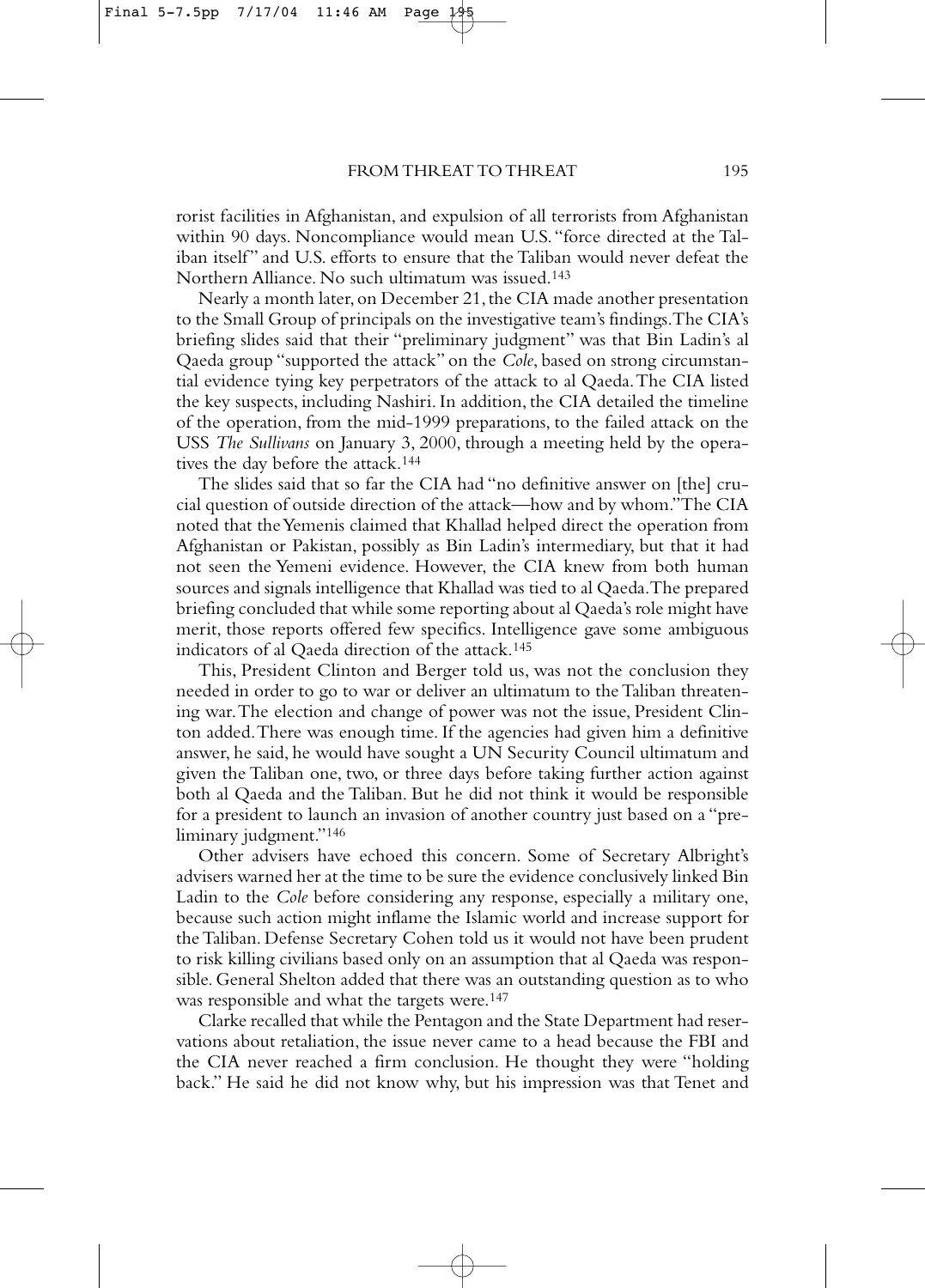Reno possibly thought the White House "didn't really want to know," since the principals' discussions by November suggested that there was not much White House interest in conducting further military operations against Afghanistan in the administration's last weeks. He thought that, instead, President Clinton, Berger, and Secretary Albright were concentrating on a lastminute push for a peace agreement between the Palestinians and the Israelis.<sup>148</sup>

Some of Clarke's fellow counterterrorism officials, such as the State Department's Sheehan and the FBI's Watson, shared his disappointment that no military response occurred at the time. Clarke recently recalled that an angry Sheehan asked rhetorically of Defense officials:"Does al Qaeda have to attack the Pentagon to get their attention?"149

On the question of evidence,Tenet told us he was surprised to hear that the White House was awaiting a conclusion from him on responsibility for the *Cole* attack before taking action against al Qaeda. He did not recall Berger or anyone else telling him that they were waiting for the magic words from the CIA and the FBI. Nor did he remember having any discussions with Berger or the President about retaliation.Tenet told us he believed that it was up to him to present the case.Then it was up to the principals to decide if the case was good enough to justify using force. He believed he laid out what was knowable relatively early in the investigation, and that this evidence never really changed until after 9/11.150

A CIA official told us that the CIA's analysts chose the term "preliminary judgment" because of their notion of how an intelligence standard of proof differed from a legal standard. Because the attack was the subject of a criminal investigation, they told us, the term *preliminary* was used to avoid locking the government in with statements that might later be obtained by defense lawyers in a future court case. At the time, Clarke was aware of the problem of distinguishing between an intelligence case and a law enforcement case. Asking U.S. law enforcement officials to concur with an intelligence-based case before their investigation had been concluded "could give rise to charges that the administration had acted before final culpability had been determined."151

There was no interagency consideration of just what military action might have looked like in practice—either the Pentagon's new "phased campaign" concept or a prolonged air campaign in Afghanistan. Defense officials, such as Under Secretary Walter Slocombe and Vice Admiral Fry, told us the military response options were still limited.Bin Ladin continued to be elusive.They felt, just as they had for the past two years, that hitting inexpensive and rudimentary training camps with costly missiles would not do much good and might even help al Qaeda if the strikes failed to kill Bin Ladin.152

In late 2000, the CIA and the NSC staff began thinking about the counterterrorism policy agenda they would present to the new administration.The Counterterrorist Center put down its best ideas for the future, assuming it was free of any prior policy or financial constraints.The paper was therefore infor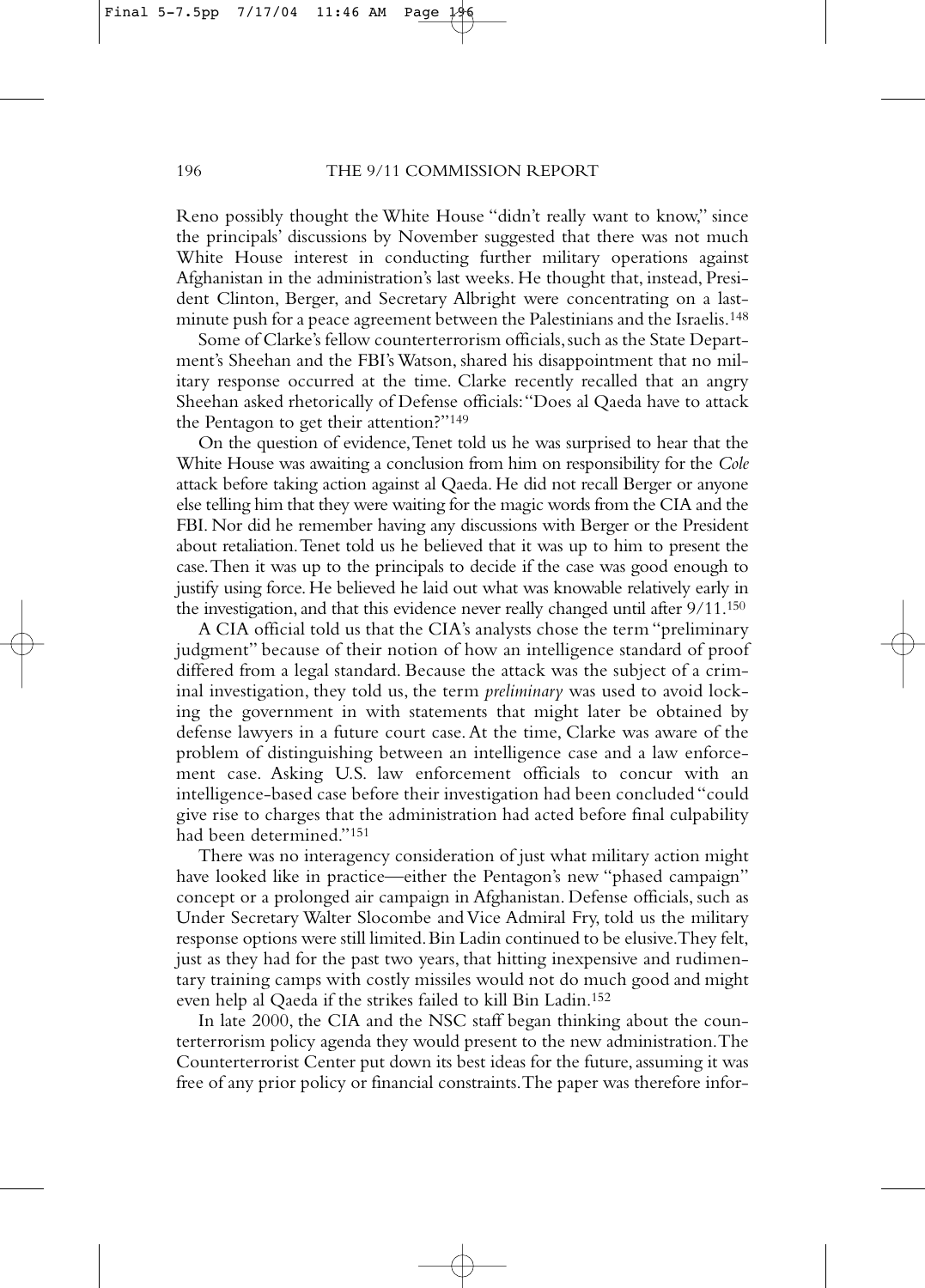mally referred to as the "Blue Sky" memo; it was sent to Clarke on December 29.The memo proposed

- A major effort to support the Northern Alliance through intelligence sharing and increased funding so that it could stave off the Taliban army and tie down al Qaeda fighters.This effort was not intended to remove the Taliban from power,a goal that was judged impractical and too expensive for the CIA alone to attain.
- Increased support to the Uzbeks to strengthen their ability to fight terrorism and assist the United States in doing so.
- Assistance to anti-Taliban groups and proxies who might be encouraged to passively resist the Taliban.

The CIA memo noted that there was "no single 'silver bullet' available to deal with the growing problems in Afghanistan."A multifaceted strategy would be needed to produce change.153

No action was taken on these ideas in the few remaining weeks of the Clinton administration. Berger did not recall seeing or being briefed on the Blue Sky memo. Nor was the memo discussed during the transition with incoming top Bush administration officials.Tenet and his deputy told us they pressed these ideas as options after the new team took office.154

As the Clinton administration drew to a close, Clarke and his staff developed a policy paper of their own, the first such comprehensive effort since the Delenda plan of 1998.The resulting paper, entitled "Strategy for Eliminating the Threat from the Jihadist Networks of al Qida: Status and Prospects," reviewed the threat and the record to date, incorporated the CIA's new ideas from the Blue Sky memo, and posed several near-term policy options.

Clarke and his staff proposed a goal to "roll back" al Qaeda over a period of three to five years. Over time, the policy should try to weaken and eliminate the network's infrastructure in order to reduce it to a "rump group" like other formerly feared but now largely defunct terrorist organizations of the 1980s. "Continued anti-al Qida operations at the current level will prevent some attacks," Clarke's office wrote,"but will not seriously attrit their ability to plan and conduct attacks." The paper backed covert aid to the Northern Alliance, covert aid to Uzbekistan, and renewed Predator flights in March 2001.A sentence called for military action to destroy al Qaeda command-andcontrol targets and infrastructure and Taliban military and command assets.The paper also expressed concern about the presence of al Qaeda operatives in the United States.155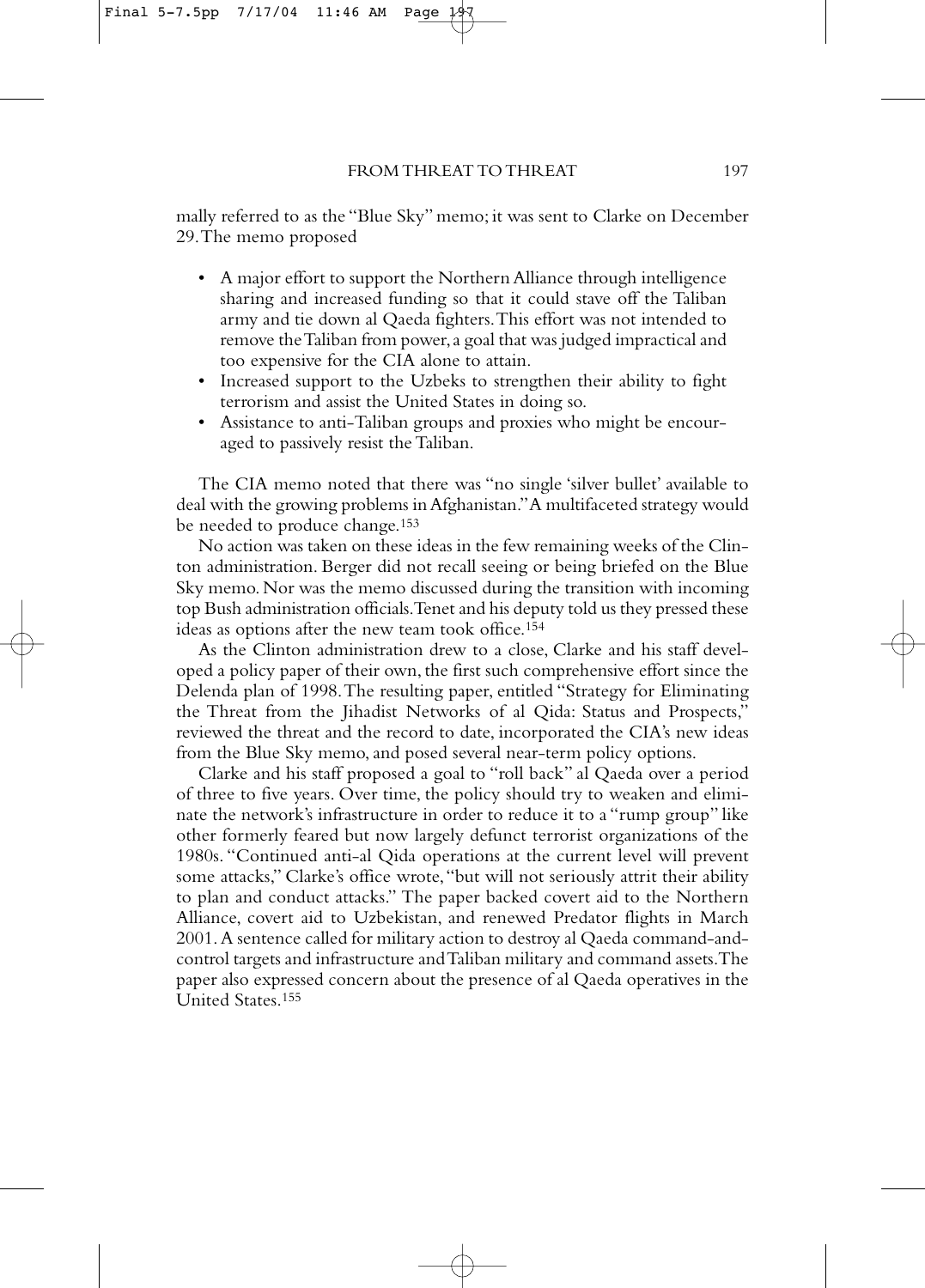## 6.4 CHANGE AND CONTINUITY

On November 7, 2000,American voters went to the polls in what turned out to be one of the closest presidential contests in U.S. history—an election campaign during which there was a notable absence of serious discussion of the al Qaeda threat or terrorism. Election night became a 36-day legal fight. Until the Supreme Court's 5–4 ruling on December 12 and Vice President Al Gore's concession, no one knew whether Gore or his Republican opponent, Texas Governor George W. Bush, would become president in 2001.

The dispute over the election and the 36-day delay cut in half the normal transition period. Given that a presidential election in the United States brings wholesale change in personnel, this loss of time hampered the new administration in identifying, recruiting, clearing, and obtaining Senate confirmation of key appointees.

## **From the Old to the New**

The principal figures on Bush's White House staff would be National Security Advisor Condoleezza Rice, who had been a member of the NSC staff in the administration of George H.W. Bush; Rice's deputy, Stephen Hadley, who had been an assistant secretary of defense under the first Bush; and Chief of Staff Andrew Card,who had served that same administration as deputy chief of staff, then secretary of transportation. For secretary of state, Bush chose General Colin Powell, who had been national security advisor for President Ronald Reagan and then chairman of the Joint Chiefs of Staff. For secretary of defense he selected Donald Rumsfeld, a former member of Congress,White House chief of staff, and, under President Gerald Ford, already once secretary of defense. Bush decided fairly soon to keep Tenet as Director of Central Intelligence. Louis Freeh, who had statutory ten-year tenure, would remain director of the FBI until his voluntary retirement in the summer of 2001.

Bush and his principal advisers had all received briefings on terrorism, including Bin Ladin. In early September 2000, Acting Deputy Director of Central Intelligence John McLaughlin led a team to Bush's ranch in Crawford, Texas, and gave him a wide-ranging, four-hour review of sensitive information. Ben Bonk, deputy chief of the CIA's Counterterrorist Center, used one of the four hours to deal with terrorism.To highlight the danger of terrorists obtaining chemical, biological, radiological, or nuclear weapons, Bonk brought along a mock-up suitcase to evoke the way the Aum Shinrikyo doomsday cult had spread deadly sarin nerve agent on the Tokyo subway in 1995. Bonk told Bush that Americans would die from terrorism during the next four years.156 During the long contest after election day, the CIA set up an office in Crawford to pass intelligence to Bush and some of his key advisers.157 Tenet, accompanied by his deputy director for operations, James Pavitt, briefed President-elect Bush at Blair House during the transition. President Bush told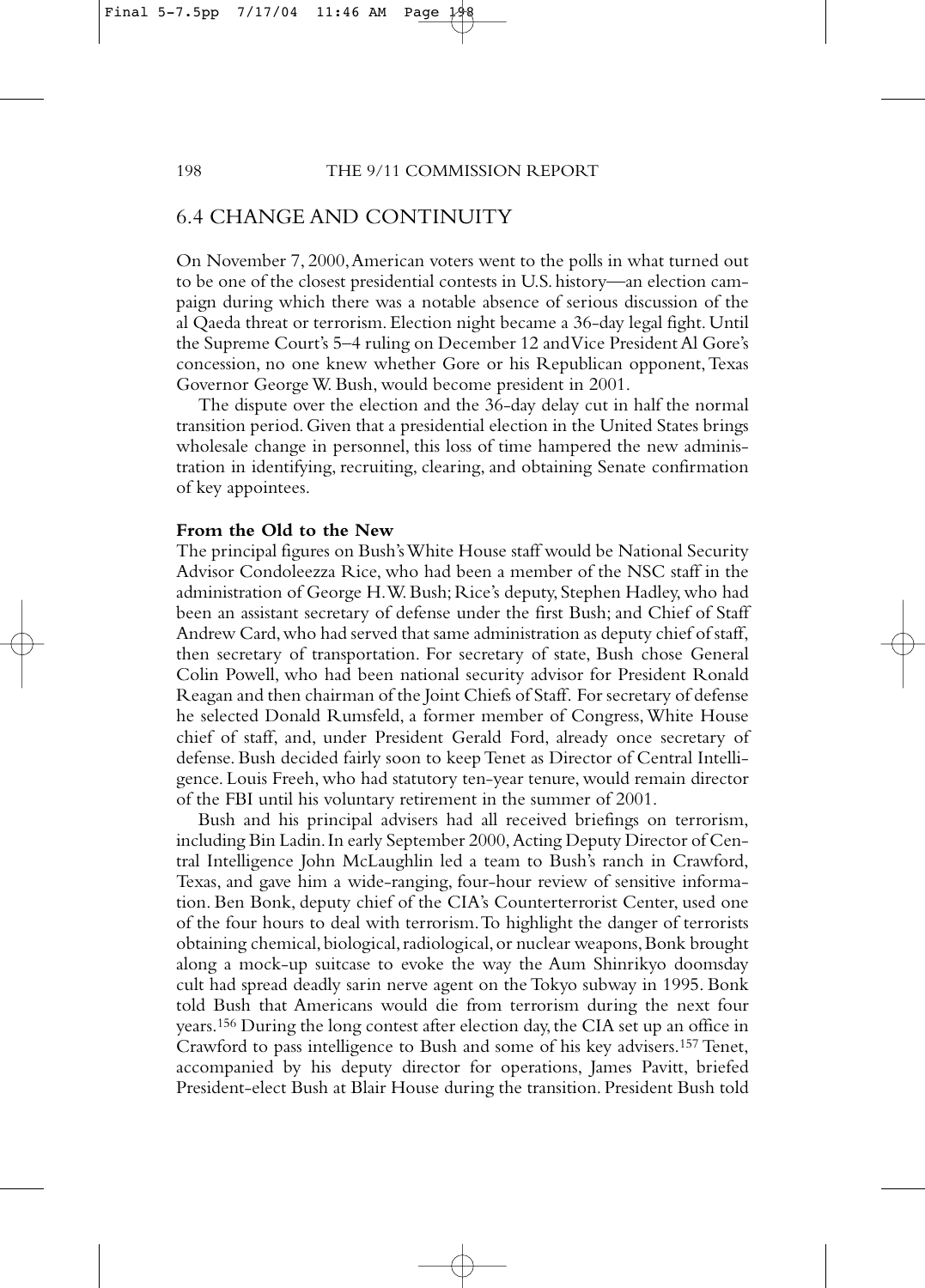us he asked Tenet whether the CIA could kill Bin Ladin,and Tenet replied that killing Bin Ladin would have an effect but would not end the threat. President Bush told us Tenet said to him that the CIA had all the authority it needed.158

In December, Bush met with Clinton for a two-hour, one-on-one discussion of national security and foreign policy challenges. Clinton recalled saying to Bush,"I think you will find that by far your biggest threat is Bin Ladin and the al Qaeda."Clinton told us that he also said,"One of the great regrets of my presidency is that I didn't get him [Bin Ladin] for you, because I tried to."159 Bush told the Commission that he felt sure President Clinton had mentioned terrorism, but did not remember much being said about al Qaeda. Bush recalled that Clinton had emphasized other issues such as North Korea and the Israeli-Palestinian peace process.160

In early January, Clarke briefed Rice on terrorism. He gave similar presentations—describing al Qaeda as both an adaptable global network of jihadist organizations and a lethal core terrorist organization—to Vice President–elect Cheney,Hadley,and Secretary of State–designate Powell.One line in the briefing slides said that al Qaeda had sleeper cells in more than 40 countries, including the United States.161 Berger told us that he made a point of dropping in on Clarke's briefing of Rice to emphasize the importance of the issue. Later the same day, Berger met with Rice. He says that he told her the Bush administration would spend more time on terrorism in general and al Qaeda in particular than on anything else. Rice's recollection was that Berger told her she would be surprised at how much more time she was going to spend on terrorism than she expected, but that the bulk of their conversation dealt with the faltering Middle East peace process and North Korea.Clarke said that the new team,having been out of government for eight years,had a steep learning curve to understand al Qaeda and the new transnational terrorist threat.162

## **Organizing a New Administration**

During the short transition, Rice and Hadley concentrated on staffing and organizing the NSC.163Their policy priorities differed from those of the Clinton administration.Those priorities included China, missile defense, the collapse of the Middle East peace process, and the Persian Gulf.<sup>164</sup> Generally aware that terrorism had changed since the first Bush administration, they paid particular attention to the question of how counterterrorism policy should be coordinated. Rice had asked University of Virginia history professor Philip Zelikow to advise her on the transition.165 Hadley and Zelikow asked Clarke and his deputy, Roger Cressey, for a special briefing on the terrorist threat and how Clarke's Transnational Threats Directorate and Counterterrorism Security Group functioned.166

In the NSC during the first Bush administration, many tough issues were addressed at the level of the Deputies Committee.Issues did not go to the principals unless the deputies had been unable to resolve them. Presidential Deci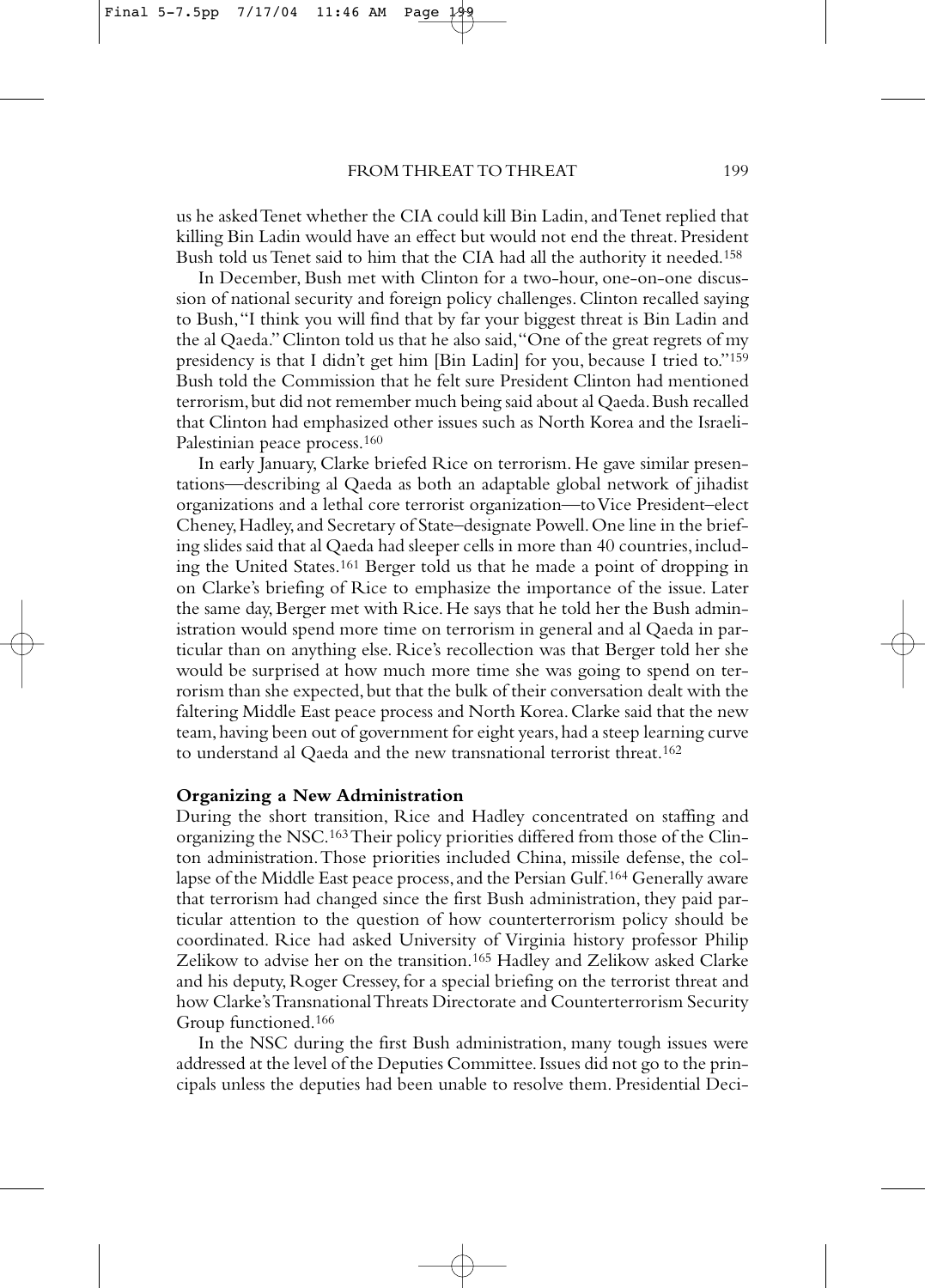sion Directive 62 of the Clinton administration had said specifically that Clarke's Counterterrorism Security Group should report through the Deputies Committee or, at Berger's discretion, directly to the principals. Berger had in practice allowed Clarke's group to function as a parallel deputies committee, reporting directly to those members of the Principals Committee who sat on the special Small Group.There, Clarke himself sat as a de facto principal.

Rice decided to change the special structure that had been built to coordinate counterterrorism policy. It was important to sound policymaking, she felt, that Clarke's interagency committee—like all others—report to the principals through the deputies.167

Rice made an initial decision to hold over both Clarke and his entire counterterrorism staff, a decision that she called rare for a new administration. She decided also that Clarke should retain the title of national counterterrorism coordinator, although he would no longer be a de facto member of the Principals Committee on his issues.The decision to keep Clarke,Rice said,was "not uncontroversial," since he was known as someone who "broke china," but she and Hadley wanted an experienced crisis manager. No one else from Berger's staff had Clarke's detailed knowledge of the levers of government. <sup>168</sup>

Clarke was disappointed at what he perceived as a demotion. He also worried that reporting through the Deputies Committee would slow decisionmaking on counterterrorism.169

The result, amid all the changes accompanying the transition, was significant continuity in counterterrorism policy. Clarke and his Counterterrorism Security Group would continue to manage coordination. Tenet remained Director of Central Intelligence and kept the same chief subordinates, including Black and his staff at the Counterterrorist Center.Shelton remained chairman of the Joint Chiefs, with the Joint Staff largely the same. At the FBI, Director Freeh and Assistant Director for Counterterrorism Dale Watson remained.Working-level counterterrorism officials at the State Department and the Pentagon stayed on, as is typically the case.The changes were at the cabinet and subcabinet level and in the CSG's reporting arrangements.At the subcabinet level, there were significant delays in the confirmation of key officials, particularly at the Defense Department.

The procedures of the Bush administration were to be at once more formal and less formal than its predecessor's. President Clinton, a voracious reader, received his daily intelligence briefings in writing.He often scrawled questions and comments in the margins, eliciting written responses.The new president, by contrast, reinstated the practice of face-to-face briefings from the DCI. President Bush and Tenet met in the Oval Office at 8:00 A.M., with Vice President Cheney, Rice, and Card usually also present.The President and the DCI both told us that these daily sessions provided a useful opportunity for exchanges on intelligence issues.170

The President talked with Rice every day, and she in turn talked by phone at least daily with Powell and Rumsfeld.As a result, the President often felt less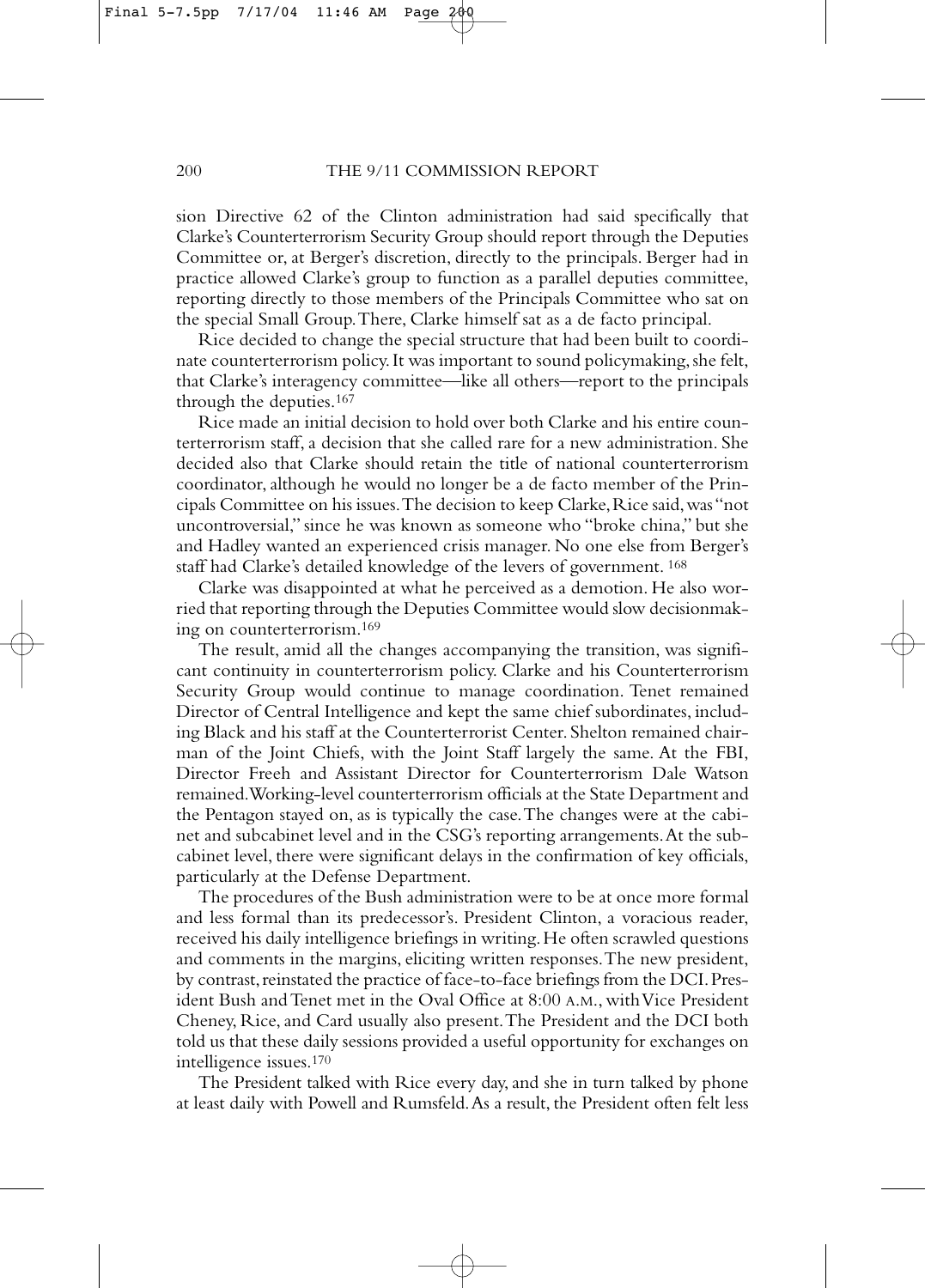need for formal meetings.If,however,he decided that an event or an issue called for action, Rice would typically call on Hadley to have the Deputies Committee develop and review options.The President said that this process often tried his patience but that he understood the necessity for coordination.<sup>171</sup>

#### **Early Decisions**

Within the first few days after Bush's inauguration, Clarke approached Rice in an effort to get her—and the new President—to give terrorism very high priority and to act on the agenda that he had pushed during the last few months of the previous administration.After Rice requested that all senior staff identify desirable major policy reviews or initiatives, Clarke submitted an elaborate memorandum on January 25, 2001. He attached to it his 1998 Delenda Plan and the December 2000 strategy paper."We *urgently* need . . . a Principals level review on the *al Qida* network," Clarke wrote.172

He wanted the Principals Committee to decide whether al Qaeda was "a first order threat" or a more modest worry being overblown by "chicken little"alarmists. Alluding to the transition briefing that he had prepared for Rice, Clarke wrote that al Qaeda "is not some narrow, little terrorist issue that needs to be included in broader regional policy."Two key decisions that had been deferred, he noted, concerned covert aid to keep the Northern Alliance alive when fighting began again in Afghanistan in the spring, and covert aid to the Uzbeks.Clarke also suggested that decisions should be made soon on messages to the Taliban and Pakistan over the al Qaeda sanctuary in Afghanistan, on possible new money for CIA operations, and on "when and how . . . to respond to the attack on the USS Cole."173

The national security advisor did not respond directly to Clarke's memorandum. No Principals Committee meeting on al Qaeda was held until September 4, 2001 (although the Principals Committee met frequently on other subjects, such as the Middle East peace process, Russia, and the Persian Gulf ).174 But Rice and Hadley began to address the issues Clarke had listed. What to do or say about the *Cole* had been an obvious question since inauguration day.When the attack occurred, 25 days before the election, candidate Bush had said to CNN,"I hope that we can gather enough intelligence to figure out who did the act and take the necessary action.There must be a consequence."175 Since the Clinton administration had not responded militarily, what was the Bush administration to do?

On January 25,Tenet briefed the President on the *Cole* investigation.The written briefing repeated for top officials of the new administration what the CIA had told the Clinton White House in November.This included the "preliminary judgment" that al Qaeda was responsible, with the caveat that no evidence had yet been found that Bin Ladin himself ordered the attack.Tenet told us he had no recollection of a conversation with the President about this briefing.176

In his January 25 memo, Clarke had advised Rice that the government should respond to the *Cole* attack, but "should take advantage of the policy that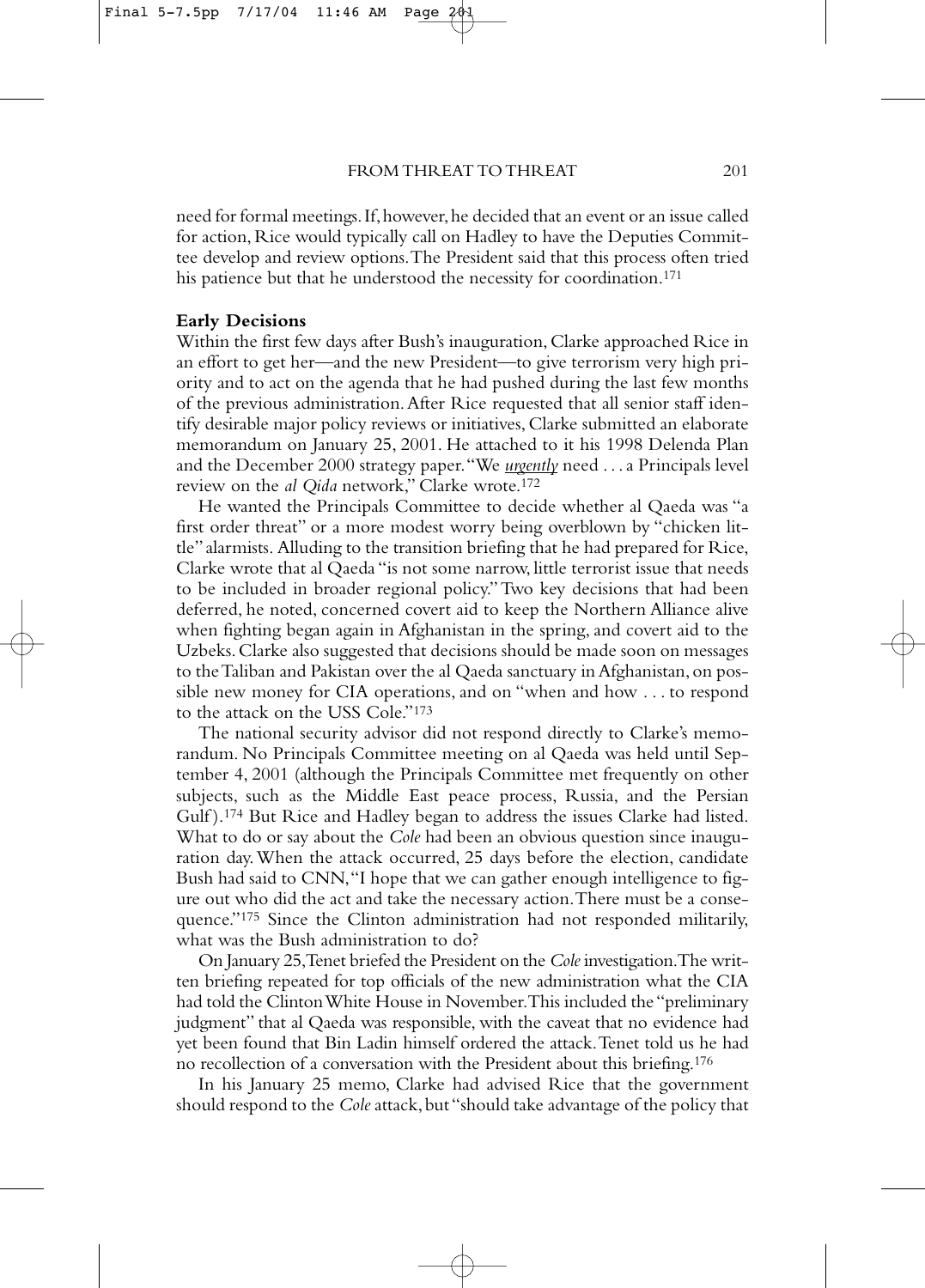'we will respond at a time, place and manner of our own choosing' and not be forced into knee-jerk responses."177 Before Vice President Cheney visited the CIA in mid-February, Clarke sent him a memo—outside the usual White House document-management system—suggesting that he ask CIA officials "what additional information is needed before CIA can definitively conclude that al-Qida was responsible" for the *Cole*.178 In March 2001, the CIA's briefing slides for Rice were still describing the CIA's "preliminary judgment" that a "strong circumstantial case" could be made against al Qaeda but noting that the CIA continued to lack "conclusive information on external command and control" of the attack.179 Clarke and his aides continued to provide Rice and Hadley with evidence reinforcing the case against al Qaeda and urging action.<sup>180</sup>

The President explained to us that he had been concerned lest an ineffectual air strike just serve to give Bin Ladin a propaganda advantage. He said he had not been told about Clinton administration warnings to the Taliban.The President told us that he had concluded that the United States must use ground forces for a job like this.181

Rice told us that there was never a formal, recorded decision not to retaliate specifically for the *Cole* attack. Exchanges with the President, between the President and Tenet, and between herself and Powell and Rumsfeld had produced a consensus that "tit-for-tat" responses were likely to be counterproductive. This had been the case, she thought, with the cruise missile strikes of August 1998.The new team at the Pentagon did not push for action. On the contrary,Rumsfeld thought that too much time had passed and his deputy,Paul Wolfowitz, thought that the *Cole* attack was "stale." Hadley said that in the end, the administration's real response to the *Cole* would be a new, more aggressive strategy against al Qaeda.182

The administration decided to propose to Congress a substantial increase in counterterrorism funding for national security agencies,including the CIA and the FBI.This included a 27 percent increase in counterterrorism funding for the CIA.183

#### **Starting a Review**

In early March, the administration postponed action on proposals for increasing aid to the Northern Alliance and the Uzbeks. Rice noted at the time that a more wide-ranging examination of policy toward Afghanistan was needed first. She wanted the review very soon.184

Rice and others recalled the President saying, "I'm tired of swatting at flies."185The President reportedly also said,"I'm tired of playing defense. I want to play offense. I want to take the fight to the terrorists."186 President Bush explained to us that he had become impatient. He apparently had heard proposals for rolling back al Qaeda but felt that catching terrorists one by one or even cell by cell was not an approach likely to succeed in the long run.At the same time, he said, he understood that policy had to be developed slowly so that diplomacy and financial and military measures could mesh with one another.187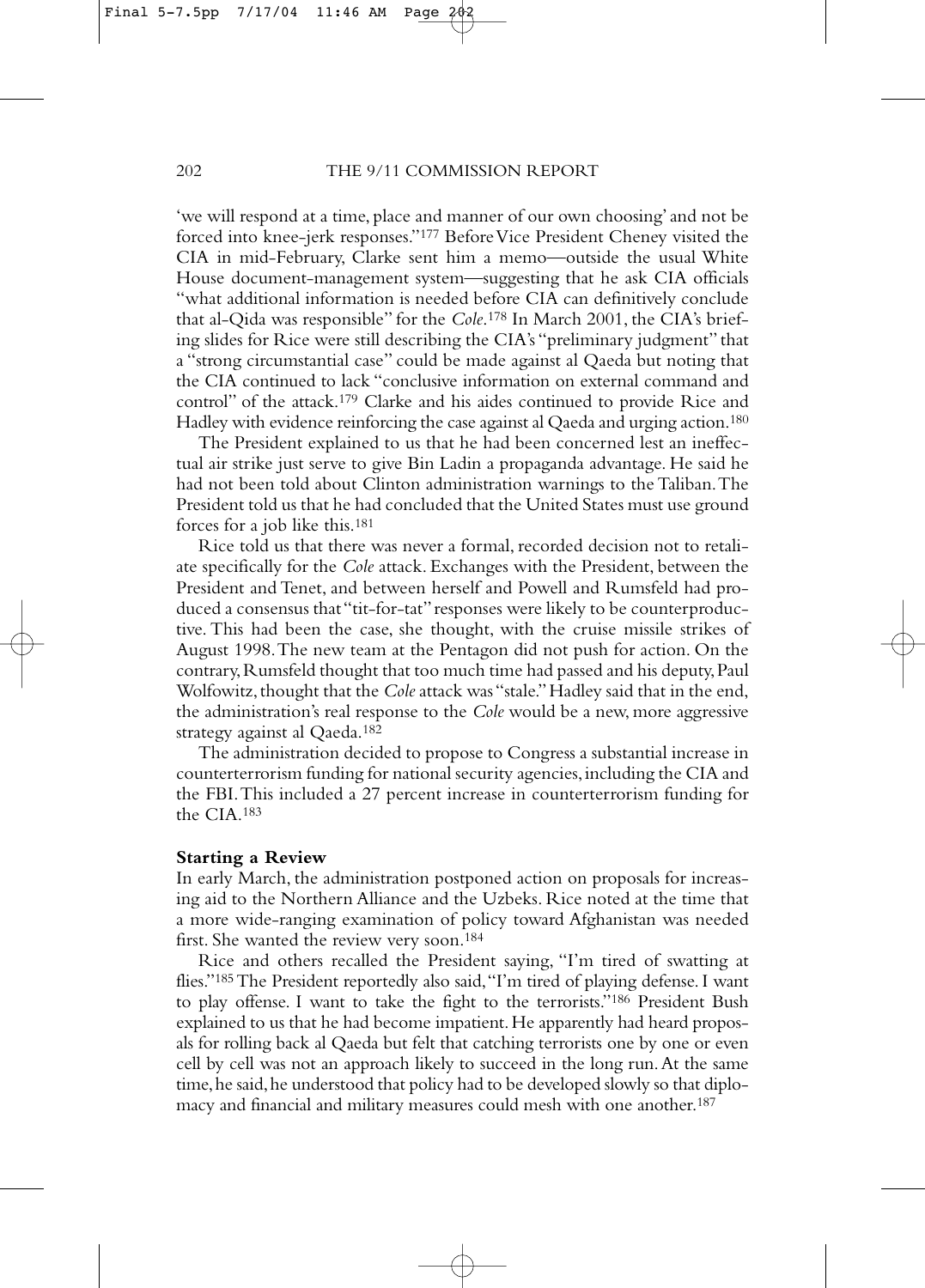Hadley convened an informal Deputies Committee meeting on March 7, when some of the deputies had not yet been confirmed. For the first time, Clarke's various proposals—for aid to the Northern Alliance and the Uzbeks and for Predator missions—went before the group that, in the Bush NSC, would do most of the policy work.Though they made no decisions on these specific proposals, Hadley apparently concluded that there should be a presidential national security policy directive (NSPD) on terrorism.188

Clarke would later express irritation about the deputies' insistence that a strategy for coping with al Qaeda be framed within the context of a regional policy. He doubted that the benefits would compensate for the time lost.The administration had in fact proceeded with Principals Committee meetings on topics including Iraq and Sudan without prior contextual review, and Clarke favored moving ahead similarly with a narrow counterterrorism agenda.<sup>189</sup> But the President's senior advisers saw the al Qaeda problem as part of a puzzle that could not be assembled without filling in the pieces for Afghanistan and Pakistan. Rice deferred a Principals Committee meeting on al Qaeda until the deputies had developed a new policy for their consideration.

The full Deputies Committee discussed al Qaeda on April 30. CIA briefing slides described al Qaeda as the "most dangerous group we face," citing its "leadership, experience, resources, safe haven in Afghanistan, [and] focus on attacking U.S."The slides warned,"There will be more attacks."190

At the meeting, the deputies endorsed covert aid to Uzbekistan. Regarding the Northern Alliance, they "agreed to make no major commitment at this time." Washington would first consider options for aiding other anti-Taliban groups.191 Meanwhile, the administration would "initiate a comprehensive review of U.S. policy on Pakistan" and explore policy options on Afghanistan, "including the option of supporting regime change."192 Working-level officials were also to consider new steps on terrorist financing and America's perennially troubled public diplomacy efforts in the Muslim world, where NSC staff warned that "we have by and large ceded the court of public opinion" to al Qaeda.

While Clarke remained concerned about the pace of the policy review, he now saw a greater possibility of persuading the deputies to recognize the changed nature of terrorism.193 The process of fleshing out that strategy was under way.

# 6.5 THE NEW ADMINISTRATION'S APPROACH

The Bush administration in its first months faced many problems other than terrorism.They included the collapse of the Middle East peace process and, in April, a crisis over a U.S."spy plane" brought down in Chinese territory. The new administration also focused heavily on Russia, a new nuclear strategy that allowed missile defenses, Europe, Mexico, and the Persian Gulf.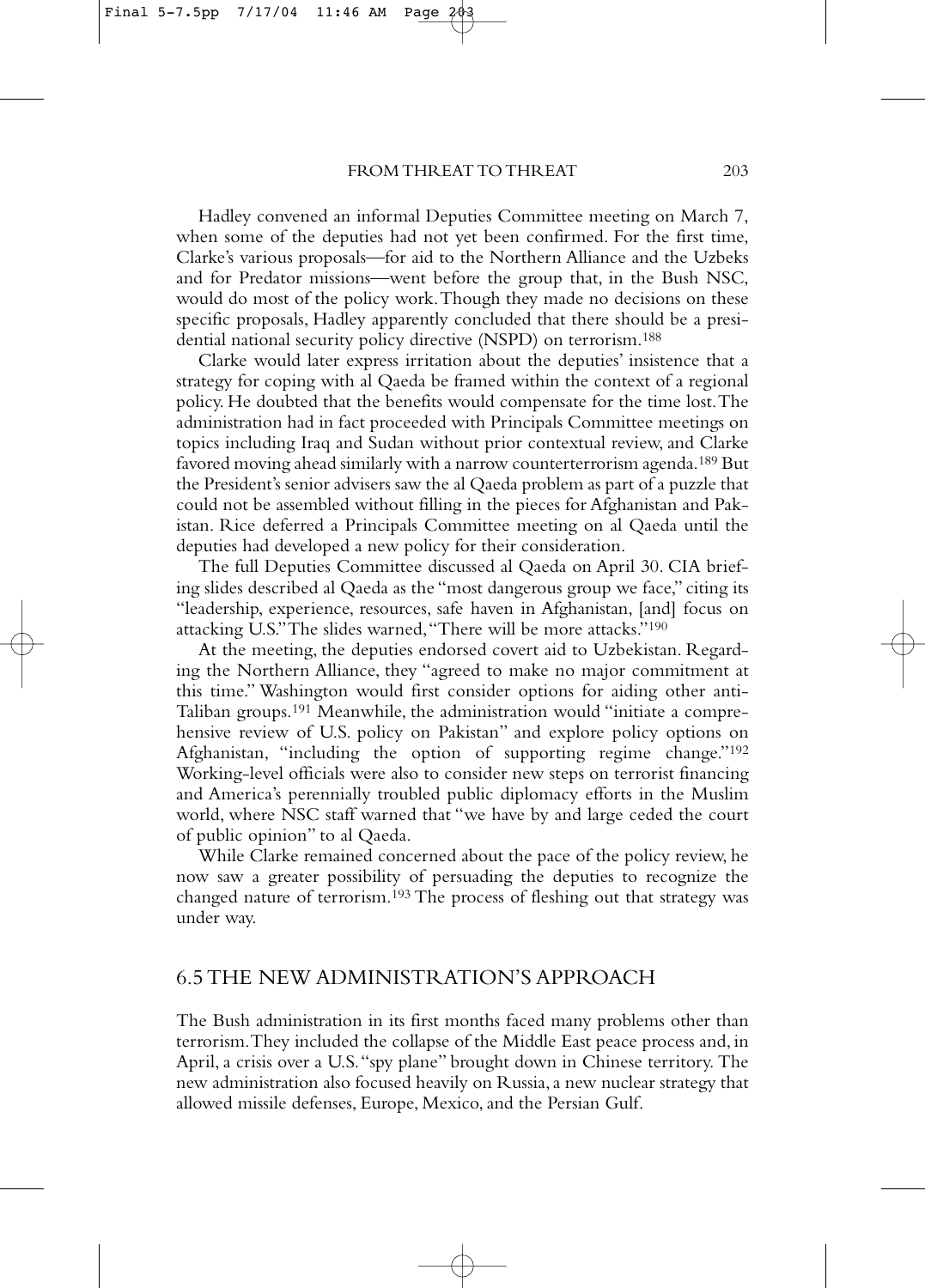In the spring, reporting on terrorism surged dramatically. In chapter 8, we will explore this reporting and the ways agencies responded.These increasingly alarming reports, briefed to the President and top officials, became part of the context in which the new administration weighed its options for policy on al Qaeda.

Except for a few reports that the CSG considered and apparently judged to be unreliable, none of these pointed specifically to possible al Qaeda action inside the United States—although the CSG continued to be concerned about the domestic threat. The mosaic of threat intelligence came from the Counterterrorist Center, which collected only abroad. Its reports were not supplemented by reports from the FBI. Clarke had expressed concern about an al Qaeda presence in the United States, and he worried about an attack on the White House by "Hizbollah, Hamas, al Qida and other terrorist organizations."194

In May,President Bush announced that Vice President Cheney would himself lead an effort looking at preparations for managing a possible attack by weapons of mass destruction and at more general problems of national preparedness.The next few months were mainly spent organizing the effort and bringing an admiral from the Sixth Fleet back to Washington to manage it.The Vice President's task force was just getting under way when the 9/11 attack occurred.195

On May 29, at Tenet's request, Rice and Tenet converted their usual weekly meeting into a broader discussion on al Qaeda; participants included Clarke, CTC chief Cofer Black, and "Richard," a group chief with authority over the Bin Ladin unit. Rice asked about "taking the offensive" and whether any approach could be made to influence Bin Ladin or the Taliban. Clarke and Black replied that the CIA's ongoing disruption activities *were* "taking the offensive" and that Bin Ladin could not be deterred.A wide-ranging discussion then ensued about "breaking the back" of Bin Ladin's organization.196

Tenet emphasized the ambitious plans for covert action that the CIA had developed in December 2000. In discussing the draft authorities for this program in March,CIA officials had pointed out that the spending level envisioned for these plans was larger than the CIA's entire current budget for counterterrorism covert action. It would be a multiyear program, requiring such levels of spending for about five years.197

The CIA official,"Richard," told us that Rice "got it." He said she agreed with his conclusions about what needed to be done, although he complained to us that the policy process did not follow through quickly enough.<sup>198</sup> Clarke and Black were asked to develop a range of options for attacking Bin Ladin's organization, from the least to most ambitious.199

Rice and Hadley asked Clarke and his staff to draw up the new presidential directive. On June 7, Hadley circulated the first draft, describing it as "an admittedly ambitious" program for confronting al Qaeda.200 The draft NSPD's goal was to "eliminate the al Qida network of terrorist groups as a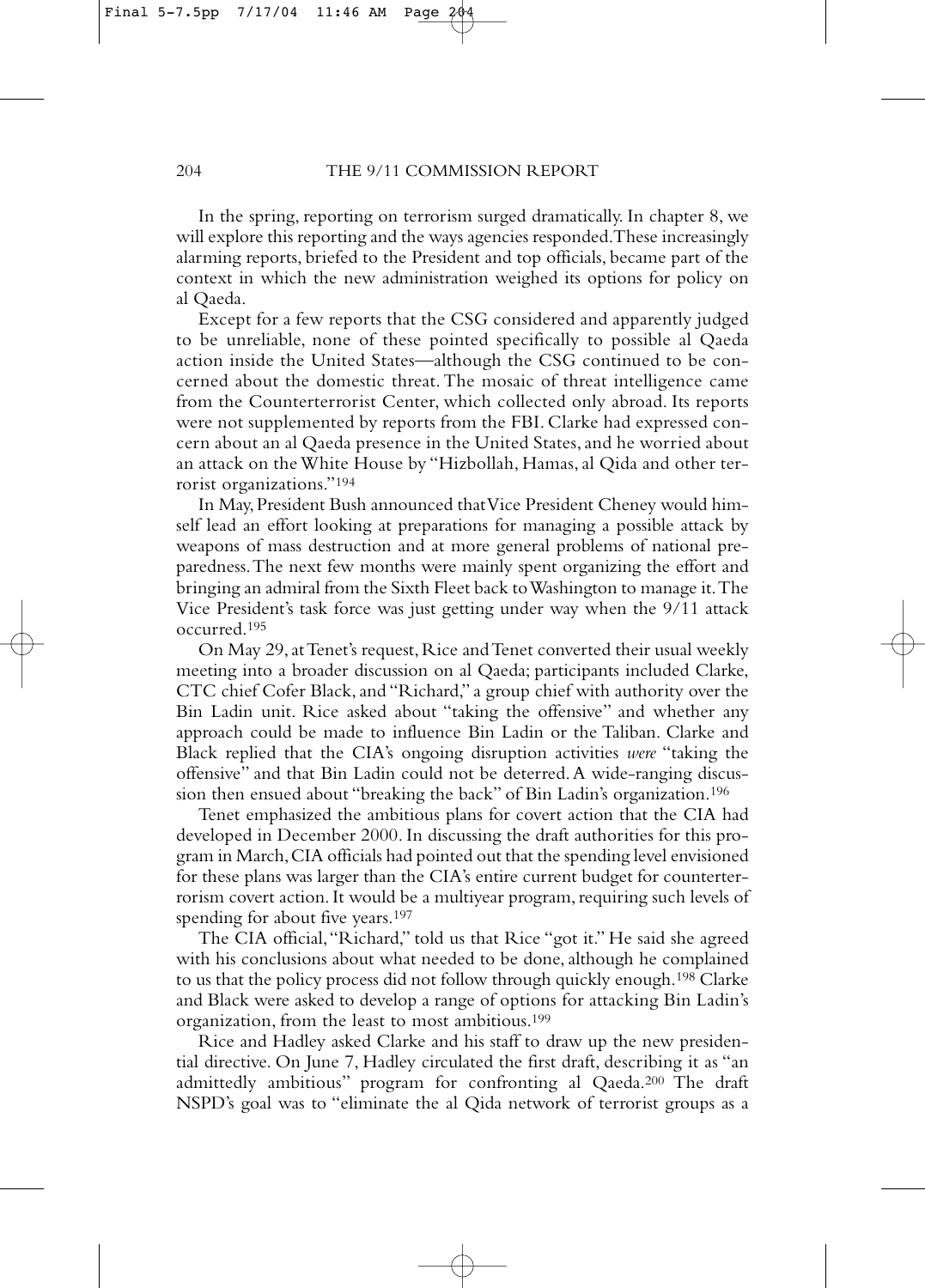threat to the United States and to friendly governments." It called for a multiyear effort involving diplomacy, covert action, economic measures, law enforcement, public diplomacy, and if necessary military efforts. The State Department was to work with other governments to end all al Qaeda sanctuaries, and also to work with the Treasury Department to disrupt terrorist financing.The CIA was to develop an expanded covert action program including significant additional funding and aid to anti-Taliban groups.The draft also tasked OMB with ensuring that sufficient funds to support this program were found in U.S. budgets from fiscal years 2002 to 2006.201

Rice viewed this draft directive as the embodiment of a comprehensive new strategy employing all instruments of national power to eliminate the al Qaeda threat. Clarke, however, regarded the new draft as essentially similar to the proposal he had developed in December 2000 and put forward to the new administration in January 2001.202 In May or June, Clarke asked to be moved from his counterterrorism portfolio to a new set of responsibilities for cybersecurity. He told us that he was frustrated with his role and with an administration that he considered not "serious about al Qaeda."<sup>203</sup> If Clarke was frustrated, he never expressed it to her, Rice told us.204

#### **Diplomacy in Blind Alleys**

**Afghanistan.** The new administration had already begun exploring possible diplomatic options, retracing many of the paths traveled by its predecessors. U.S. envoys again pressed the Taliban to turn Bin Ladin "over to a country where he could face justice" and repeated, yet again, the warning that the Taliban would be held responsible for any al Qaeda attacks on U.S. interests.205 The Taliban's representatives repeated their old arguments. Deputy Secretary of State Richard Armitage told us that while U.S.diplomats were becoming more active on Afghanistan through the spring and summer of 2001,"it would be wrong for anyone to characterize this as a dramatic shift from the previous administration."206

In deputies meetings at the end of June,Tenet was tasked to assess the prospects for Taliban cooperation with the United States on al Qaeda.The NSC staff was tasked to flesh out options for dealing with the Taliban. Revisiting these issues tried the patience of some of the officials who felt they had already been down these roads and who found the NSC's procedures slow."We weren't going fast enough,"Armitage told us. Clarke kept arguing that moves against the Taliban and al Qaeda should not have to wait months for a larger review of U.S. policy in South Asia."For the government,"Hadley said to us,"we moved it along as fast as we could move it along."207

As all hope in moving the Taliban faded, debate revived about giving covert assistance to the regime's opponents. Clarke and the CIA's Cofer Black renewed the push to aid the Northern Alliance. Clarke suggested starting with modest aid, just enough to keep the Northern Alliance in the fight and tie down al Qaeda terrorists, without aiming to overthrow the Taliban.208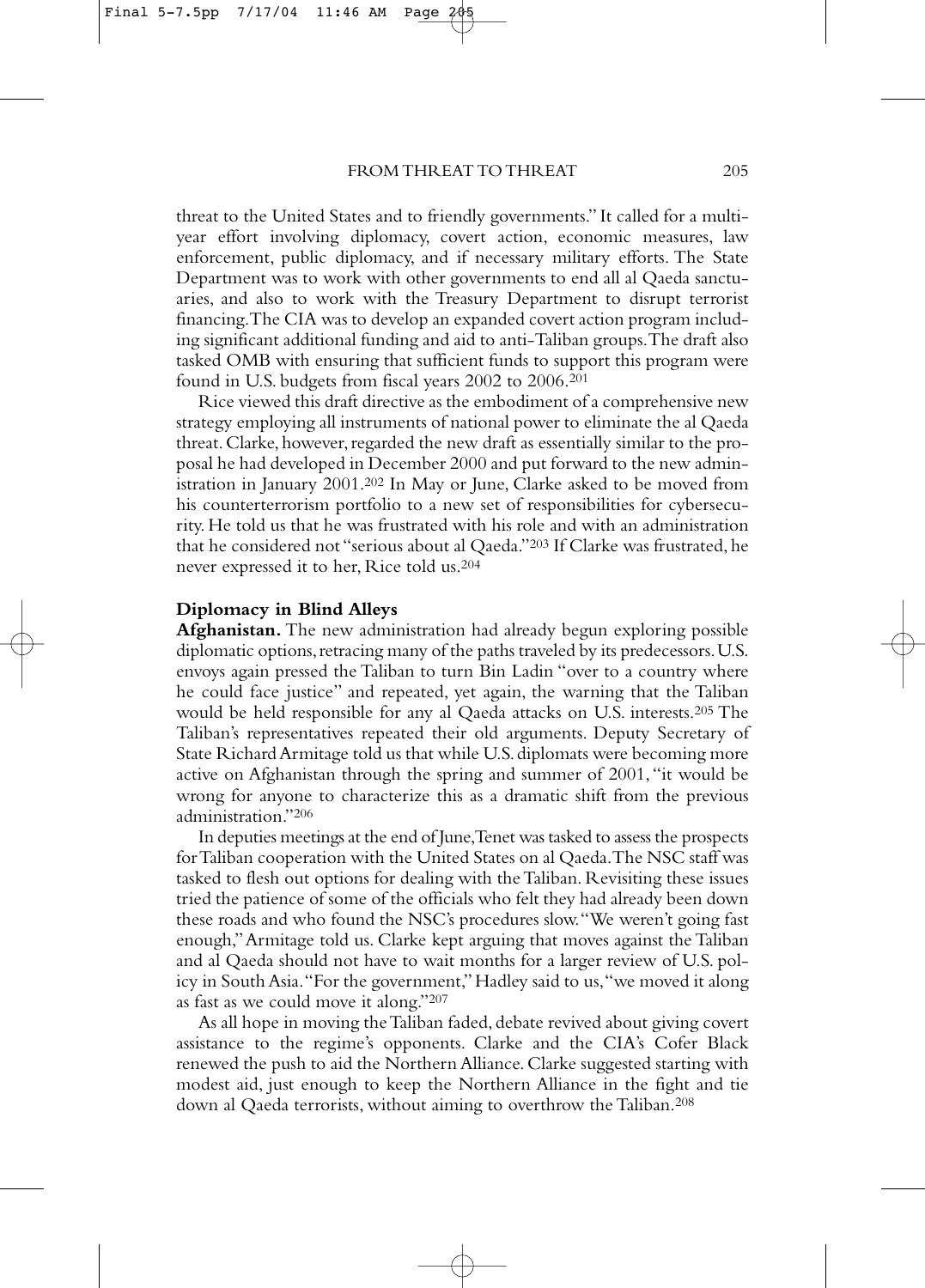Rice, Hadley, and the NSC staff member for Afghanistan, Zalmay Khalilzad, told us they opposed giving aid to the Northern Alliance alone.They argued that the program needed to have a big part for Pashtun opponents of the Taliban.They also thought the program should be conducted on a larger scale than had been suggested. Clarke concurred with the idea of a larger program, but he warned that delay risked the Northern Alliance's final defeat at the hands of the Taliban.209

During the spring, the CIA, at the NSC's request, had developed draft legal authorities—a presidential finding—to undertake a large-scale program of covert assistance to the Taliban's foes.The draft authorities expressly stated that the goal of the assistance was *not* to overthrow the Taliban. But even this program would be very costly. This was the context for earlier conversations, when in March Tenet stressed the need to consider the impact of such a large program on the political situation in the region and in May Tenet talked to Rice about the need for a multiyear financial commitment.210

By July, the deputies were moving toward agreement that some last effort should be made to convince the Taliban to shift position and then, if that failed, the administration would move on the significantly enlarged covert action program.As the draft presidential directive was circulated in July,the State Department sent the deputies a lengthy historical review of U.S. efforts to engage the Taliban about Bin Ladin from 1996 on."These talks have been fruitless," the State Department concluded.211

Arguments in the summer brought to the surface the more fundamental issue of whether the U.S. covert action program should seek to overthrow the regime, intervening decisively in the civil war in order to change Afghanistan's government. By the end of a deputies meeting on September 10, officials formally agreed on a three-phase strategy. First an envoy would give the Taliban a last chance. If this failed, continuing diplomatic pressure would be combined with the planned covert action program encouraging anti-Taliban Afghans of all major ethnic groups to stalemate the Taliban in the civil war and attack al Qaeda bases, while the United States developed an international coalition to undermine the regime. In phase three, if the Taliban's policy still did not change, the deputies agreed that the United States would try covert action to topple the Taliban's leadership from within.212

The deputies agreed to revise the al Qaeda presidential directive, then being finalized for presidential approval, in order to add this strategy to it.Armitage explained to us that after months of continuing the previous administration's policy, he and Powell were bringing the State Department to a policy of overthrowing the Taliban. From his point of view, once the United States made the commitment to arm the Northern Alliance, even covertly, it was taking action to initiate regime change, and it should give those opponents the strength to achieve complete victory.213

**Pakistan.** The Bush administration immediately encountered the dilemmas that arose from the varied objectives the United States was trying to accom-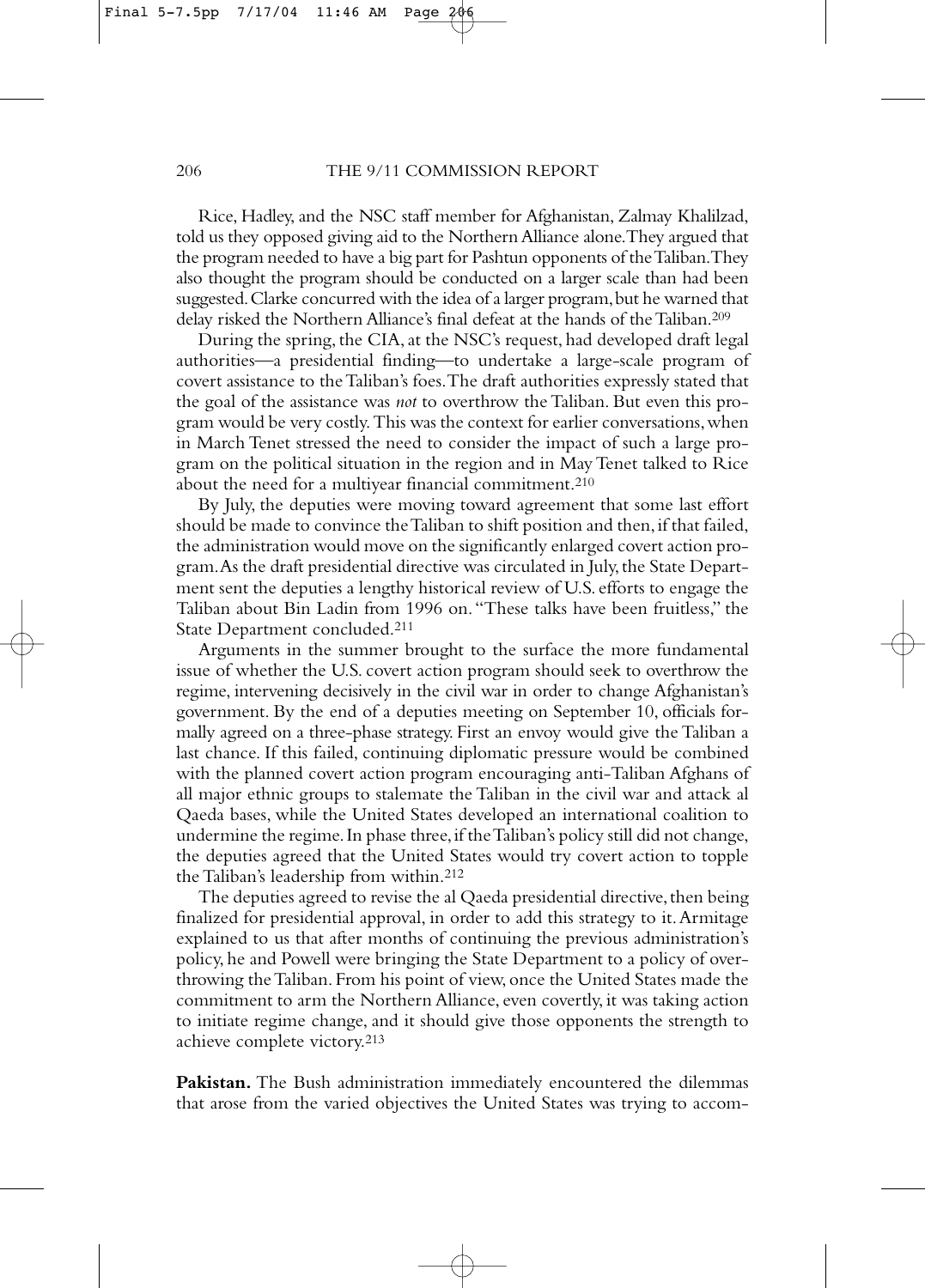plish in its relationship with Pakistan. In February 2001, President Bush wrote General Musharraf on a number of matters.He emphasized that Bin Ladin and al Qaeda were "a direct threat to the United States and its interests that must be addressed." He urged Musharraf to use his influence with the Taliban on Bin Ladin and al Qaeda.214 Powell and Armitage reviewed the possibility of acquiring more carrots to dangle in front of Pakistan.Given the generally negative view of Pakistan on Capitol Hill, the idea of lifting sanctions may have seemed far-fetched, but perhaps no more so than the idea of persuading Musharraf to antagonize the Islamists in his own government and nation.<sup>215</sup>

On June 18, Rice met with the visiting Pakistani foreign minister, Abdul Sattar. She "really let him have it" about al Qaeda, she told us.216 Other evidence corroborates her account. But, as she was upbraiding Sattar, Rice recalled thinking that the Pakistani diplomat seemed to have heard it all before. Sattar urged senior U.S. policymakers to engage the Taliban, arguing that such a course would take time but would produce results. In late June, the deputies agreed to review U.S. objectives. Clarke urged Hadley to split off all other issues in U.S.-Pakistani relations and just focus on demanding that Pakistan move vigorously against terrorism—to push the Pakistanis to do *before* an al Qaeda attack what Washington would demand that they do after. He had made similar requests in the Clinton administration; he had no more success with Rice than he had with Berger.217

On August 4,President Bush wrote President Musharraf to request his support in dealing with terrorism and to urge Pakistan to engage actively against al Qaeda.The new administration was again registering its concerns, just as its predecessor had, but it was still searching for new incentives to open up diplomatic possibilities. For its part, Pakistan had done little. Assistant Secretary of State Christina Rocca described the administration's plan to break this logjam as a move from "half engagement" to "enhanced engagement."The administration was not ready to confront Islamabad and threaten to rupture relations. Deputy Secretary Armitage told us that before 9/11, the envisioned new approach to Pakistan had not yet been attempted.218

**Saudi Arabia.** The Bush administration did not develop new diplomatic initiatives on al Qaeda with the Saudi government before 9/11.Vice President Cheney called Crown Prince Abdullah on July 5, 2001, to seek Saudi help in preventing threatened attacks on American facilities in the Kingdom. Secretary of State Powell met with the crown prince twice before 9/11.They discussed topics like Iraq,not al Qaeda.U.S.-Saudi relations in the summer of 2001 were marked by sometimes heated disagreements about ongoing Israeli-Palestinian violence, not about Bin Ladin.219

#### **Military Plans**

The confirmation of the Pentagon's new leadership was a lengthy process. Deputy Secretary Wolfowitz was confirmed in March 2001 and Under Secre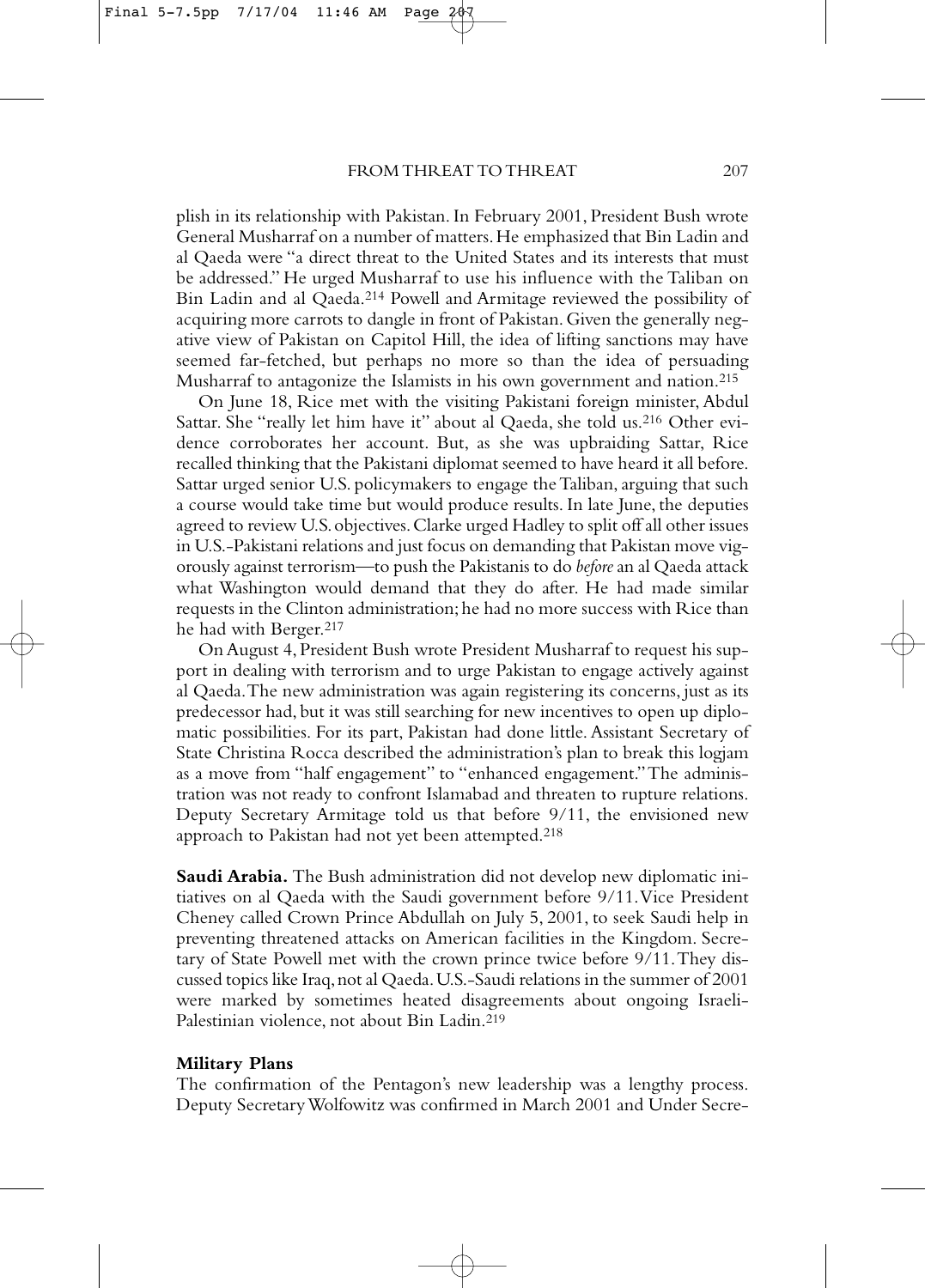tary of Defense for Policy Douglas Feith in July. Though the new officials were briefed about terrorism and some of the earlier planning, including that for Operation Infinite Resolve, they were focused, as Secretary Rumsfeld told us, on creating a twenty-first-century military.220

At the Joint Chiefs of Staff, General Shelton did not recall much interest by the new administration in military options against al Qaeda in Afghanistan. He could not recall any specific guidance on the topic from the secretary. Brian Sheridan—the outgoing assistant secretary of defense for special operations and low-intensity conflict (SOLIC), the key counterterrorism policy office in the Pentagon—never briefed Rumsfeld. He departed on January 20; he had not been replaced by 9/11.221

Rumsfeld noted to us his own interest in terrorism, which came up often in his regular meetings with Tenet. He thought that the Defense Department, before 9/11,was not organized adequately or prepared to deal with new threats like terrorism. But his time was consumed with getting new officials in place and working on the foundation documents of a new defense policy, the quadrennial defense review, the defense planning guidance, and the existing contingency plans. He did not recall any particular counterterrorism issue that engaged his attention before 9/11, other than the development of the Predator unmanned aircraft system.222

The commander of Central Command, General Franks, told us that he did not regard the existing plans as serious.To him a real military plan to address al Qaeda would need to go all the way, following through the details of a full campaign (including the political-military issues of where operations would be based) and securing the rights to fly over neighboring countries.223

The draft presidential directive circulated in June 2001 began its discussion of the military by reiterating the Defense Department's lead role in protecting its forces abroad.The draft included a section directing Secretary Rumsfeld to "develop contingency plans" to attack both al Qaeda and Taliban targets in Afghanistan.The new section did not specifically order planning for the use of ground troops, or clarify how this guidance differed from the existing Infinite Resolve plans.224

Hadley told us that by circulating this section,a draft Annex B to the directive, the White House was putting the Pentagon on notice that it would need to produce new military plans to address this problem.225 "The military didn't particularly want this mission," Rice told us.226

With this directive still awaiting President Bush's signature, Secretary Rumsfeld did not order his subordinates to begin preparing any new military plans against either al Qaeda or the Taliban before 9/11.

President Bush told us that before 9/11, he had not seen good options for special military operations against Bin Ladin. Suitable bases in neighboring countries were not available and, even if the U.S. forces were sent in, it was not clear where they would go to find Bin Ladin.227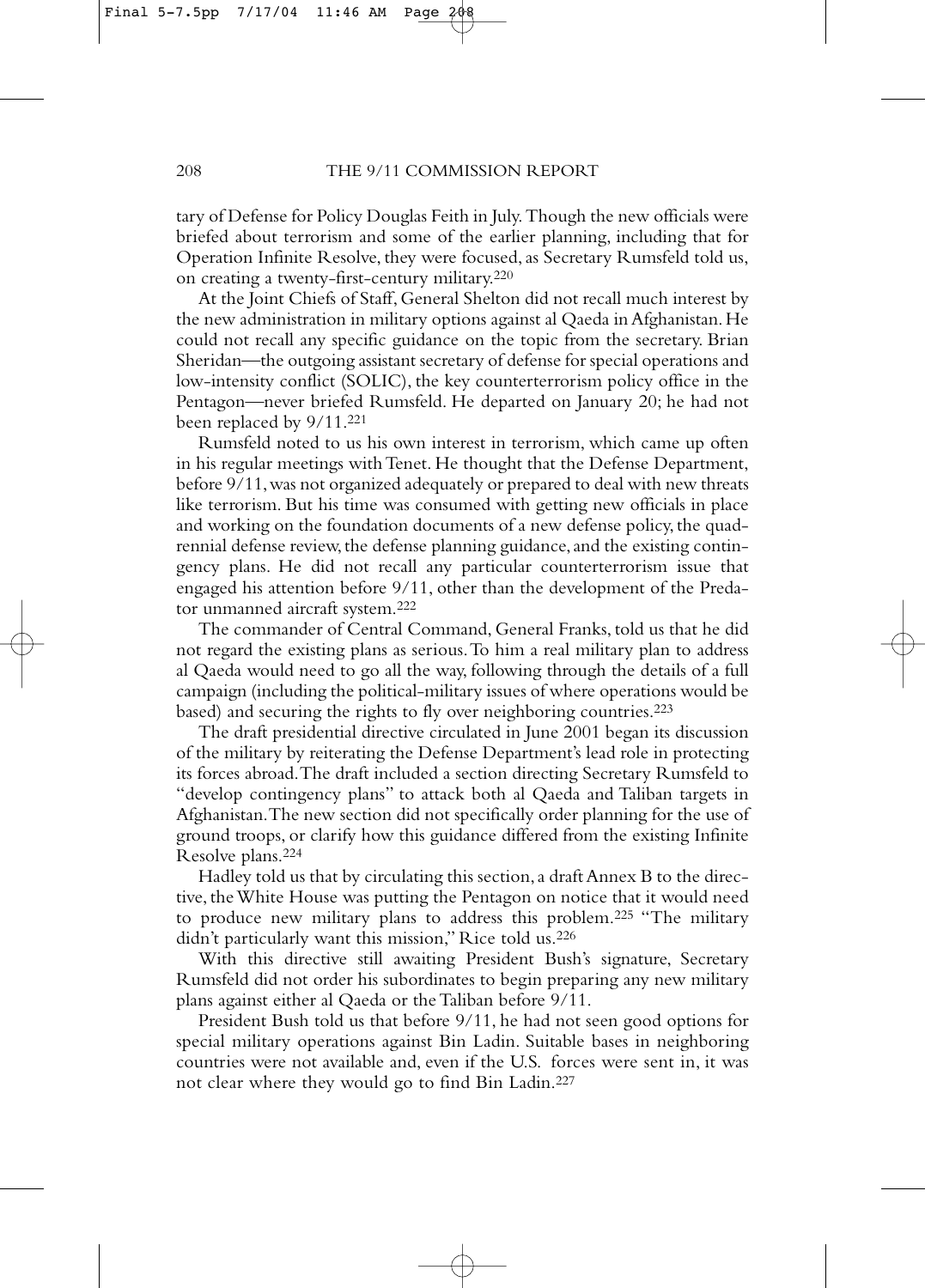President Bush told us that before 9/11 there was an appetite in the government for killing Bin Ladin, not for war. Looking back in 2004, he equated the presidential directive with a readiness to invade Afghanistan.The problem, he said, would have been how to do that if there had not been another attack on America.To many people, he said, it would have seemed like an ultimate act of unilateralism. But he said that he was prepared to take that on.228

#### **Domestic Change and Continuity**

During the transition, Bush had chosen John Ashcroft, a former senator from Missouri, as his attorney general. On his arrival at the Justice Department, Ashcroft told us, he faced a number of problems spotlighting the need for reform at the FBI.229

In February, Clarke briefed Attorney General Ashcroft on his directorate's issues. He reported that at the time, the attorney general acknowledged a "steep learning curve," and asked about the progress of the *Cole* investigation.230 Neither Ashcroft nor his predecessors received the President's Daily Brief. His office did receive the daily intelligence report for senior officials that, during the spring and summer of 2001, was carrying much of the same threat information.

The FBI was struggling to build up its institutional capabilities to do more against terrorism, relying on a strategy called MAXCAP 05 that had been unveiled in the summer of 2000.The FBI's assistant director for counterterrorism, Dale Watson, told us that he felt the new Justice Department leadership was not supportive of the strategy.Watson had the sense that the Justice Department wanted the FBI to get back to the investigative basics: guns, drugs, and civil rights.The new administration did seek an 8 percent increase in overall FBI funding in its initial budget proposal for fiscal year 2002, including the largest proposed percentage increase in the FBI's counterterrorism program since fiscal year 1997.The additional funds included the FBI's support of the 2002 Winter Olympics in Salt Lake City, Utah (a onetime increase), enhanced security at FBI facilities, and improvements to the FBI's WMD incident response capability.231

In May, the Justice Department began shaping plans for building a budget for fiscal year 2003, the process that would usually culminate in an administration proposal at the beginning of 2002. On May 9, the attorney general testified at a congressional hearing concerning federal efforts to combat terrorism. He said that "one of the nation's most fundamental responsibilities is to protect its citizens . . . from terrorist attacks." The budget guidance issued the next day, however, highlighted gun crimes, narcotics trafficking, and civil rights as priorities.Watson told us that he almost fell out of his chair when he saw this memo, because it did not mention counterterrorism. Longtime FBI Director Louis Freeh left in June 2001, after announcing the indictment in the Khobar Towers case that he had worked so long to obtain.Thomas Pickard was the act-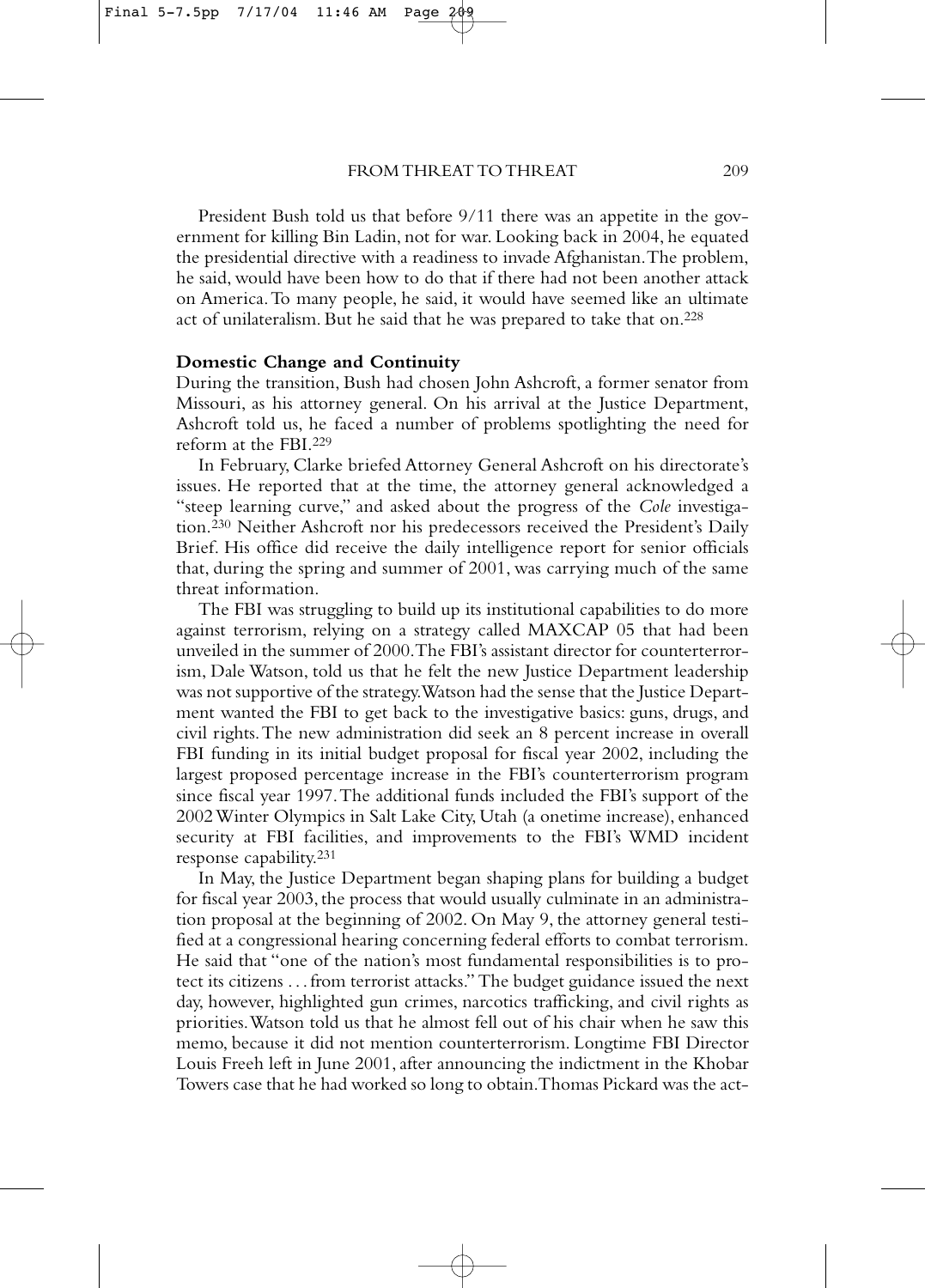ing director during the summer. Freeh's successor, Robert Mueller, took office just before  $9/11.232$ 

The Justice Department prepared a draft fiscal year 2003 budget that maintained but did not increase the funding level for counterterrorism in its pending fiscal year 2002 proposal. Pickard appealed for more counterterrorism enhancements, an appeal the attorney general denied on September 10.233

Ashcroft had also inherited an ongoing debate on whether and how to modify the 1995 procedures governing intelligence sharing between the FBI and the Justice Department's Criminal Division. But in August 2001, Ashcroft's deputy, Larry Thompson, issued a memorandum reaffirming the 1995 procedures with the clarification that evidence of "any federal felony" was to be immediately reported by the FBI to the Criminal Division.The 1995 procedures remained in effect until after 9/11.234

## **Covert Action and the Predator**

In March 2001, Rice asked the CIA to prepare a new series of authorities for covert action in Afghanistan. Rice's recollection was that the idea had come from Clarke and the NSC senior director for intelligence, Mary McCarthy, and had been linked to the proposal for aid to the Northern Alliance and the Uzbeks. Rice described the draft document as providing for "consolidation plus," superseding the various Clinton administration documents. In fact, the CIA drafted two documents. One was a finding that did concern aid to opponents of the Taliban regime; the other was a draft Memorandum of Notification, which included more open-ended language authorizing possible lethal action in a variety of situations.Tenet delivered both to Hadley on March 28.The CIA's notes for Tenet advised him that "in response to the NSC request for drafts that will help the policymakers review their options, each of the documents has been crafted to provide the Agency with the broadest possible discretion permissible under the law." At the meeting,Tenet argued for deciding on a policy before deciding on the legal authorities to implement it. Hadley accepted this argument, and the draft MON was put on hold.235

As the policy review moved forward, the planned covert action program for Afghanistan was included in the draft presidential directive, as part of an "Annex A" on intelligence activities to "eliminate the al Qaeda threat."236 The main debate during the summer of 2001 concentrated on the one new mechanism for a lethal attack on Bin Ladin—an armed version of the Predator drone.

In the first months of the new administration, questions concerning the Predator became more and more a central focus of dispute. Clarke favored resuming Predator flights over Afghanistan as soon as weather permitted, hoping that they still might provide the elusive "actionable intelligence" to target Bin Ladin with cruise missiles. Learning that the Air Force was thinking of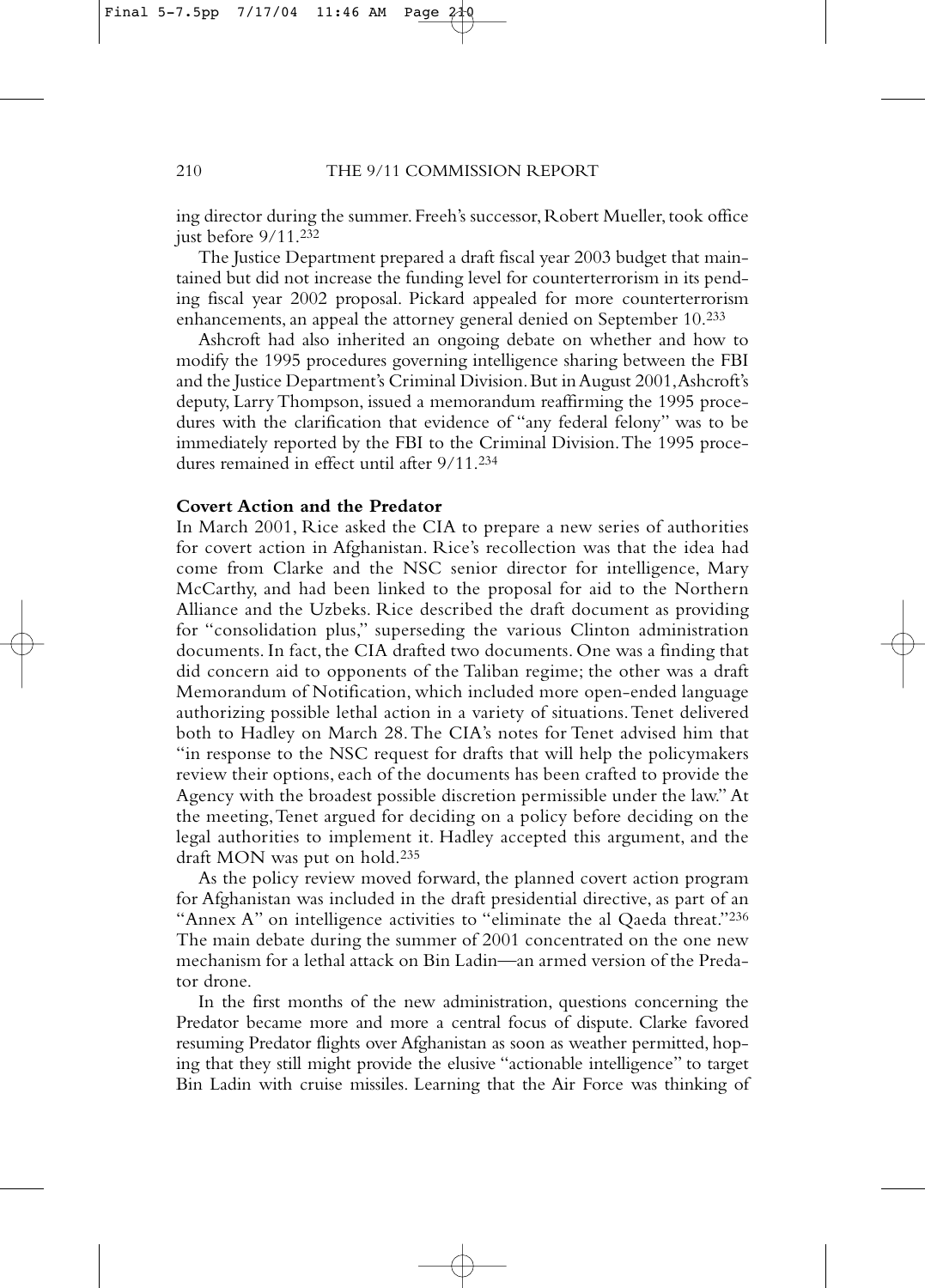equipping Predators with warheads, Clarke became even more enthusiastic about redeployment.237

The CTC chief, Cofer Black, argued against deploying the Predator for reconnaissance purposes.He recalled that the Taliban had spotted a Predator in the fall of 2000 and scrambled their MiG fighters. Black wanted to wait until the armed version was ready."I do not believe the possible recon value outweighs the risk of possible program termination when the stakes are raised by the Taliban parading a charred Predator in front of CNN," he wrote. Military officers in the Joint Staff shared this concern.238 There is some dispute as to whether or not the Deputies Committee endorsed resuming reconnaissance flights at its April 30, 2001, meeting. In any event, Rice and Hadley ultimately went along with the CIA and the Pentagon, holding off on reconnaissance flights until the armed Predator was ready.239

The CIA's senior management saw problems with the armed Predator as well, problems that Clarke and even Black and Allen were inclined to minimize. One (which also applied to reconnaissance flights) was money.A Predator cost about \$3 million. If the CIA flew Predators for its own reconnaissance or covert action purposes,it might be able to borrow them from the Air Force, but it was not clear that the Air Force would bear the cost if a vehicle went down. Deputy Secretary of Defense Wolfowitz took the position that the CIA should have to pay for it; the CIA disagreed.240

Second,Tenet in particular questioned whether he, as Director of Central Intelligence, should operate an armed Predator. "This was new ground," he told us.Tenet ticked off key questions:What is the chain of command? Who takes the shot? Are America's leaders comfortable with the CIA doing this, going outside of normal military command and control? Charlie Allen told us that when these questions were discussed at the CIA, he and the Agency's executive director,A. B."Buzzy" Krongard, had said that either one of them would be happy to pull the trigger, but Tenet was appalled, telling them that they had no authority to do it, nor did he.241

Third, the Hellfire warhead carried by the Predator needed work. It had been built to hit tanks, not people. It needed to be designed to explode in a different way, and even then had to be targeted with extreme precision. In the configuration planned by the Air Force through mid-2001, the Predator's missile would not be able to hit a moving vehicle.<sup>242</sup>

White House officials had seen the Predator video of the "man in white." On July 11, Hadley tried to hurry along preparation of the armed system. He directed McLaughlin, Wolfowitz, and Joint Chiefs Vice Chairman Richard Myers to deploy Predators capable of being armed no later than September 1. He also directed that they have cost-sharing arrangements in place by August 1. Rice told us that this attempt by Hadley to dictate a solution had failed and that she eventually had to intervene herself.243

On August 1, the Deputies Committee met again to discuss the armed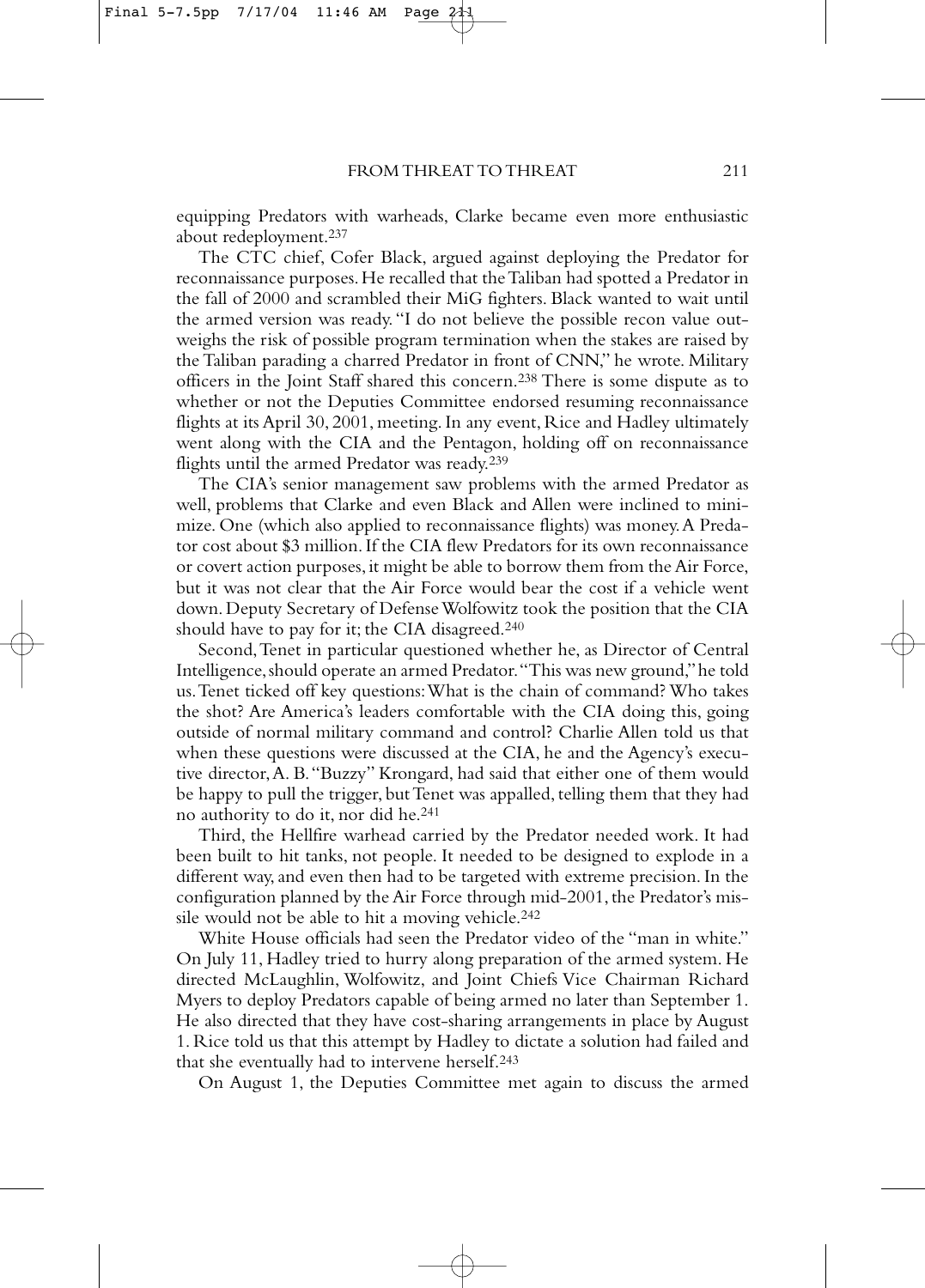Predator.They concluded that it was legal for the CIA to kill Bin Ladin or one of his deputies with the Predator.Such strikes would be acts of self-defense that would not violate the ban on assassinations in Executive Order 12333.The big issues—who would pay for what,who would authorize strikes,and who would pull the trigger—were left for the principals to settle.The Defense Department representatives did not take positions on these issues.244

The CIA's McLaughlin had also been reticent.When Hadley circulated a memorandum attempting to prod the deputies to reach agreement, McLaughlin sent it back with a handwritten comment on the cost-sharing:"we question whether it is advisable to make such an investment before the decision is taken on flying an armed Predator." For Clarke, this came close to being a final straw.He angrily asked Rice to call Tenet."Either al Qida is a threat worth acting against or it is not," Clarke wrote."CIA leadership has to decide which it is and cease these bi-polar mood swings."245

These debates, though, had little impact in advancing or delaying efforts to make the Predator ready for combat.Those were in the hands of military officers and engineers. General John Jumper had commanded U.S. air forces in Europe and seen Predators used for reconnaissance in the Balkans. He started the program to develop an armed version and, after returning in 2000 to head the Air Combat Command, took direct charge of it.

There were numerous technical problems, especially with the Hellfire missiles. The Air Force tests conducted during the spring were inadequate, so missile testing needed to continue and modifications needed to be made during the summer. Even then, Jumper told us, problems with the equipment persisted. Nevertheless, the Air Force was moving at an extraordinary pace."In the modern era,since the 1980s,"Jumper said to us,"I would be shocked if you found anything that went faster than this."246

#### **September 2001**

The Principals Committee had its first meeting on al Qaeda on September 4. On the day of the meeting,Clarke sent Rice an impassioned personal note.He criticized U.S. counterterrorism efforts past and present.The "real question" before the principals, he wrote, was "are we serious about dealing with the al Qida threat? . . . Is al Qida a big deal? . . . *Decision makers should imagine themselves on a future day when the CSG has not succeeded in stopping al Qida attacks and hundreds of Americans lay dead in several countries, including the US,"* Clarke wrote. "What would those decision makers wish that they had done earlier? That future day could happen at any time."247

Clarke then turned to the *Cole*."*The fact that the USS Cole was attacked during the last Administration does not absolve us of responding for the attack*," he wrote. "Many in al Qida and the Taliban may have drawn the wrong lesson from the Cole: that they can kill Americans without there being a US response, without there being a price.... One might have thought that with a \$250m hole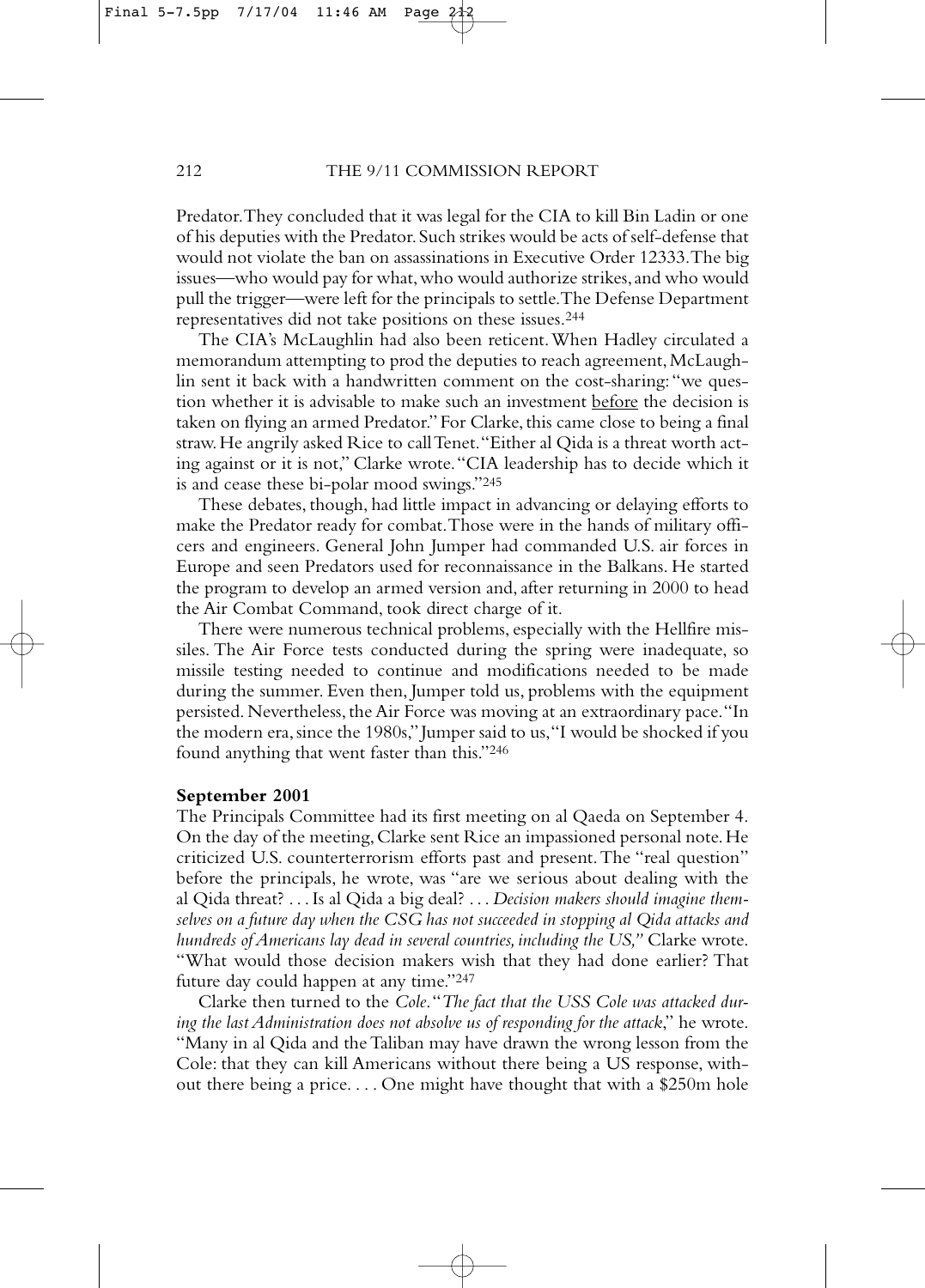in a destroyer and 17 dead sailors, the Pentagon might have wanted to respond. Instead, they have often talked about the fact that there is 'nothing worth hitting in Afghanistan'and said 'the cruise missiles cost more than the jungle gyms and mud huts' at terrorist camps." Clarke could not understand "*why we continue to allow the existence of large scale al Qida bases where we know people are being trained to kill Americans*."248

Turning to the CIA, Clarke warned that its bureaucracy, which was "masterful at passive aggressive behavior," would resist funding the new national security presidential directive, leaving it a "hollow shell of words without deeds."The CIA would insist its other priorities were more important. Invoking President Bush's own language,Clarke wrote,"*You are left with a modest effort to swat flies*, to try to prevent specific al Qida attacks by using [intelligence] to detect them and friendly governments' police and intelligence officers to stop them. You are left waiting for the big attack, with lots of casualties, after which some major US retaliation will be in order[.]"249

Rice told us she took Clarke's memo as a warning not to get dragged down by bureaucratic inertia.250 While his arguments have force, we also take Clarke's jeremiad as something more. After nine years on the NSC staff and more than three years as the president's national coordinator, he had often failed to persuade these agencies to adopt his views, or to persuade his superiors to set an agenda of the sort he wanted or that the whole government could support.

Meanwhile, another counterterrorism veteran, Cofer Black, was preparing his boss for the principals meeting. He advised Tenet that the draft presidential directive envisioned an ambitious covert action program, but that the authorities for it had not yet been approved and the funding still had not been found. If the CIA was reluctant to use the Predator, Black did not mention it. He wanted "a timely decision from the Principals," adding that the window for missions within 2001 was a short one.The principals would have to decide whether Rice, Tenet, Rumsfeld, or someone else would give the order to fire.<sup>251</sup>

At the September 4 meeting, the principals approved the draft presidential directive with little discussion.252 Rice told us that she had, at some point, told President Bush that she and his other advisers thought it would take three years or so for their al Qaeda strategy to work.253 They then discussed the armed Predator.

Hadley portrayed the Predator as a useful tool, although perhaps not for immediate use. Rice, who had been advised by her staff that the armed Predator was not ready for deployment, commented about the potential for using the armed Predator in the spring of 2002.254

The State Department supported the armed Predator, although Secretary Powell was not convinced that Bin Ladin was as easy to target as had been suggested.Treasury Secretary Paul O'Neill was skittish,cautioning about the implications of trying to kill an individual.255